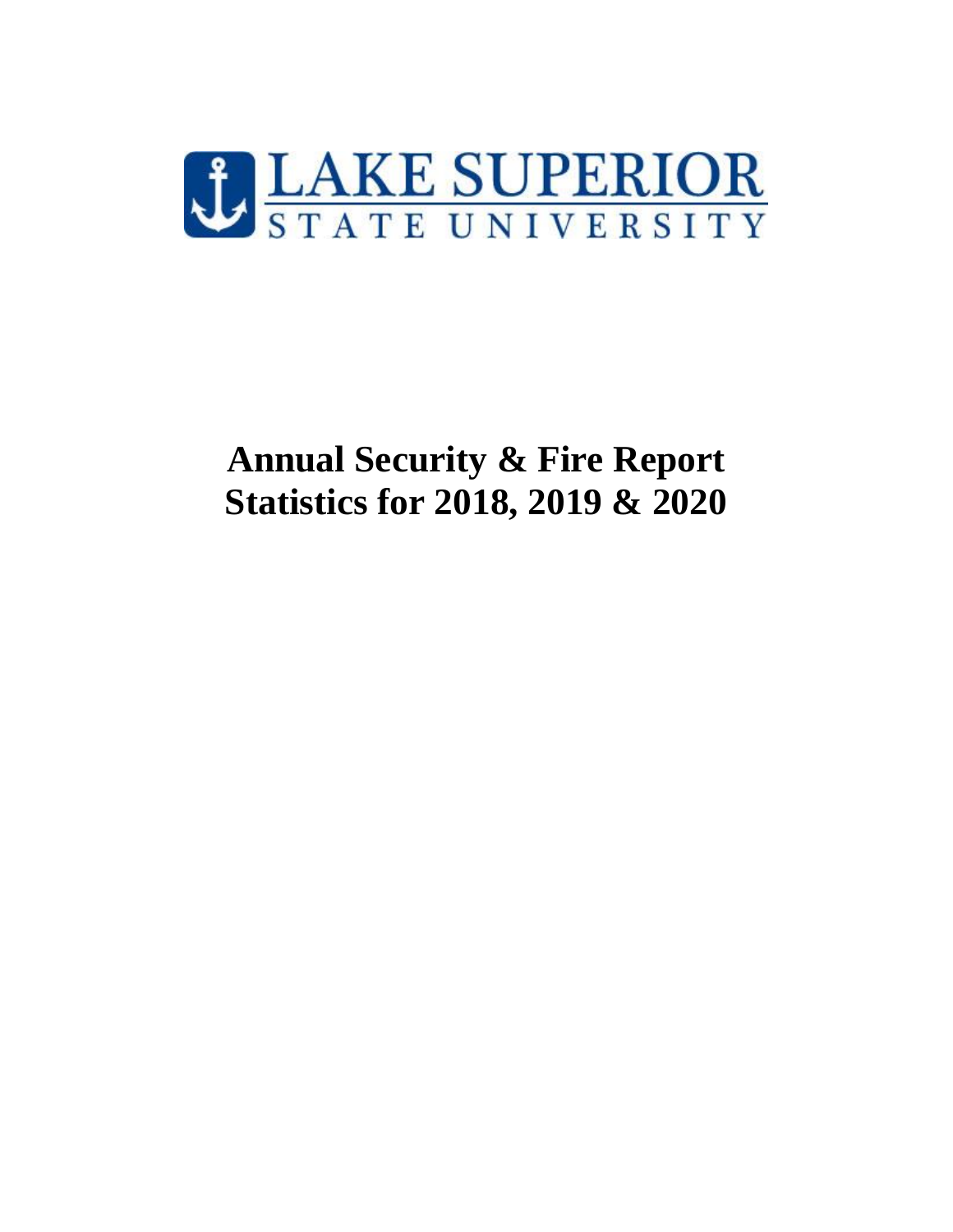

Dear Campus Community,

The mission statement of Lake Superior State University is to "…equip our graduates with the knowledge, practical skills, and inner strength to craft a life of meaningful employment, personal fulfillment, and generosity of self within an inclusive atmosphere, all while enhancing the quality of life of the Great Lakes region and the world…" and we are committed to providing a safe and secure campus community for students, faculty, staff, and visitors.

The Public Safety Department along with local law enforcement agencies and the fire department, Campus Life, Title IX Office, Academic Affairs, Facilities Management, HealthCARE Center, the Counseling Center, Risk Management, and Environmental, Health and Safety are partnering to support a safe learning and working environment for our campus community.

These offices represent a full range of services offered by the university. You are encouraged to utilize these services if needed or to contact any one of these offices for assistance. If you have questions, concerns or suggestions about the safety and security of the University, please contact the Public Safety Department.

Please take the time to review this Annual Security and Fire Safety Report. The report is published each year in accordance with the Jeanne Clery Disclosure of Campus Security Policy and Crime Statistics Act. It also provides comprehensive information related to safety and security, including policies on security, alcohol and drug use, sexual assault, relationship violence, stalking, crime prevention and reporting crimes. The report can be accessed on the Internet at [https://www.lssu.edu/public-safety/crime-awareness](https://www.lssu.edu/public-safety/crime-awareness-and-campus-security-act-of-1990-clery-act/)[and-campus-security-act-of-1990-clery-act/.](https://www.lssu.edu/public-safety/crime-awareness-and-campus-security-act-of-1990-clery-act/)

We are all committed to making our campus a safe place in which to live, work and learn.

Thank You,

Windy Beach

Wendy Beach Director of Human Resources, Risk, and Safety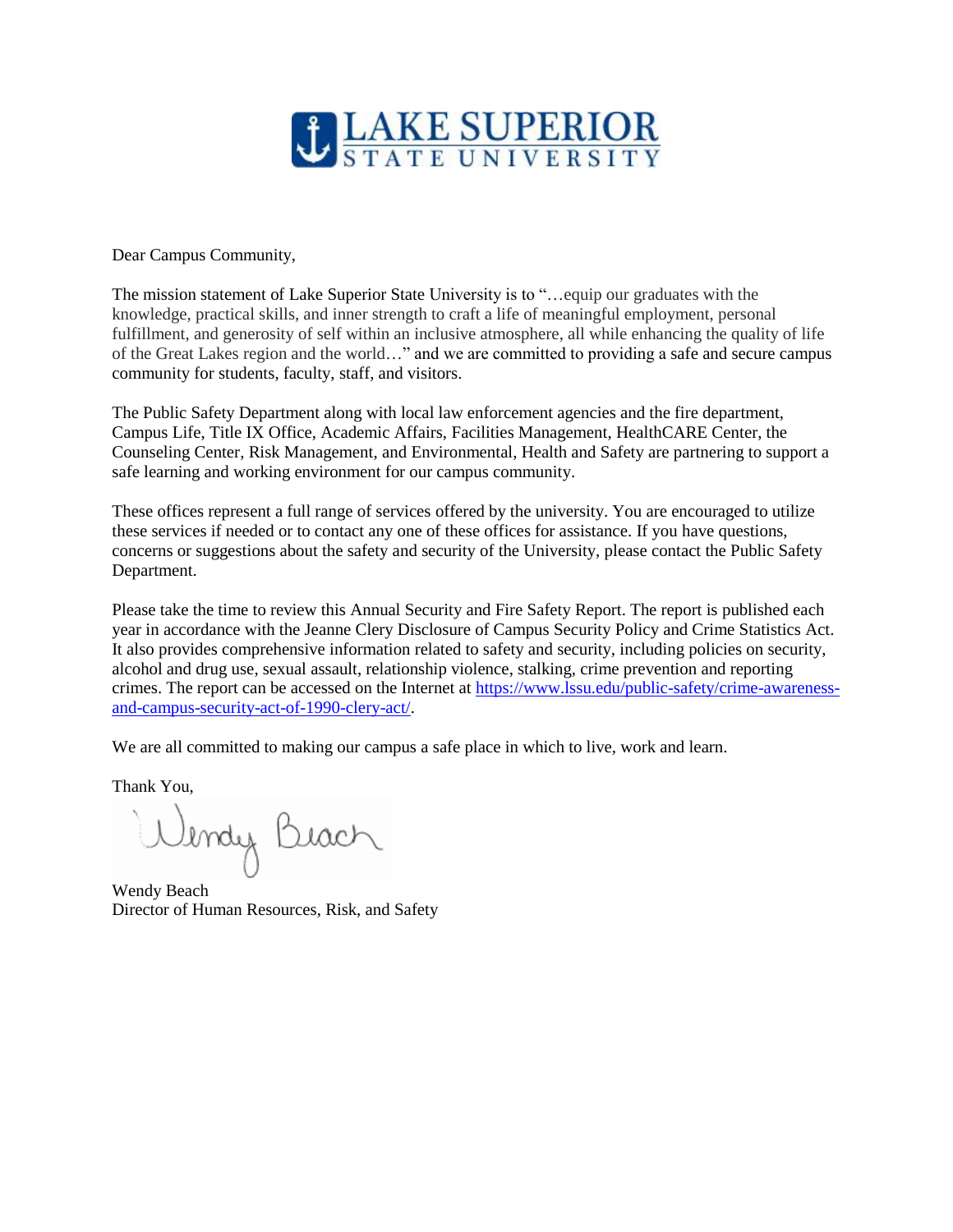# INTRODUCTION

The Annual Security and Fire Report contains University policies regarding facility safety and access, law enforcement, the reporting of criminal activity and emergencies, security awareness, crime and fire prevention, the University's Sex- and Gender-Based Discrimination and Sexual Misconduct Policy, which includes relationship violence, and LSSU Drug and Alcohol Policies. The report also contains crime statistics for the University and other useful information regarding security. The report can be accessed on the Internet at [https://www.lssu.edu/public-safety/crime-awareness-and-campus-security-act](https://www.lssu.edu/public-safety/crime-awareness-and-campus-security-act-of-1990-clery-act/)[of-1990-clery-act/.](https://www.lssu.edu/public-safety/crime-awareness-and-campus-security-act-of-1990-clery-act/) To compare Universities/Colleges the report can be accessed on the Internet at [https://ope.ed.gov/campussafety/#/.](https://ope.ed.gov/campussafety/#/)

LSSU also provides academic programs at North Central Michigan College and Bay de Noc Community College and crime statistics for these locations have separate links on the [https://www.lssu.edu/public](https://www.lssu.edu/public-safety/crime-awareness-and-campus-security-act-of-1990-clery-act/)[safety/crime-awareness-and-campus-security-act-of-1990-clery-act/](https://www.lssu.edu/public-safety/crime-awareness-and-campus-security-act-of-1990-clery-act/) web page.

The Annual Security and Fire Report is published to comply with the Federal Law formally known as The Student Right to Know and Campus Security Act of 1990, renamed The Clery Act and the Higher Education Opportunity Act (HEOA). Notice of this information will be sent to all students and employees by October 1<sup>st</sup> each year; the information is also available to any applicant for enrollment or employment.

This information is intended to provide you with general information regarding campus safety and security. It is not intended to serve as a contractual agreement between the Lake Superior State University and the recipient.

## CAMPUS SAFETY AND SECURITY

# **Public Safety Department (PSD)**

The Lake Superior State University Public Safety Department is responsible for security and enforcement of Michigan state statutes and University policies on University owned and operated property. The Public Safety Department is located on the main level of the Administration building and is available by phone twenty-four hour a day. The department is staffed by a Supervisor, five full-time, and 25 student auxiliary officers. The Sault Sainte Marie Police and Chippewa County Sheriff's Departments provides law enforcement services to the campus. To report a crime or request assistance, members of the campus community should call the Public Safety Department at 635-2100 (2100 from on campus) or call 911 (9-911 from campus phone) if immediate threat is present.

The Public Safety Department maintains direct telephone and two-way radio contact with the Sault Sainte Marie Police Department, Chippewa County Sheriff's Department, and Sault Sainte Marie Fire and Ambulance Services. The Public Safety Department telephone number is included on all of the department's printed publications, brochures, pamphlets, and correspondence.

## **Law Enforcement Authority and Inter-Agency Relations**

Public Safety Officers at Lake Superior State University are security officers and do not have arrest authority. The LSSU Public Safety Department maintains a close working relationship with law enforcement agencies at the local, state, tribal, and federal level including Sault Sainte Marie Police and Chippewa County Sheriff's Departments, Michigan State Police, Sault Tribe Police, and US Border Patrol and Customs. Although there is no written Memoranda of Understanding (MOU), these agencies provide arrest authority and investigate criminal activity.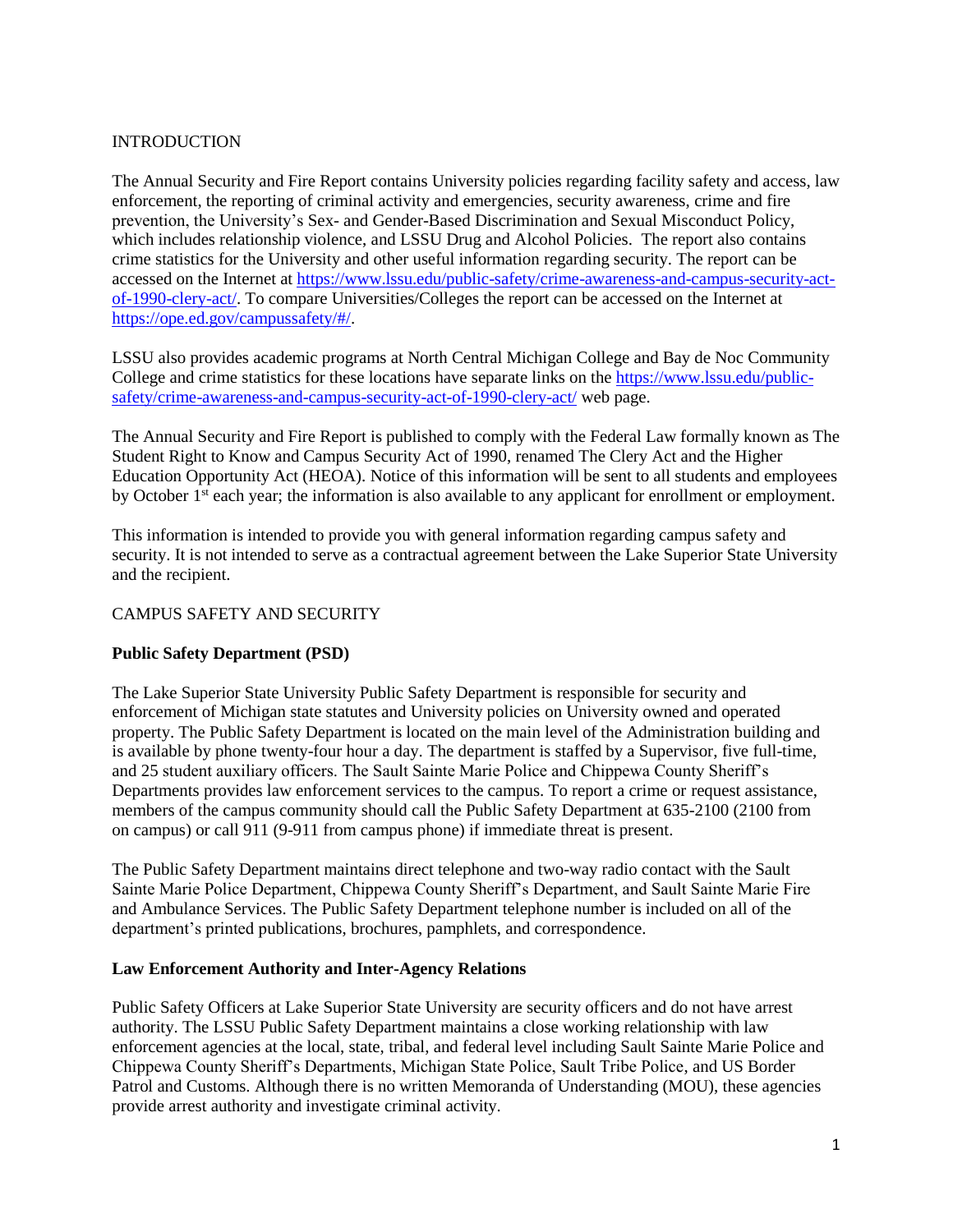#### **Emergencies on Campus**

#### *Emergency Response and Evaluation Procedures*

The Public Safety Department has received training in incident command, active shooter, and responding to critical incidents on campus. To assess and evaluate the emergency plans and preparedness, the University conducts emergency response exercises each year, such as table top and field exercises. Additionally, the Public Safety Department tests the campus's emergency notification systems.

If an emergency poses an immediate threat to the campus or campus community, the Public Safety Department and Sault Sainte Marie Police, Fire, and Emergency Medical Services Departments respond immediately and work together to manage the incident. If needed, law enforcement may contact other local or federal agencies.

#### *Missing Student Notification Policy*

If a member of the University community has reason to believe that a student who resides in on-campus housing is missing, he or she should immediately notify Public Safety at (906) 635-2100. Public Safety will generate a missing person report and initiate an investigation.

If the Public Safety Department determines an individual has been missing for more than 24 hours, the University will notify Sault Sainte Marie Police Department and the student's listed contact. This notification will occur no later than 24 hours after the determination that the student is missing. If the missing student is under the age of 18 and is not an emancipated individual, the University will notify the student's parent or legal guardian and missing person contact immediately.

Residential students have the option to identify, confidentially, an individual to be contacted in the event the student is determined to be missing for more than 24 hours. This confidential contact information will be accessible only to authorized campus officials and law enforcement and may not be disclosed outside of a missing person investigation.

## **Reporting of Crimes, Fires, Medical, or Other Emergencies**

To report a crime or request assistance, members of the campus community should call the Public Safety Department at 635-2100 (2100 from on campus) or call 911 (9-911 from campus phone) if immediate threat is present. Crimes committed by students may also be violations of University policies and may be reported to the appropriate campus department.

This Report includes the following crimes that have been reported to the Public Safety Department: murder, non-negligent manslaughter, manslaughter by negligence, sex offenses (including rape and fondling), non-forcible sex offenses (including statutory rape and incest), robbery, aggravated assault, burglary, motor vehicle theft, arson, arrests for liquor, drug, and illegal weapons possession, domestic violence, dating violence, stalking, and hate crimes. The list of crimes that must be reported as hate crimes include the aforementioned offenses, as well as crimes of larceny-theft, simple assault, intimidation, destruction, damage, or vandalism of property, and any other crime involving bodily injury that was motivated by the offender's bias against race, gender, religion, sexual orientation, ethnicity, national origin, gender identity, or disability.

This report also contains statistics of these crimes that have been reported to campus officials with significant responsibility for student and campus activities-Campus Security Authorities (CSA's). Those officials include but are not limited to: Public Safety officers, faculty, Campus Life and Housing staff, advisors to student organizations, Director of Intramural Sports, Director of Athletics, head coaches and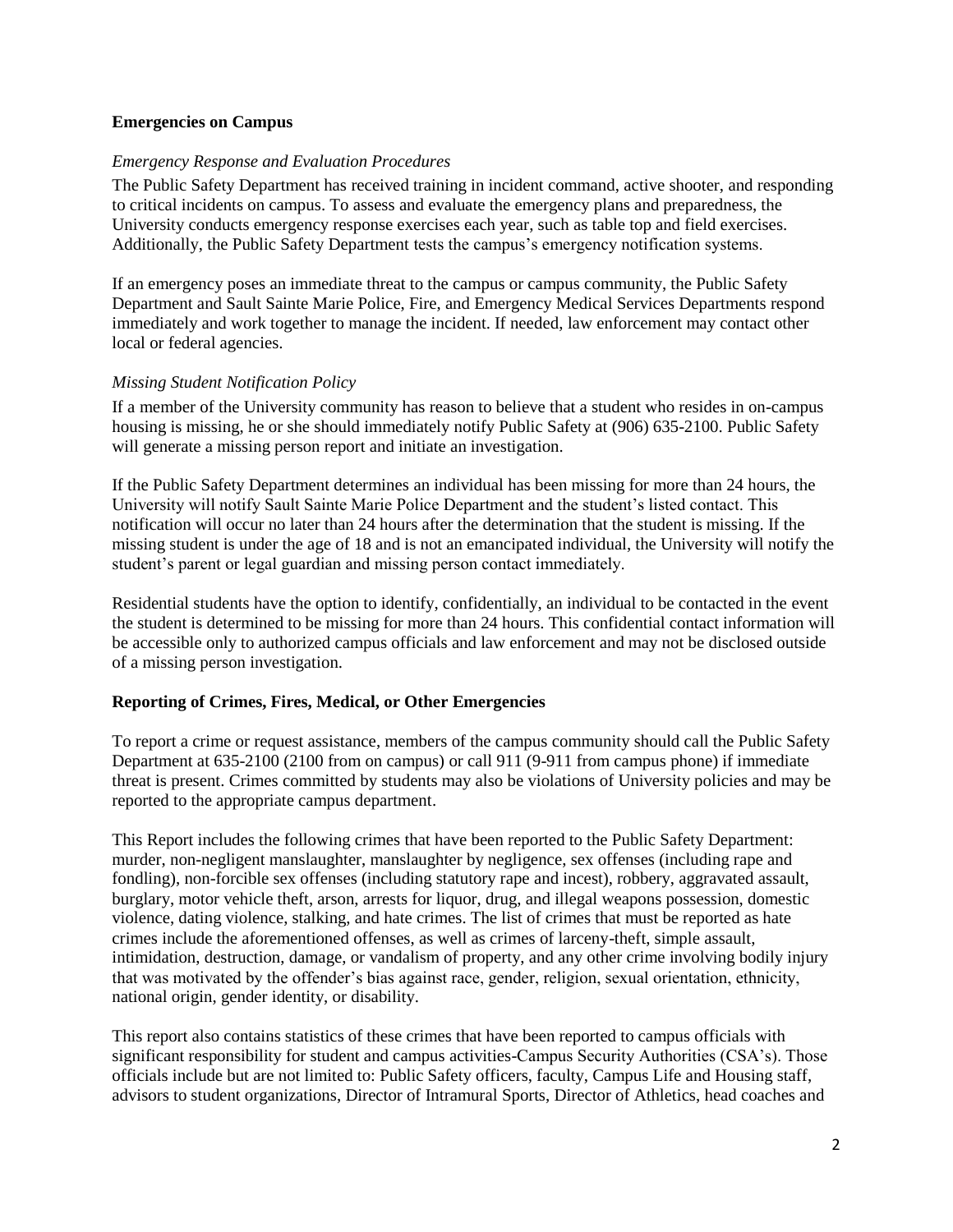#### assistant coaches.

The University does not have a voluntary, confidential reporting system for annual crime statistics. A member of the Public Safety Department will complete an Incident Report Form or Accident/Injury Report following any emergency situation. The Staff Officer on duty will distribute the report, as needed, to affected campus departments for follow up.

## **Communication about Campus Crimes and Safety**

## *Emergency Notifications*

Members of the University community should notify the Public Safety Department when they become aware of any emergency or dangerous situation that may pose an immediate or ongoing threat to the health and safety of students and/or employees on campus.

When an emergency or dangerous situation poses an immediate threat to the health and/or safety of the LSSU community, the Public Safety Department informs the appropriate personnel of the emergency and communicates relevant information to the affected community members without delay. The Public Safety Department, Sault Sainte Marie Police, Fire, and Emergency Medical Departments collaborate to determine the content of the message to insure that the message does not compromise efforts to assist the victim or otherwise mitigate the emergency. The emergency notification may be communicated to the community via the University website, oral communication, signage, network emails, and/or emergency text messages (individuals can sign up for this text messaging service on the LSSU website at [https://www.lssu.edu/public-safety/campus-alerts/\)](https://www.lssu.edu/public-safety/campus-alerts/).

The University will post updates regarding a critical situation on the LSSU website.

# *Timely Warnings*

When the Public Safety Department is notified of a crime or activity that presents a continual threat to the campus community, the Department writes and distributes notices and/or instructions to the campus community within 24 hours. These Warnings may be posted on the LSSU website or disseminated via email, orally, signage, or other appropriate means depending on the situation. The Public Safety Department withholds the names of victims as confidential, Timely Warning are only issued in the event that a Clery reportable crime occurs on University-owned or controlled property.

## *Public Safety Notices*

Public Safety notices are issued when either an Emergency Notification or Timely Warning is not warranted, but the Public Safety Office believes safety information should be made available to the campus.

Crime Alert: When needed, the Public Safety Department prepares and distributes Crime Alerts notifying employees and students of important crime related information.

Public Safety Bulletin: The Public Safety Bulletin summarizes reported criminal incidents. This report is sent to employees and students via email.

## *Annual Security and Fire Safety Report*

This comprehensive annual report is compiled and published annually to comply with the federal reporting mandates of the Clery Act and the Higher Education Opportunity Act. The ASR is available online and will be made available to any interested party.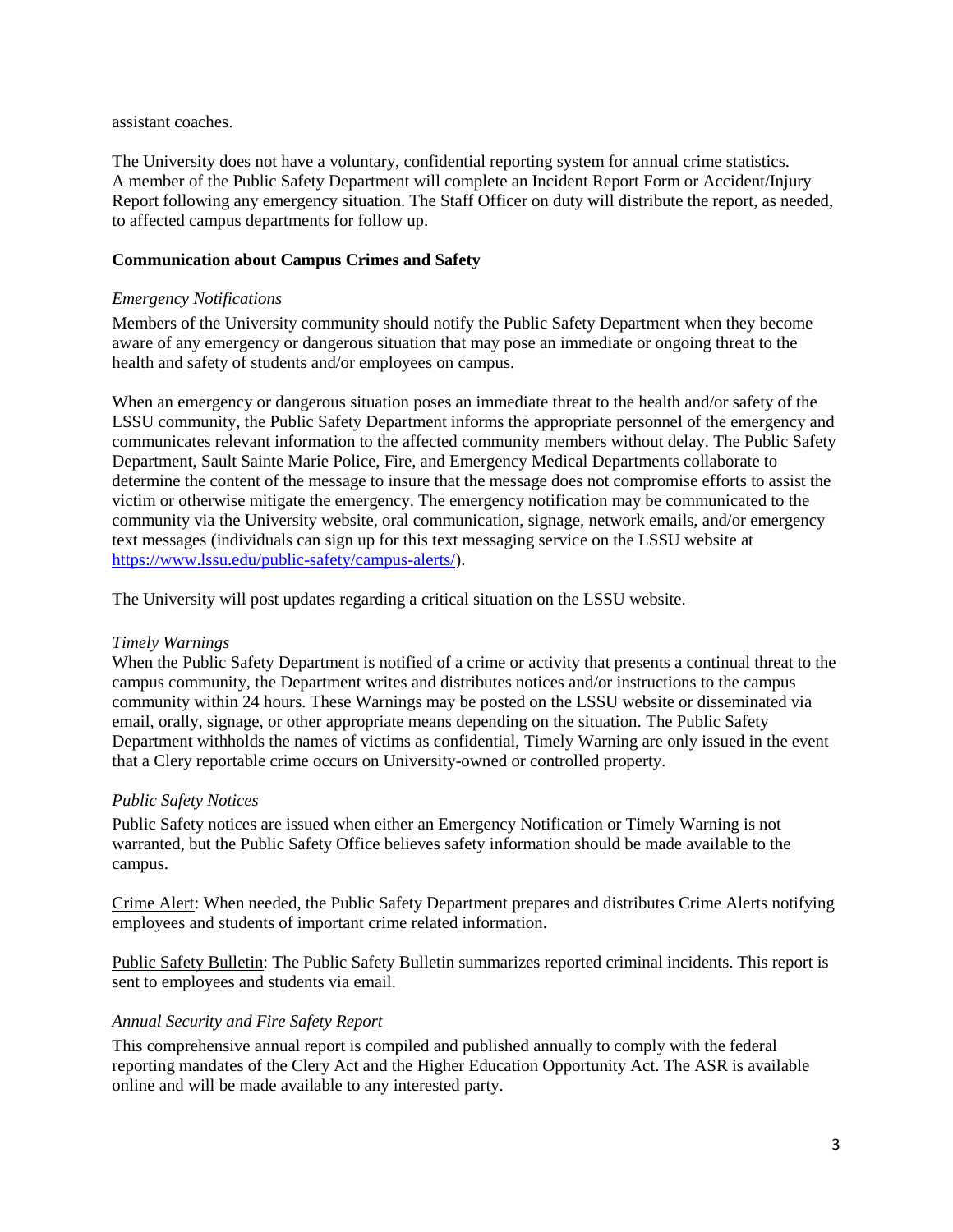## *Daily Crime Log*

The Crime Log is available at the Public Safety Department Monday thru Friday, 8 a.m. to 5 p.m., except holidays. The crime log is updated daily by 10 a.m. The Public Safety Department may classify information as "confidential" and prevent its release to protect the identity of a victim or preserve the integrity of an ongoing criminal investigation.

## **Safety and Security: Campus Facilities**

A majority of University buildings are equipped with automatic fire detection and alarm systems that are monitored by staff at LSSU Public Safety Department and the Heating Plant. Refer to page #39 of this report to review information about fire detection, notification, and suppression systems in each residential facility.

## **Safety and Security: Residence Halls**

The Campus Life and Housing Staff and/or Public Safety Department conduct Inspections two times a year, once in the Fall and once in the Spring. These inspections will be announced.

All other inspections are unannounced. The inspections are primarily designed to find and eliminate safety violations. Students are asked to read and comply with the Residential Fire Safety Handbook [https://www.lssu.edu/wp-content/uploads/2017/04/firesafetybook.pdf,](https://www.lssu.edu/wp-content/uploads/2017/04/firesafetybook.pdf) which include the Health and Safety inspections and all other rules and regulations for residential buildings. The inspections include, but are not limited to, a visual examination of electrical cords, smoke detectors, fire extinguishers and other life safety systems.

In addition, each room will be examined for the presence of prohibited items (e.g., sources of open flames, such as candles; non-surge protected extension cords; halogen lamps; portable cooking appliances in non-kitchen areas; etc.) or prohibited activity (e.g., smoking in the room; tampering with life safety equipment; possession of pets; etc.). This inspection will also include a general assessment of waste storage and cleanliness of the room. Prohibited items are documented and may be immediately confiscated. A follow up meeting with the resident will be scheduled.

# **Access to Campus Facilities**

Academic and administrative buildings are accessible during normal business hours, Monday through Friday (excluding most holidays). Saturday and Sunday access is limited.

Currently residential halls are locked and can only be accessed by students assigned to that hall. Residential Halls are locked and can be unlocked with an ID card or a key. Students can access their residence hall with the use of their key at any time, except during breaks. During move-in and move-out, doors will be unlocked for a limited time. Guests from outside the residence hall are to be escorted by their host in compliance with the Residence Hall Contract.

## **Security Awareness and Crime Prevention Programs**

It is the philosophy at LSSU to prevent crimes from occurring whenever possible. A primary vehicle for accomplishing this goal is the creation of a University crime prevention program. The University crime prevention programs are based upon the concept of eliminating or minimizing criminal opportunities, whenever possible, and encouraging students and employees to be partners in crime prevention efforts. LSSU's description of security awareness (crime prevention) programs is listed below. The frequency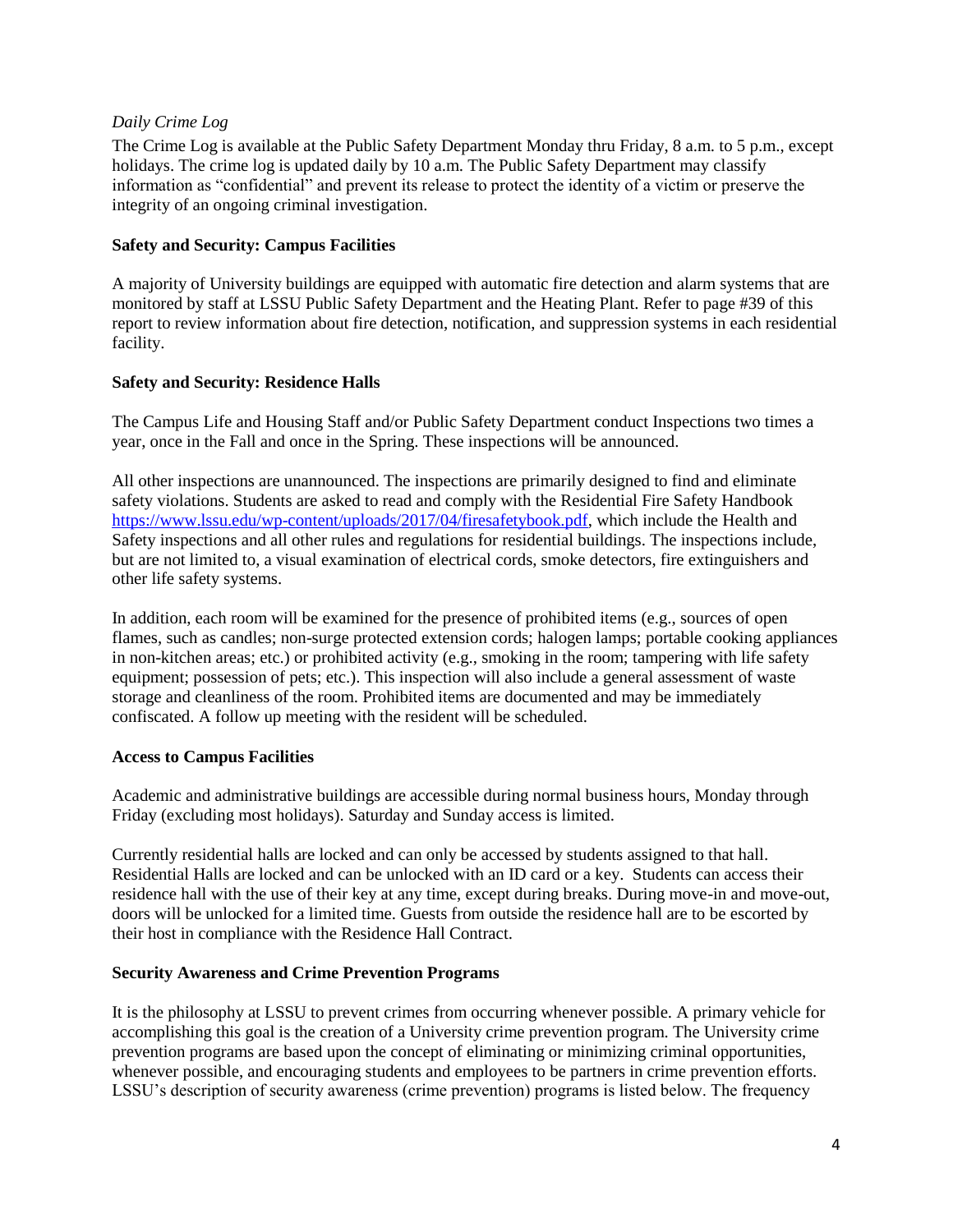varies based on the needs of the community. Flyers may be seasonal, orientation occurs about six times during the summer, Campus Escort is ongoing, and security survey one to two times a year.

#### *Crime Prevention Promotions, Flyers and Other Advertisements*

The department publishes various posters outlining responses to various emergencies that could occur in the community.

#### *New Student Orientation*

The Public Safety Department participates in new student orientations throughout the year. At orientation, Public Safety Officers meet new students and share information regarding campus safety policies and procedures.

## *Emergency Blue Light Phones*

These two-way call boxes are located in the parking lot area of the Norris Center, "H" lot, "O" lot, "C" lot, Michigan Hall, Public Safety Office and townhouse residential area. These phones allow an individual to speak directly with a member of the Public Safety Department.

#### *Campus Escort Program*

Upon request, a Public Safety Officer will escort students, staff, faculty and visitors around campus. Dial ext. 2100 or 906-635-2100 to request an escort.

#### **Maintenance and Security of Campus Facilities**

Members of the campus community are encouraged to report any maintenance or security concerns to the Public Safety Department by calling 906-635-2100.

## *Exterior Lighting*

Motor vehicle parking lots, pedestrian walkways, and building exteriors are well lighted. Public Safety Officers conduct surveys of exterior lighting on campus, and reports of outages and/or recommendation for improvements are reported to the Physical Plant.

#### *Exterior Doors*

Academic buildings are locked and secured each evening by Public Safety Officers. In addition, door and security hardware operation deficiencies are noted and reported to the Physical Plant Department.

## *Campus Patrols*

Public Safety Officers patrol campus property regularly by vehicle and on foot. The Officers look for potential safety issues/concerns, such as overgrown landscaping, and report concerns to the appropriate department to be corrected.

## GENDER DISCRIMINATION AND SEXUAL MISCONDUCT

Lake Superior State University does not discriminate on the basis of sex in its educational programs and sexual harassment and sexual violence are types of sex discrimination. Other acts can also be forms of sex-based discrimination and are also prohibited whether sexually based or not and include dating violence, domestic violence, and stalking. As a result, Lake Superior State University issues this statement of policy to inform the community of our comprehensive plan addressing sexual misconduct, educational programs, and procedures that address sexual assault, domestic violence, dating violence, and stalking, whether the incident occurs on or off campus and when it is reported to a University official. In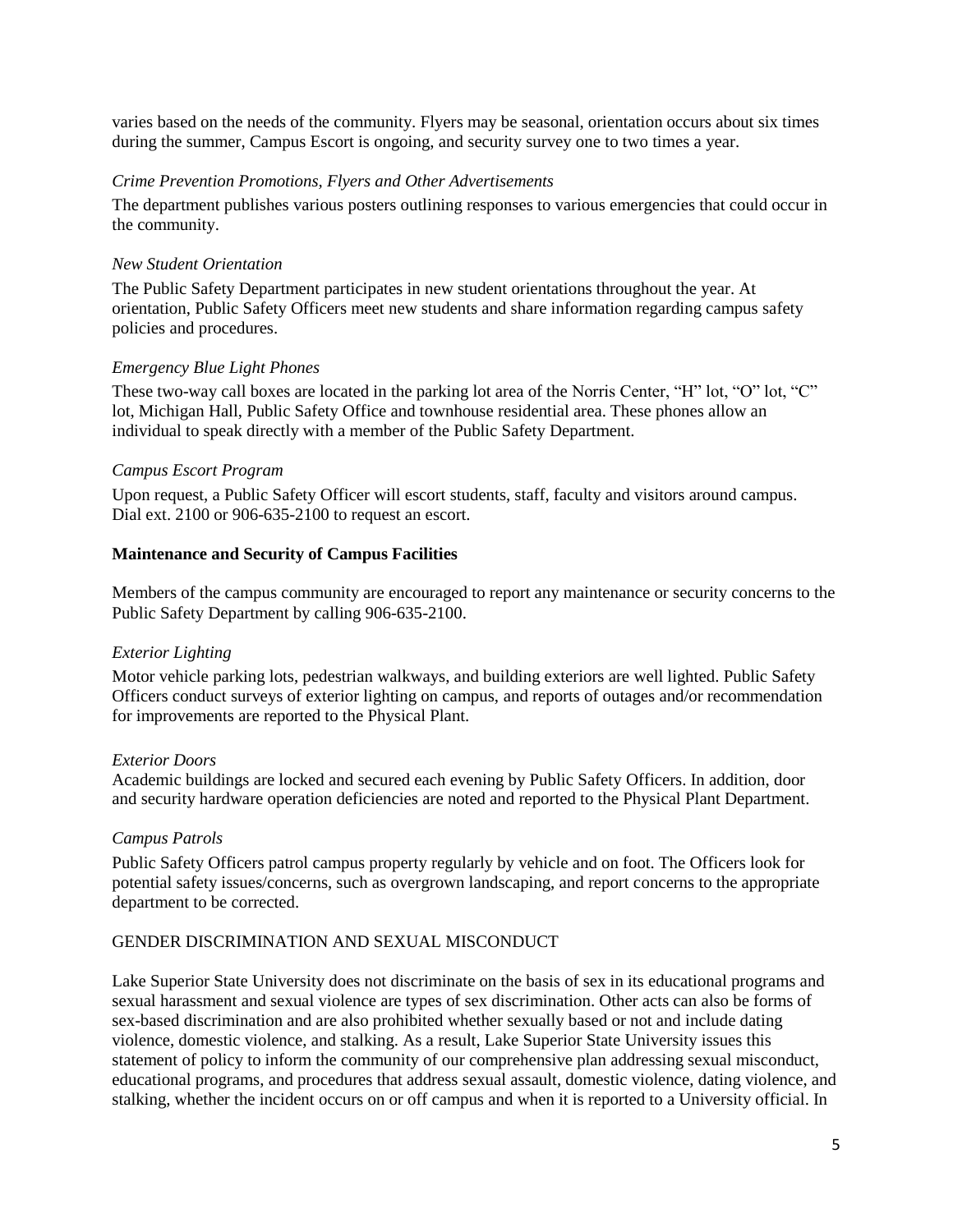this context, Lake Superior State University prohibits the offenses of domestic violence, dating violence, sexual assault and stalking and reaffirms its commitment to maintain a campus environment emphasizing the dignity and worth of all members of the university community.

For a complete copy of Lake Superior State University's policy governing sexual misconduct, visit: [https://www.lssu.edu/title-ix/policy-statement/.](https://www.lssu.edu/title-ix/policy-statement/)

#### **Sex- and Gender-Based Discrimination and Sexual Misconduct Policy (1.5.2)**

#### *Policy Statement*

Lake Superior State University prohibits discrimination and harassment on the basis of sex. This Policy is intended to define community expectations for an educational and working environment free from sexand gender-based discrimination and sexual misconduct. It establishes the University's procedures for determining when those expectations have been violated and, if so, what sanctions are appropriate. The University is committed to providing safe opportunities to report concerns and participate in investigations without retaliation, and it will take appropriate action to eliminate discrimination or harassment, prevent its recurrence, and remedy its effects.

This policy applies to all Lake Superior State University students, faculty, staff, administrators, board members, consultants, vendors, others engaged to do business with the University, guests and visitors (collectively or individually referred to as "covered individuals", as defined in the policy). The policy also applies to other third parties under circumstances within the University's control.

#### *Policy Definition of Consent*

Consent consists of an affirmative, conscious decision by each participant to engage in mutually agreedupon sexual activity. Participants must act freely and voluntarily and have knowledge of the nature of the act involved. The following are essential elements of consent: (1) Consent must be informed and reciprocal*.* All parties must demonstrate a clear and mutual understanding of the nature and scope of the act to which they are consenting and a willingness to do the same thing, at the same time, in the same way. (2) Consent must be freely, actively, and voluntarily given*.* Consent cannot be obtained through the use of force, coercion, threats or intimidation, or by taking advantage of the incapacitation of another individual. (3) Consent must be mutually understandable*.* Communication regarding consent consists of mutually understandable words and/or actions that indicate a willingness to engage in sexual activity. Consent must be clearly communicated or outwardly demonstrated; therefore, consent cannot be inferred from silence, passivity, lack of resistance, lack of active response, or choice of clothing. For example, an individual's choice of clothing is not an outward demonstration of consent to a sexual activity. (4) Consent is not indefinite*.* Consent may be withdrawn by either party at any time. Withdrawal of consent can be a verbally expressed statement, such as "no" or "stop" or can be based on an outward demonstration that conveys that an individual is hesitant, confused, uncertain, or is no longer a willing participant. (5) Consent is limited. Consent to one form of sexual activity does not constitute consent to all forms of sexual activity. Additionally, consent to one sexual contact does not constitute consent to future sexual contacts. A current or prior relationship does not constitute consent. (6) Consent cannot be given by a person who is under the age of sixteen (16).

#### **Violence Against Women Act (VAWA) Definitions**

#### *Sexual Assault*

An offense that meets the definition of rape, fondling, incest, or statutory rape as used in the FBI's Uniform Crime Reporting system. A sex offense is any act directed against another person, without the consent of the victim, including instances where the victim if incapable of giving consent.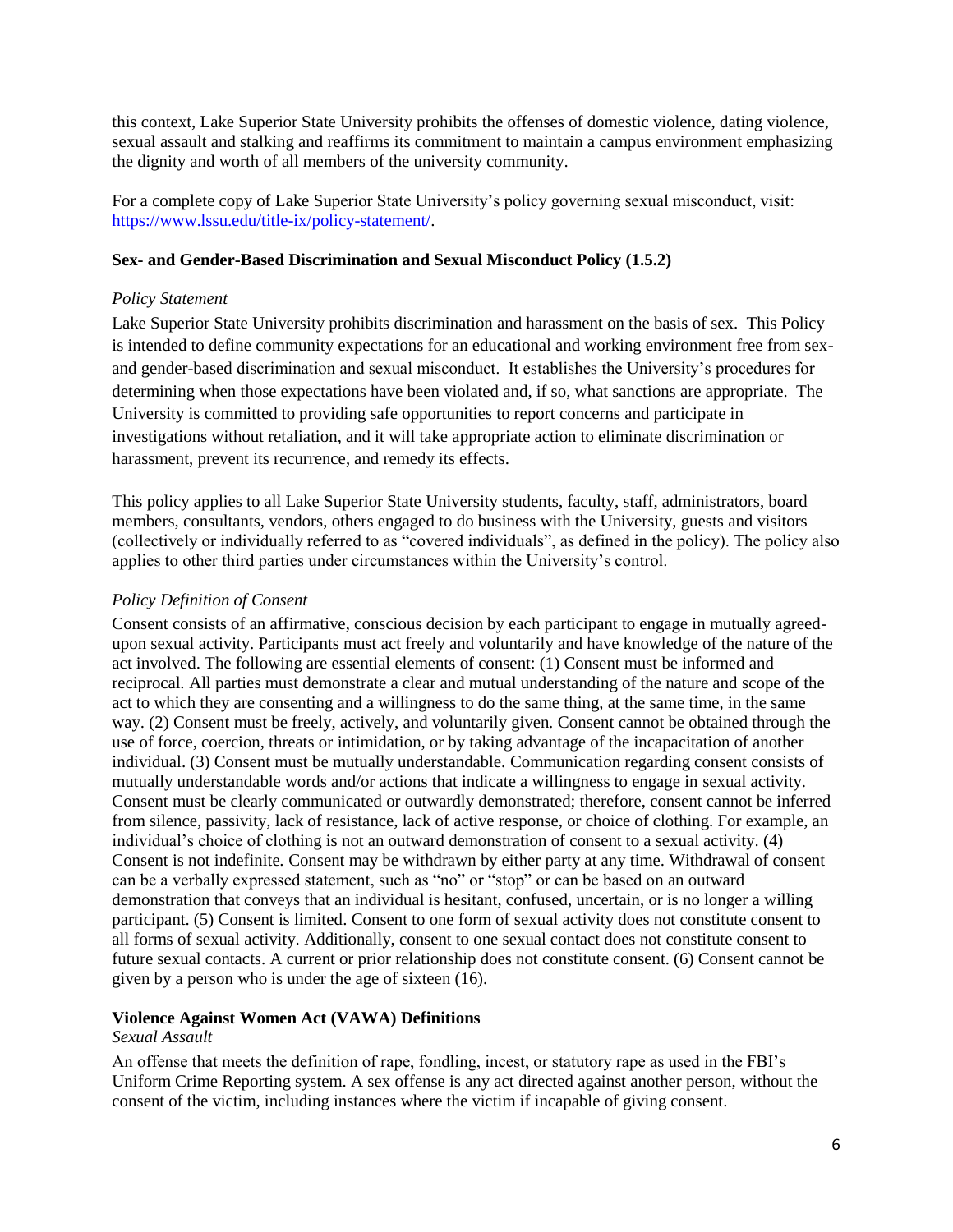## *Rape*

The penetration, no matter how slight, of the vagina or anus with any body part or object, or oral penetration by a sex organ of another person, without the consent of the victim.

# *Fondling*

The touching of the private parts of another person for the purposes of sexual gratification, without the consent of the victim, including instances where the victim is incapable of giving consent because of his/her age or because of his/her temporary or permanent mental incapacity.

## *Incest*

Sexual intercourse between persons who are related to each other within the degrees wherein marriage is prohibited by law.

## *Statutory Rape*

Sexual intercourse with a person who is under the statutory age of consent.

## *Stalking*

- 1) Engaging in a course of conduct directed at a specific person that would cause a reasonable person to:
	- Fear for the person's safety or the safety of others; or
	- Suffer substantial emotional distress.
- 2) For the purposes of this definition:
	- Course of conduct means two or more acts, including, but not limited to, acts which the stalker directly, indirectly, or through third parties, by any action, method, device, or means follows, monitors, observes, surveils, threatens, or communicates to or about, a person, or interferes with a person's property.
	- Substantial emotional distress means significant mental suffering or anguish that may, but does not necessarily, require medical or other professional treatment or counseling.
	- Reasonable persons means a reasonable person under similar circumstances and with similar identities to the victim.

# *Dating Violence*

Violence committed by a person who is or has been in a social relationship of a romantic or intimate nature with the victim. The existence of such a relationship shall be determined based on the reporting party's statement and with consideration of the length of the relationship, the type of relationship, and the frequency of interaction between the persons involved in the relationship. For the purposes of this definition:

- Dating violence includes, but is not limited to, sexual or physical abuse or the threat of such abuse.
- Dating violence does not include acts covered under the definition of domestic violence.

# *Domestic Violence*

A felony or misdemeanor crime of violence committed:

- By a current or former spouse or intimate partner of the victim;
- By a person with whom the victim shares a child in common;
- By a person who is cohabitating with, or has cohabitated with, the victim as a spouse or intimate partner;
- By a person similarly situated to a spouse of the victim under the domestic or family violence laws of the jurisdiction in which the crime of violence occurred;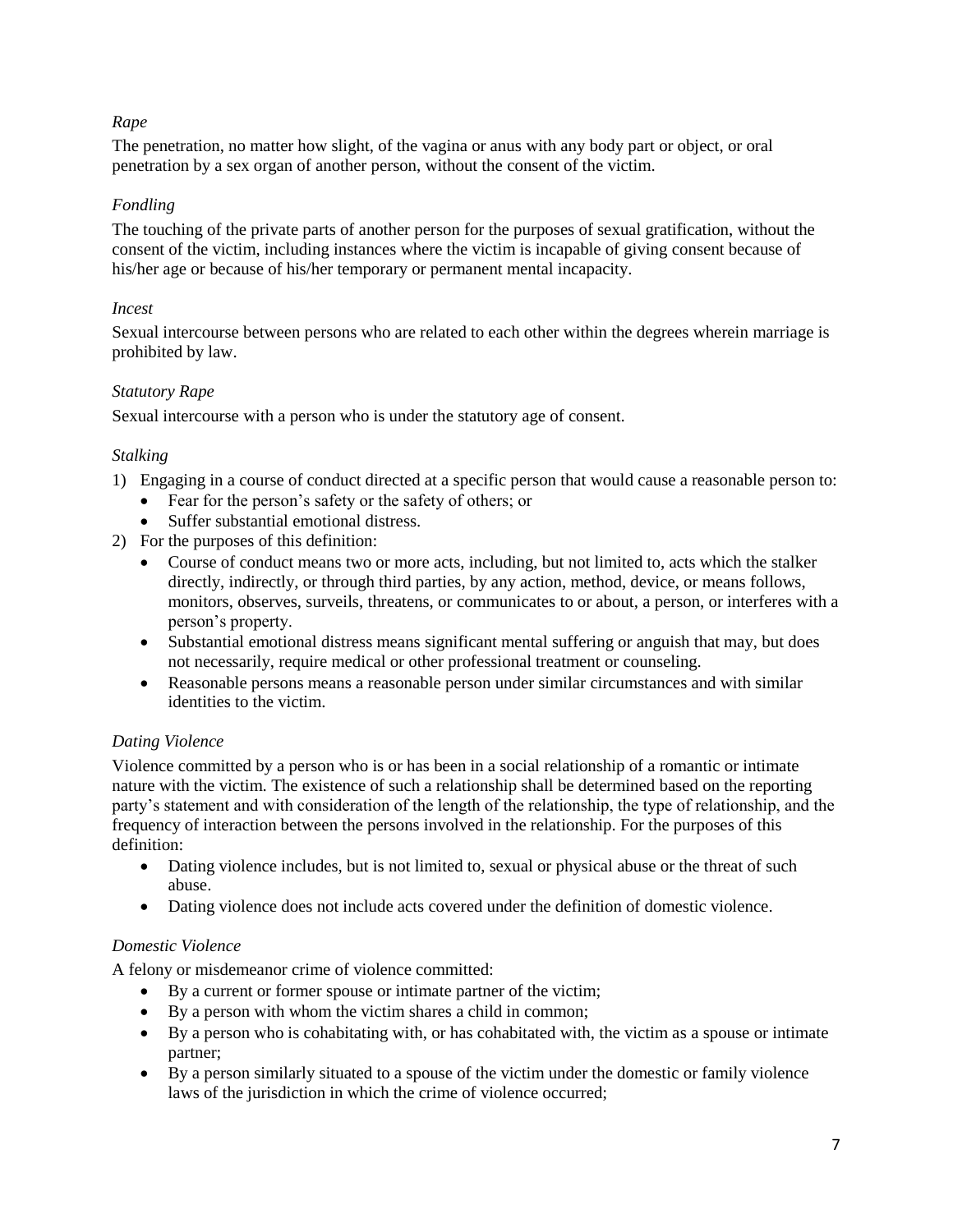By any other person against an adult or youth victim who is protected from that person's acts under the domestic or family violence laws of the jurisdiction in which the crime of violence occurred.

## **Jurisdiction Definitions- Michigan**

## *Consent*

In Michigan, consent is not an element of criminal sexual conduct that prosecutors are required to disprove beyond a reasonable doubt.[1] Rather, consent is an affirmative defense available for defendants who are charged with committing criminal sexual conduct under some of the provided-for circumstances. For example, consent may be used to negate the elements of 'force or coercion' under MCL 750.520b(1)(d)(ii); however, it is not available for criminal sexual conduct occurring "under circumstances involving the commission of any other felony" as provided in MCL 750.520b(1)(c) .[2] Michigan's standard criminal jury instructions state that

[a] person consents to a sexual act by agreeing to it freely and willingly, without being forced or coerced. It is not necessary to show that the complainant resisted the defendant to prove that this crime was committed. Nor is it necessary to show that complainant did anything to lessen the damage to him/herself.[3]

Therefore, consent is likely to be defined as a free and willing agreement to engage in a sexual act, provided without force or coercion, between individuals who are of sufficient age and are not mentally incapable, mentally disabled, mentally incapacitated or physically helpless.

[1] People v. Stull, 127 Mich. App. 14, 19-20; 338 N.W.2d 403 (1983).

Note: in regards to criminal sexual conduct crimes, consent is not defined within statutory law.

[2] People v. Waltonen, 272 Mich. App. 678; 728 N.W.2d 887-88 (2007).

[3] Mich. CJI2d 20.27(1)-(2) (see attached documents for further delineation of factors a jury may consider when determining whether consent or force or coercion is present); see People v. Khan, 80 Mich. App. 605, 619, fn. 5; 264 N.W.2d 360 (1978) ("Although the statute is silent on the defense of consent, we believe it impliedly comprehends that a willing, noncoerced act of sexual intimacy or intercourse between persons of sufficient age who are neither "mentally defective", "mentally incapacitated", nor "physically helpless" is not criminal sexual conduct.")(internal citations omitted) and People v. Hale, 142 Mich. App. 451, 452; 370 N.W.2d 382 (1985) (upholding a trial court's definition of consent as a "willing act of sexual intimacy or intercourse between persons of sufficient age who are neither mentally defective, mentally incapacitated nor physically helpless is not criminal sexual conduct").

# *Sexual Assault = Criminal Sexual Conduct – MCL § 750.520*

"Sexual contact" includes the intentional touching of the victim's or actor's intimate parts or the intentional touching of the clothing covering the immediate area of the victim's or actor's intimate parts, if that intentional touching can reasonably be construed as being for the purpose of sexual arousal or gratification, done for a sexual purpose, or in a sexual manner for:

- Revenge.
- To inflict humiliation.
- Out of anger.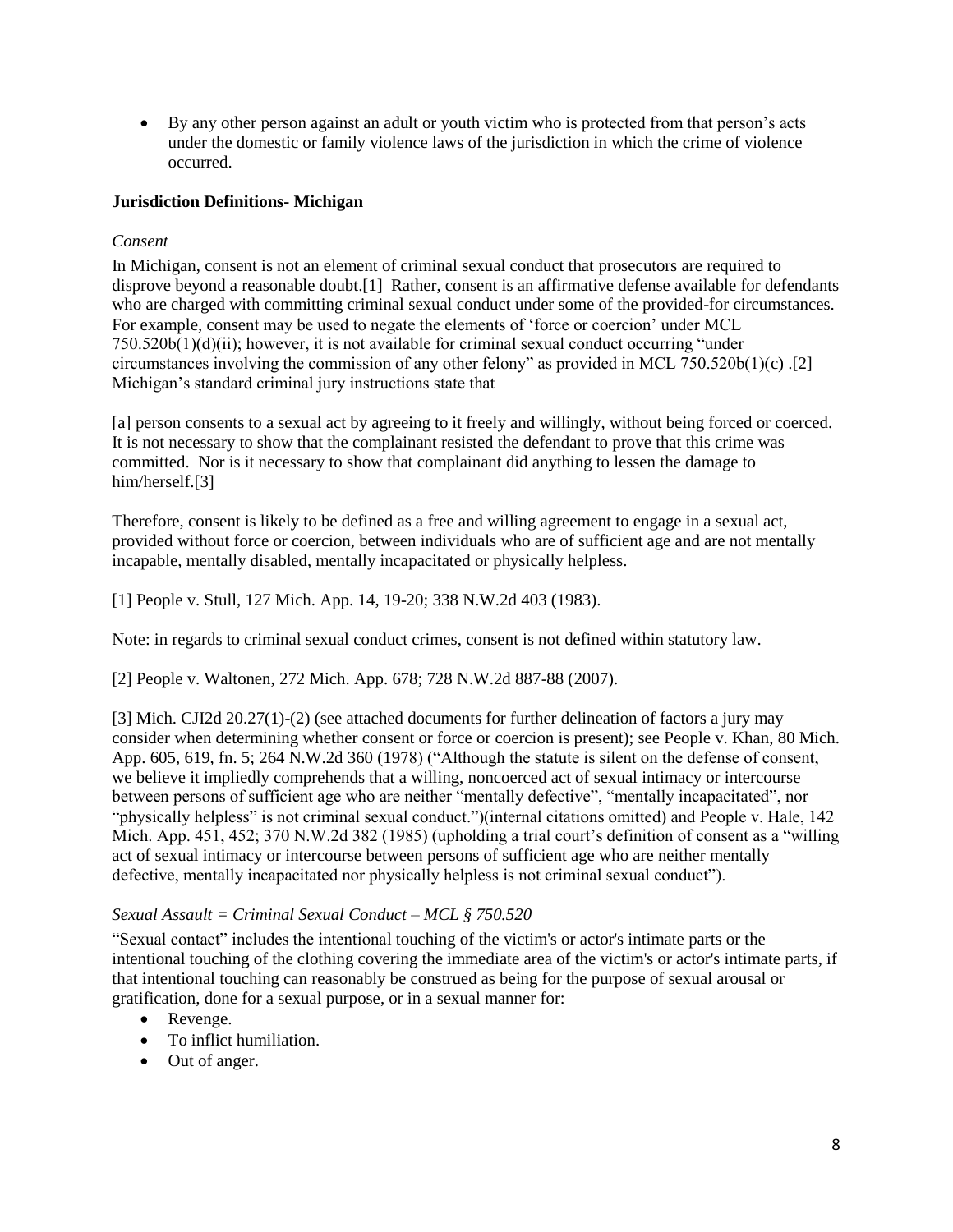## *Sexual Penetration*

Sexual intercourse, cunnilingus, fellatio, anal intercourse, or any other intrusion, however slight, of any part of a person's body or of any object into the genital or anal openings of another person's body, but emission of semen is not required.

First Degree – MCL § 750.520b Second Degree – MCL § 750.520c Third Degree – MCL § 750.520d Fourth Degree – MCL § 750.520e

 $\triangle$  Aggravated Domestic Violence (includes dating violence) – MCL § 750.81a up First Degree – MCL §  $750.520b$ 

## First Degree – MCL § 750.520b

Engaging in sexual penetration with another person and any of the following circumstances exists:

- Other person is under 13 years of age
- Other person is at least 13 but less than 16 years of age AND any of the following:
	- o Actor is member of same household as victim
	- o Actor is related to victim by blood or affinity to the fourth degree
	- o Actor is in position of authority over the victim and used this authority to coerce the victim to submit
	- o Actor is teacher, substitute teacher, or administrator of the public school, nonpublic school, school distribute, or intermediate school distribute in which that other person is enrolled.
	- o Actor is an employee or a contractual service provider of the public school, nonpublic school, school district, or intermediate school district in which that other person is enrolled, or is a volunteer who is not a student in any public school or nonpublic school, or is an employee of this state or of a local unit of government of this state or of the United States assigned to provide any service to that public school, nonpublic school, school district, or intermediate school district, and the actor uses his or her employee, contractual, or volunteer status to gain access to, or to establish a relationship with, that other person.
	- o The actor is an employee, contractual service provider, or volunteer of a child care organization, or a person licensed to operate a foster family home or a foster family group home in which that other person is a resident, and the sexual penetration occurs during the period of that other person's residency.
- Sexual penetration occurs under circumstances involving the commission of any felony
- Actor is aided or abetted by 1 or more other persons AND either of the following circumstances exists:
	- $\circ$  Actor knows or has reason to know that victim is mentally incapable, mentally incapacitated or physically helpless
	- o Actor uses force or coercion to accomplish the sexual penetration.
- Actor is armed with a weapon or any article used or fashioned in a manner to lead the victim to reasonably believe it to be a weapon.
- Actor causes personal injury to the victim and force or coercion is used to accomplish sexual penetration. Force or coercion includes, but is not limited to, any of the following circumstances:
	- o When the actor overcomes the victim through the actual application of physical force or physical violence.
	- $\circ$  When the actor coerces the victim to submit by threatening to use force or violence on the victim, and the victim believes that the actor has the present ability to execute these threats.
	- $\circ$  When the actor coerces the victim to submit by threatening to retaliate in the future against the victim, or any other person, and the victim believes that the actor has the ability to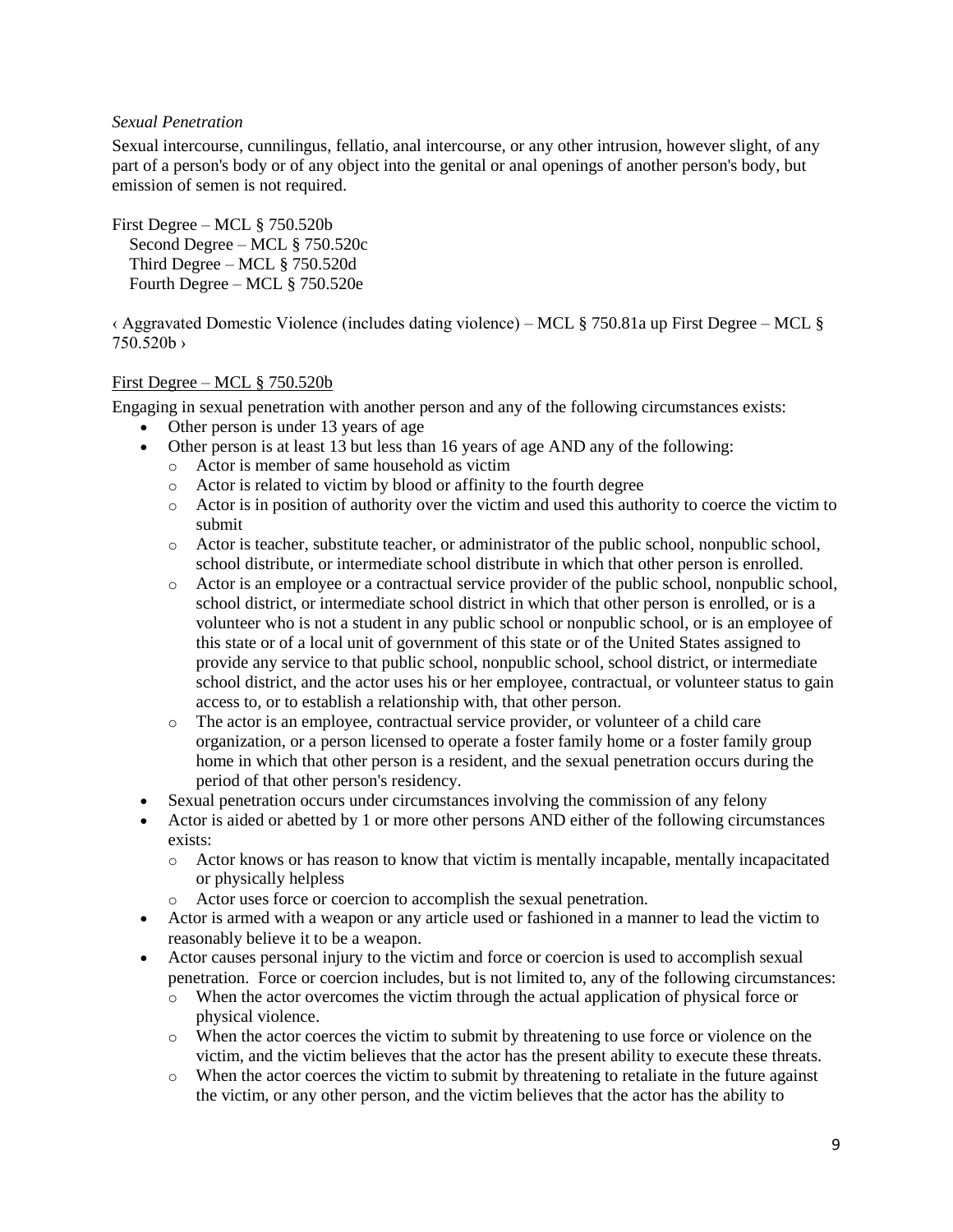execute this threat. As used in this subdivision, "to retaliate" includes threats of physical punishment, kidnapping, or extortion.

- o When the actor engages in the medical treatment or examination of the victim in a manner or for purposes that are medically recognized as unethical or unacceptable.
- $\circ$  When the actor, through concealment or by the element of surprise, is able to overcome the victim.
- The actor causes personal injury to the victim, and the actor knows or has reason to know that the victim is mentally incapable, mentally incapacitated, or physically helpless.
- That other person is mentally incapable, mentally disabled, mentally incapacitated, or physically helpless, [1] AND any of the following:
	- o The actor is related to the victim by blood or affinity to the fourth degree.
	- o The actor is in a position of authority over the victim and used this authority to coerce the victim to submit.

## Second Degree – MCL § 750.520c

Engaging in sexual contact with another person and any of the following circumstances exists:

- Other person is under 13 years of age
- Other person is at least 13 but less than 16 years of age AND any of the following:
	- o Actor is member of same household as victim
	- o Actor is related to victim by blood or affinity to the fourth degree
	- o Actor is in position of authority over the victim and used this authority to coerce the victim to submit
	- o Actor is a teacher, substitute teacher, or administrator of the public school, nonpublic school, school distribute, or intermediate school distribute in which that other person is enrolled.

[\[1\]](http://studentsexualmisconductpolicy.umich.edu/content/first-degree-%E2%80%93-mcl-%C2%A7-750520b#_ftnref1) Mentally Incapable: person suffers from mental diseases or defect that renders that person temporarily or permanently incapable of appraising the nature of his or her conduct. M.C.L. § 750.520a(i). Mentally Disabled: person has mental illness, is mentally retarded, or has a developmental disability. M.C.L. § 750.520a(h).

Mentally Incapacitated: person is rendered temporarily incapable of appraising or controlling his or her conduct due to the influence of a narcotic, anesthetic, or other substance administered to that person without his or her consent, or due to any other act committed upon that person without his or her consent. M.C.L. § 750.520a(j).

Physically Helpless: person is unconscious, asleep, or for any other reason is physical unable to communicate unwillingness to an act. M.C.L. § 750.520a(m).

- o Actor is an employee or a contractual service provider of the public school, nonpublic school, school district, or intermediate school district in which that other person is enrolled, or is a volunteer who is not a student in any public school or nonpublic school, or is an employee of this state or of a local unit of government of this state or of the United States assigned to provide any service to that public school, nonpublic school, school district, or intermediate school district, and the actor uses his or her employee, contractual, or volunteer status to gain access to, or to establish a relationship with, that other person.
- o The actor is an employee, contractual service provider, or volunteer of a child care organization, or a person licensed to operate a foster family home or a foster family group home in which that other person is a resident, and the sexual penetration occurs during the period of that other person's residency.
- Sexual penetration occurs under circumstances involving the commission of any felony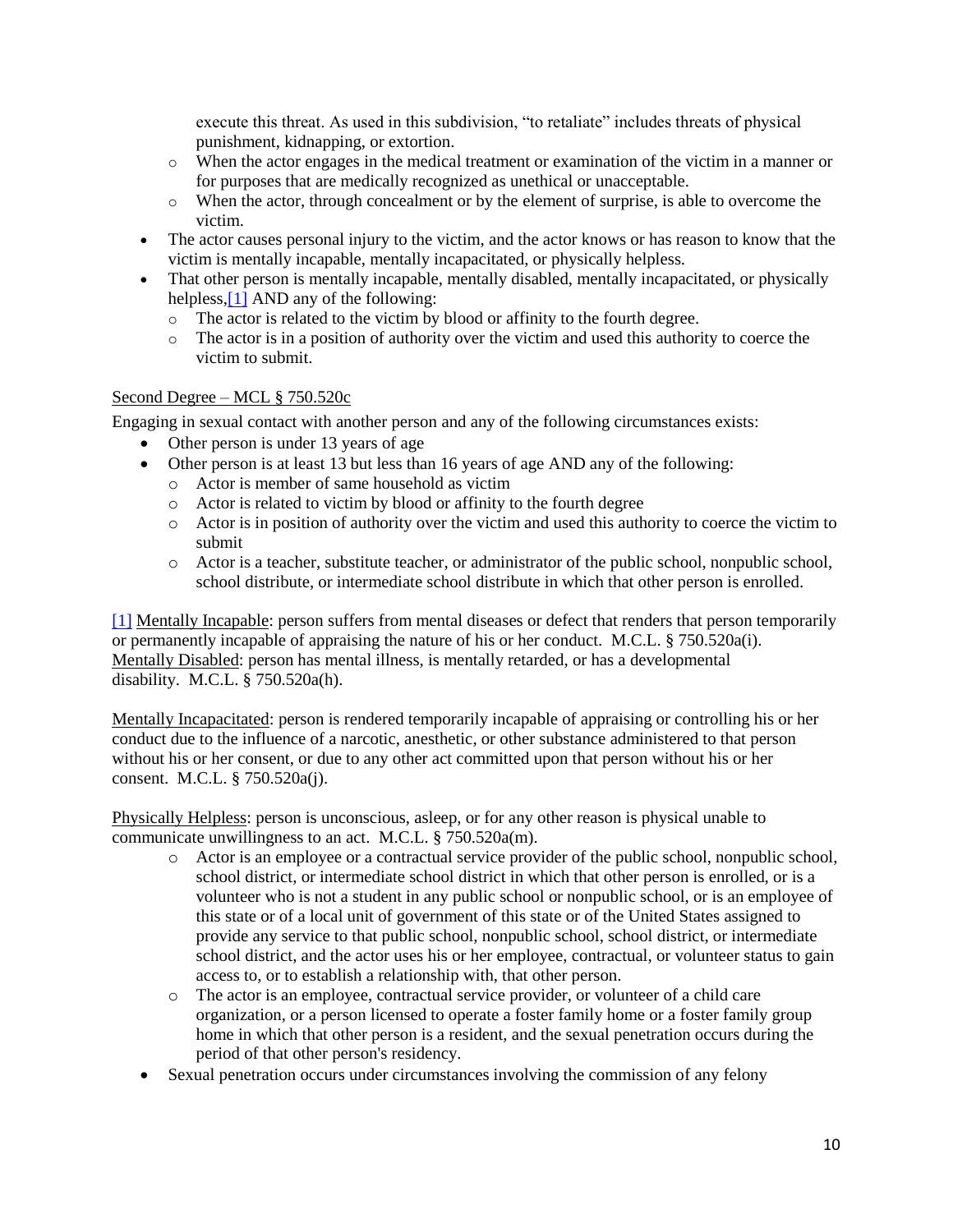- Actor is aided or abetted by 1 or more other persons AND either of the following circumstances exists:
	- o Actor knows or has reason to know that victim is mentally incapable, mentally incapacitated or physically helpless
	- o Actor uses force or coercion to accomplish the sexual penetration.
	- o Actor is armed with a weapon or any article used or fashioned in a manner to lead the victim to reasonably believe it to be a weapon.
	- o Actor causes personal injury to the victim and force or coercion is used to accomplish sexual penetration. Force or coercion includes, but is not limited to, any of the following circumstances:
		- When the actor overcomes the victim through the actual application of physical force or physical violence.
		- When the actor coerces the victim to submit by threatening to use force or violence on the victim, and the victim believes that the actor has the present ability to execute these threats.
		- When the actor coerces the victim to submit by threatening to retaliate in the future against the victim, or any other person, and the victim believes that the actor has the ability to execute this threat. As used in this subdivision, "to retaliate" includes threats of physical punishment, kidnapping, or extortion.
		- When the actor engages in the medical treatment or examination of the victim in a manner or for purposes that are medically recognized as unethical or unacceptable.
		- When the actor, through concealment or by the element of surprise, is able to overcome the victim.
- The actor causes personal injury to the victim, and the actor knows or has reason to know that the victim is mentally incapable, mentally incapacitated, or physically helpless.
- That other person is mentally incapable, mentally disabled, mentally incapacitated, or physically helpless, AND any of the following:
	- o The actor is related to the victim by blood or affinity to the fourth degree.
	- o The actor is in a position of authority over the victim and used this authority to coerce the victim to submit.
- That other person is under the jurisdiction of the department of corrections and the actor is an employee or a contractual employee of, or a volunteer with, the department of corrections who knows that the other person is under the jurisdiction of the department of corrections.
- That other person is under the jurisdiction of the department of corrections and the actor is an employee or a contractual employee of, or a volunteer with, a private vendor that operates a youth correctional facility under section 20g of the corrections code of 1953, 1953 PA 232, MCL 791.220g, who knows that the other person is under the jurisdiction of the department of corrections.
- That other person is a prisoner or probationer under the jurisdiction of a county for purposes of imprisonment or a work program or other probationary program and the actor is an employee or a contractual employee of or a volunteer with the county or the department of corrections who knows that the other person is under the county's jurisdiction.
- The actor knows or has reason to know that a court has detained the victim in a facility while the victim is awaiting a trial or hearing, or committed the victim to a facility as a result of the victim having been found responsible for committing an act that would be a crime if committed by an adult, and the actor is an employee or contractual employee of, or a volunteer with, the facility in which the victim is detained or to which the victim was committed.

# Third Degree – MCL § 750.520d

Engaging in sexual penetration with another person and any of the following circumstances exists: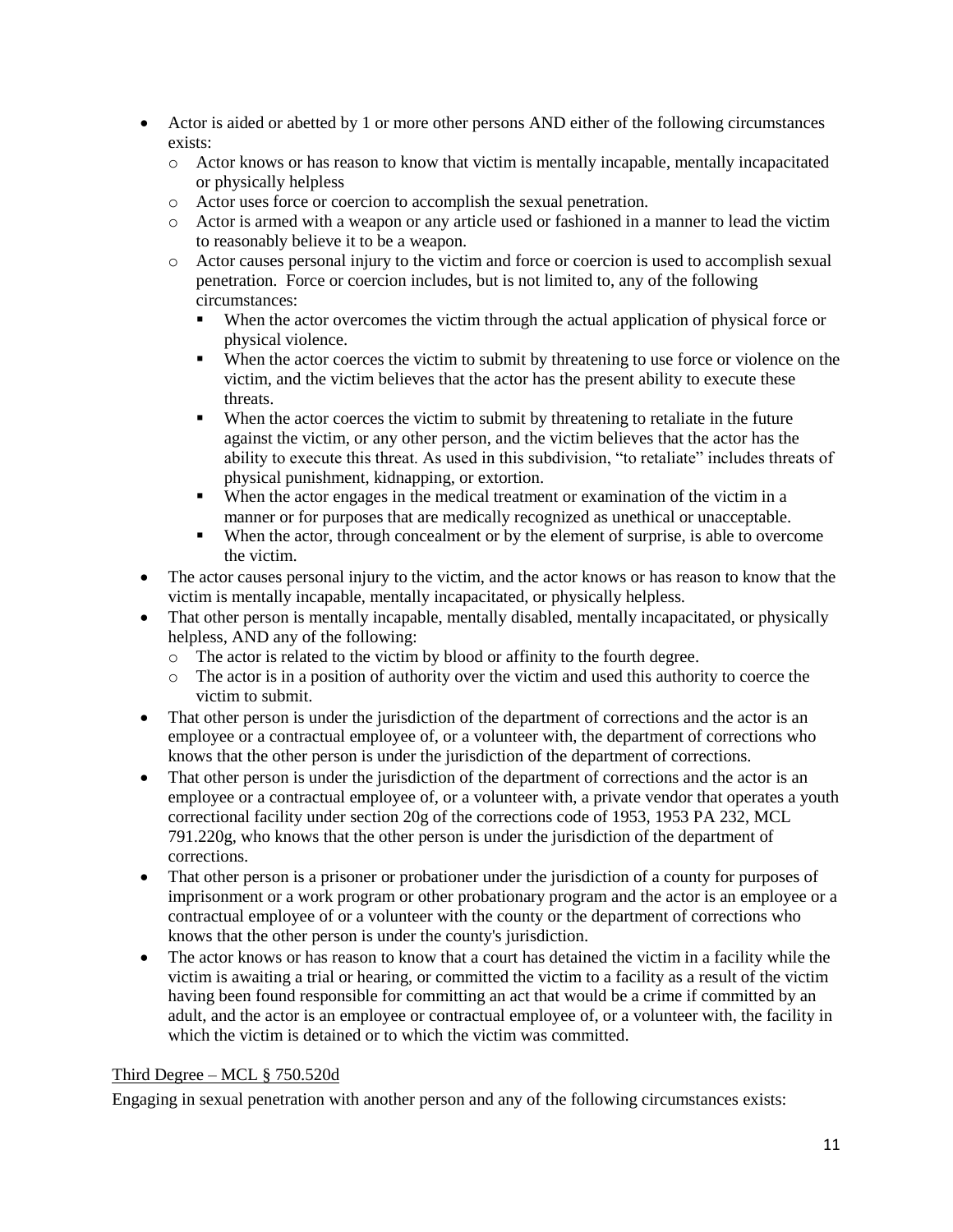- Other person is at least 13 years of age and under 16 years of age.
- Force or coercion is used to accomplish the sexual penetration. Force or coercion includes, but is not limited to, any of the following circumstances:
	- o When the actor overcomes the victim through the actual application of physical force or physical violence.
	- o When the actor coerces the victim to submit by threatening to use force or violence on the victim, and the victim believes that the actor has the present ability to execute these threats.
	- $\circ$  When the actor coerces the victim to submit by threatening to retaliate in the future against the victim, or any other person, and the victim believes that the actor has the ability to execute this threat. As used in this subdivision, "to retaliate" includes threats of physical punishment, kidnapping, or extortion.
	- o When the actor engages in the medical treatment or examination of the victim in a manner or for purposes that are medically recognized as unethical or unacceptable.
	- o When the actor, through concealment or by the element of surprise, is able to overcome the victim.
- Actor knows or has reason to know that the victim is mentally incapable, mentally incapacitated, or physically helpless.
- That other person is related to the actor by blood or affinity to the third degree and the sexual penetration occurs under circumstances not otherwise prohibited by this chapter. It is an affirmative defense to a prosecution under this subdivision that the other person was in a position of authority over the defendant and used this authority to coerce the defendant to violate this subdivision. The defendant has the burden of proving this defense by a preponderance of the evidence. This subdivision does not apply if both persons are lawfully married to each other at the time of the alleged violation.
- That other person is at least 16 years of age but less than 18 years of age and a student at a public school or nonpublic school, and either of the following applies:
	- $\circ$  The actor is a teacher, substitute teacher, or administrator of that public school, nonpublic school, school district, or intermediate school district. This subparagraph does not apply if the other person is emancipated or if both persons are lawfully married to each other at the time of the alleged violation.
	- o The actor is an employee or a contractual service provider of the public school, nonpublic school, school district, or intermediate school district in which that other person is enrolled, or is a volunteer who is not a student in any public school or nonpublic school, or is an employee of this state or of a local unit of government of this state or of the United States assigned to provide any service to that public school, nonpublic school, school district, or intermediate school district, and the actor uses his or her employee, contractual, or volunteer status to gain access to, or to establish a relationship with, that other person.
- That other person is at least 16 years old but less than 26 years of age and is receiving special education services, and either of the following applies:
	- o The actor is a teacher, substitute teacher, administrator, employee, or contractual service provider of the public school, nonpublic school, school district, or intermediate school district from which that other person receives the special education services. This subparagraph does not apply if both persons are lawfully married to each other at the time of the alleged violation.
	- o The actor is a volunteer who is not a student in any public school or nonpublic school, or is an employee of this state or of a local unit of government of this state or of the United States assigned to provide any service to that public school, nonpublic school, school district, or intermediate school district, and the actor uses his or her employee, contractual, or volunteer status to gain access to, or to establish a relationship with, that other person.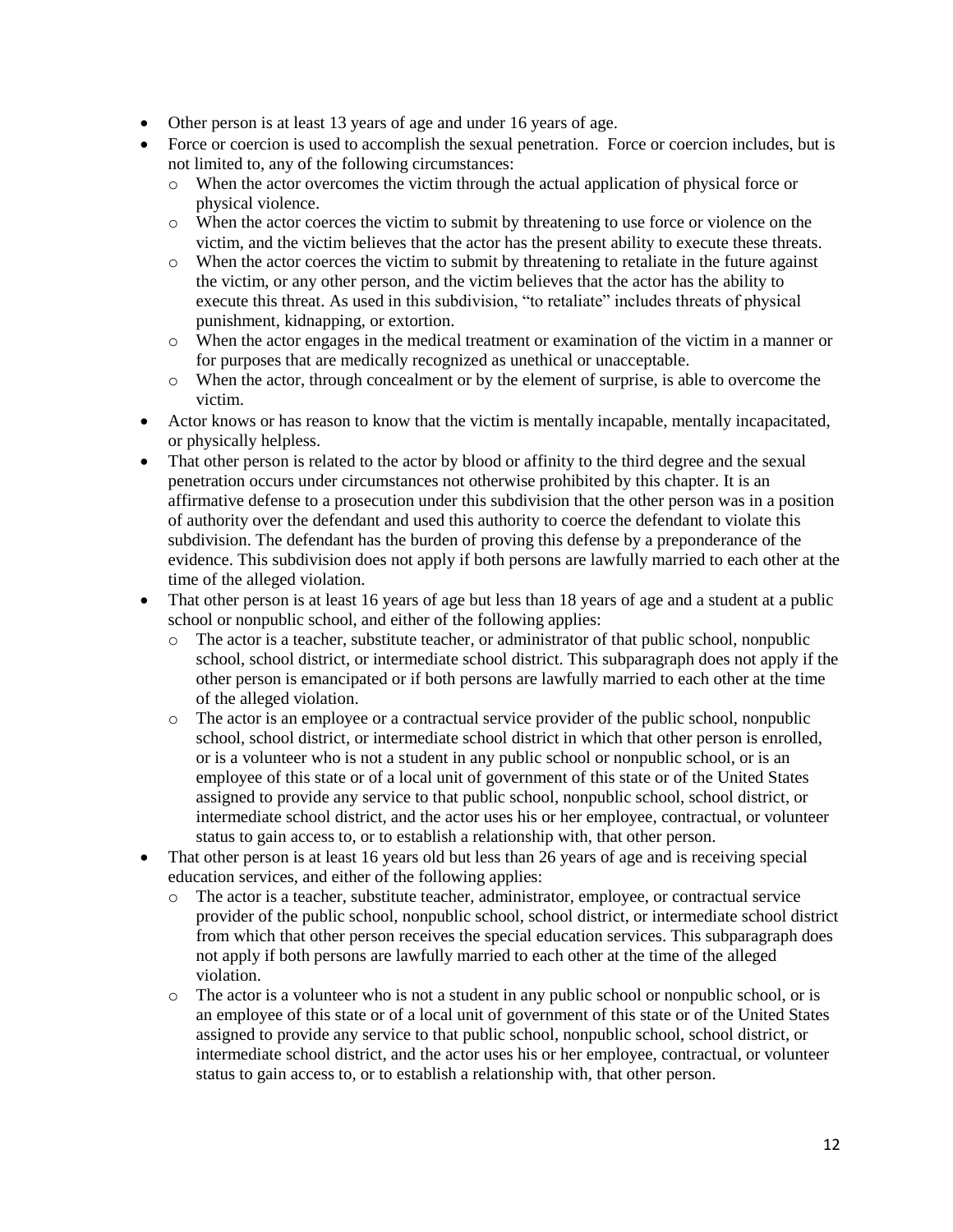The actor is an employee, contractual service provider, or volunteer of a child care organization, or a person licensed to operate a foster family home or a foster family group home, in which that other person is a resident, that other person is at least 16 years of age, and the sexual penetration occurs during that other person's residency. As used in this subdivision, "child care organization", "foster family home", and "foster family group home" mean those terms as defined in section 1 of 1973 PA 116, MCL 722.111.

## Fourth Degree – MCL § 750.520e

Engaging in sexual contact with another person and any of the following circumstances exist:

- Other person is at least 13 years of age but less than 16 years of age, and the actor is 5 or more years older than that other person.
- Force or coercion is used to accomplish the sexual contact. Force or coercion includes, but is not limited to, any of the following circumstances:
	- o When the actor overcomes the victim through the actual application of physical force or physical violence.
	- o When the actor coerces the victim to submit by threatening to use force or violence on the victim, and the victim believes that the actor has the present ability to execute that threat.
	- o When the actor coerces the victim to submit by threatening to retaliate in the future against the victim, or any other person, and the victim believes that the actor has the ability to execute that threat. As used in this subparagraph, "to retaliate" includes threats of physical punishment, kidnapping, or extortion.
	- o When the actor engages in the medical treatment or examination of the victim in a manner or for purposes which are medically recognized as unethical or unacceptable.
	- o When the actor achieves the sexual contact through concealment or by the element of surprise.
- The actor knows or has reason to know that the victim is mentally incapable, mentally incapacitated, or physically helpless.
- That other person is related to the actor by blood or affinity to the third degree and the sexual contact occurs under circumstances not otherwise prohibited by this chapter. It is an affirmative defense to a prosecution under this subdivision that the other person was in a position of authority over the defendant and used this authority to coerce the defendant to violate this subdivision. The defendant has the burden of proving this defense by a preponderance of the evidence. This subdivision does not apply if both persons are lawfully married to each other at the time of the alleged violation.
- The actor is a mental health professional and the sexual contact occurs during or within 2 years after the period in which the victim is his or her client or patient and not his or her spouse. The consent of the victim is not a defense to a prosecution under this subdivision. A prosecution under this subsection shall not be used as evidence that the victim is mentally incompetent.
- That other person is at least 16 years of age but less than 18 years of age and a student at a public school or nonpublic school, and either of the following applies:
	- $\circ$  The actor is a teacher, substitute teacher, or administrator of that public school, nonpublic school, school district, or intermediate school district. This subparagraph does not apply if the other person is emancipated or if both persons are lawfully married to each other at the time of the alleged violation.
	- o The actor is an employee or a contractual service provider of the public school, nonpublic school, school district, or intermediate school district in which that other person is enrolled, or is a volunteer who is not a student in any public school or nonpublic school, or is an employee of this state or of a local unit of government of this state or of the United States assigned to provide any service to that public school, nonpublic school, school district, or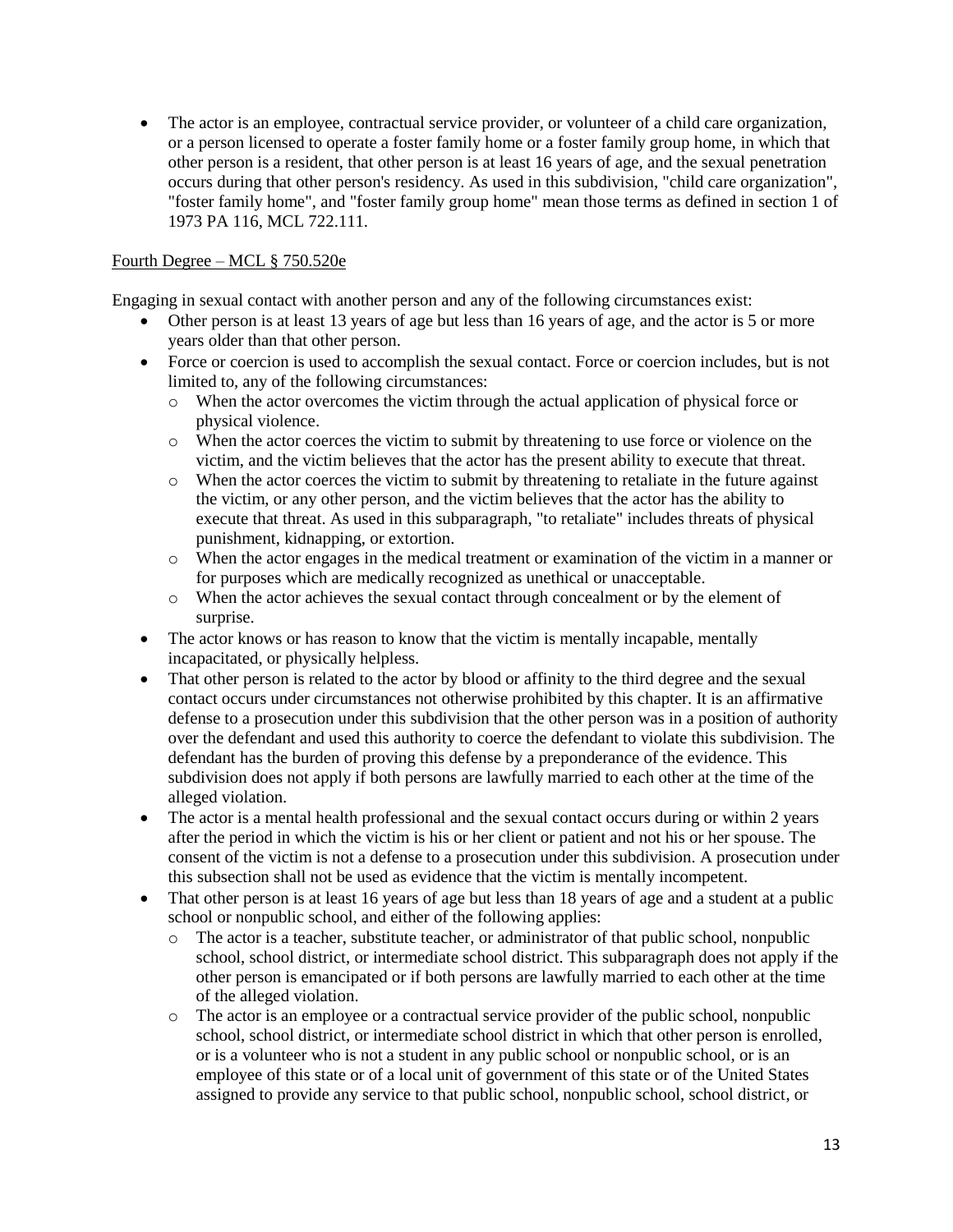intermediate school district, and the actor uses his or her employee, contractual, or volunteer status to gain access to, or to establish a relationship with, that other person.

- That other person is at least 16 years old but less than 26 years of age and is receiving special education services, and either of the following applies:
	- o The actor is a teacher, substitute teacher, administrator, employee, or contractual service provider of the public school, nonpublic school, school district, or intermediate school district from which that other person receives the special education services. This subparagraph does not apply if both persons are lawfully married to each other at the time of the alleged violation.
	- o The actor is a volunteer who is not a student in any public school or nonpublic school, or is an employee of this state or of a local unit of government of this state or of the United States assigned to provide any service to that public school, nonpublic school, school district, or intermediate school district, and the actor uses his or her employee, contractual, or volunteer status to gain access to, or to establish a relationship with, that other person.
- The actor is an employee, contractual service provider, or volunteer of a child care organization, or a person licensed to operate a foster family home or a foster family group home, in which that other person is a resident, that other person is at least 16 years of age, and the sexual contact occurs during that other person's residency.

## *Domestic Violence (includes dating violence) – MCL § 750.81*

Domestic Violence = assault or assault and battery of

- spouse or former spouse,
- an individual with whom he or she has or has had a dating relationship,
- an individual with whom he or she has had a child in common, or
- a resident or former resident of his or her household.

## Dating Relationship

[1] means frequent, intimate associations primarily characterized by the expectation of affectional involvement. This term does not include a casual relationship or an ordinary fraternization between 2 individuals in a business or social context.

[1] M.C.L. § 750.81(6).

## *Aggravated Domestic Violence (includes dating violence) – MCL § 750.81a*

Assaults any of the following individuals, without a weapon, and inflicts serious or aggravated injury (without intent to commit murder or inflict great bodily harm less than murder):

- spouse or former spouse,
- an individual with whom he or she has or has had a dating relationship,
- an individual with whom he or she has had a child in common, or
- a resident or former resident of his or her household.
- $\bullet$

# *Stalking – MCL § 750.411h*

"Harassment"<sup>[1]</sup> means conduct directed toward a victim that includes, but is not limited to, repeated or continuing unconsented contact that would cause a reasonable individual to suffer emotional distress and that actually causes the victim to suffer emotional distress. Harassment does not include constitutionally protected activity or conduct that serves a legitimate purpose.

"Stalking["\[2\]](http://studentsexualmisconductpolicy.umich.edu/content/stalking-%E2%80%93-mcl-%C2%A7-750411h#_ftn2) means a willful course of conduct involving repeated or continuing harassment of another individual that would cause a reasonable person to feel terrorized, frightened, intimidated, threatened,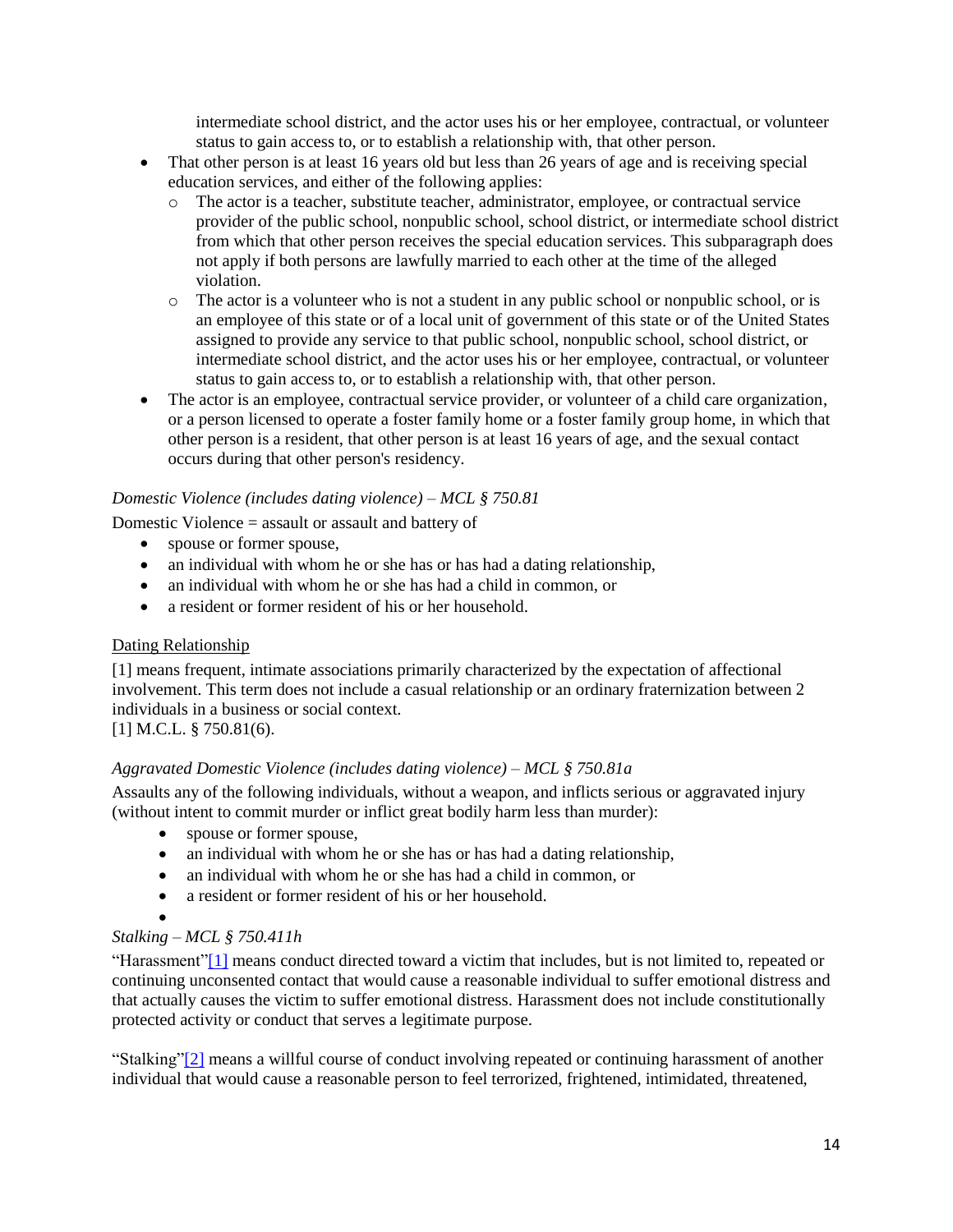harassed, or molested and that actually causes the victim to feel terrorized, frightened, intimidated, threatened, harassed, or molested.

"Unconsented contact["\[3\]](http://studentsexualmisconductpolicy.umich.edu/content/stalking-%E2%80%93-mcl-%C2%A7-750411h#_ftn3) means any contact with another individual that is initiated or continued without that individual's consent or in disregard of that individual's expressed desire that the contact be avoided or discontinued. Unconsented contact includes, but is not limited to, any of the following:

- Following or appearing within the sight of that individual.
- Approaching or confronting that individual in a public place or on private property.
- Appearing at that individual's workplace or residence.
- Entering onto or remaining on property owned, leased, or occupied by that individual.
- Contacting that individual by telephone.
- Sending mail or electronic communications to that individual.
- Placing an object on, or delivering an object to, property owned, leased, or occupied by that individual.

## *Aggravated Stalking – MCL § 750.411i*

An individual who engages in stalking is guilty of aggravated stalking if the violation involves any of the following circumstances:

- At least 1 of the actions constituting the offense is in violation of a restraining order and the individual has received actual notice of that restraining order or at least 1 of the actions is in violation of an injunction or preliminary injunction.
- At least 1 of the actions constituting the offense is in violation of a condition of probation, a condition of parole, a condition of pretrial release, or a condition of release on bond pending appeal.
- The course of conduct includes the making of 1 or more credible threats against the victim, a member of the victim's family, or another individual living in the same household as the victim.
- The individual has been previously convicted of a violation of this section or section 411h.

"Credible threat"[1] means a threat to kill another individual or a threat to inflict physical injury upon another individual that is made in any manner or in any context that causes the individual hearing or receiving the threat to reasonably fear for his or her safety or the safety of another individual.

- $[1]$  M.C.L. § 750.411h(1)(c).
- [\[2\]](http://studentsexualmisconductpolicy.umich.edu/content/stalking-%E2%80%93-mcl-%C2%A7-750411h#_ftnref2) M.C.L. § 750.411 $h(1)(d)$ .
- [\[3\]](http://studentsexualmisconductpolicy.umich.edu/content/stalking-%E2%80%93-mcl-%C2%A7-750411h#_ftnref3) M.C.L. § 750.411h(1)(e)

"Harassment"[2] means conduct directed toward a victim that includes, but is not limited to, repeated or continuing unconsented contact that would cause a reasonable individual to suffer emotional distress and that actually causes the victim to suffer emotional distress. Harassment does not include constitutionally protected activity or conduct that serves a legitimate purpose.

"Stalking"[3] means a willful course of conduct involving repeated or continuing harassment of another individual that would cause a reasonable person to feel terrorized, frightened, intimidated, threatened, harassed, or molested and that actually causes the victim to feel terrorized, frightened, intimidated, threatened, harassed, or molested.

"Unconsented contact"[4] means any contact with another individual that is initiated or continued without that individual's consent or in disregard of that individual's expressed desire that the contact be avoided or discontinued. Unconsented contact includes, but is not limited to, any of the following: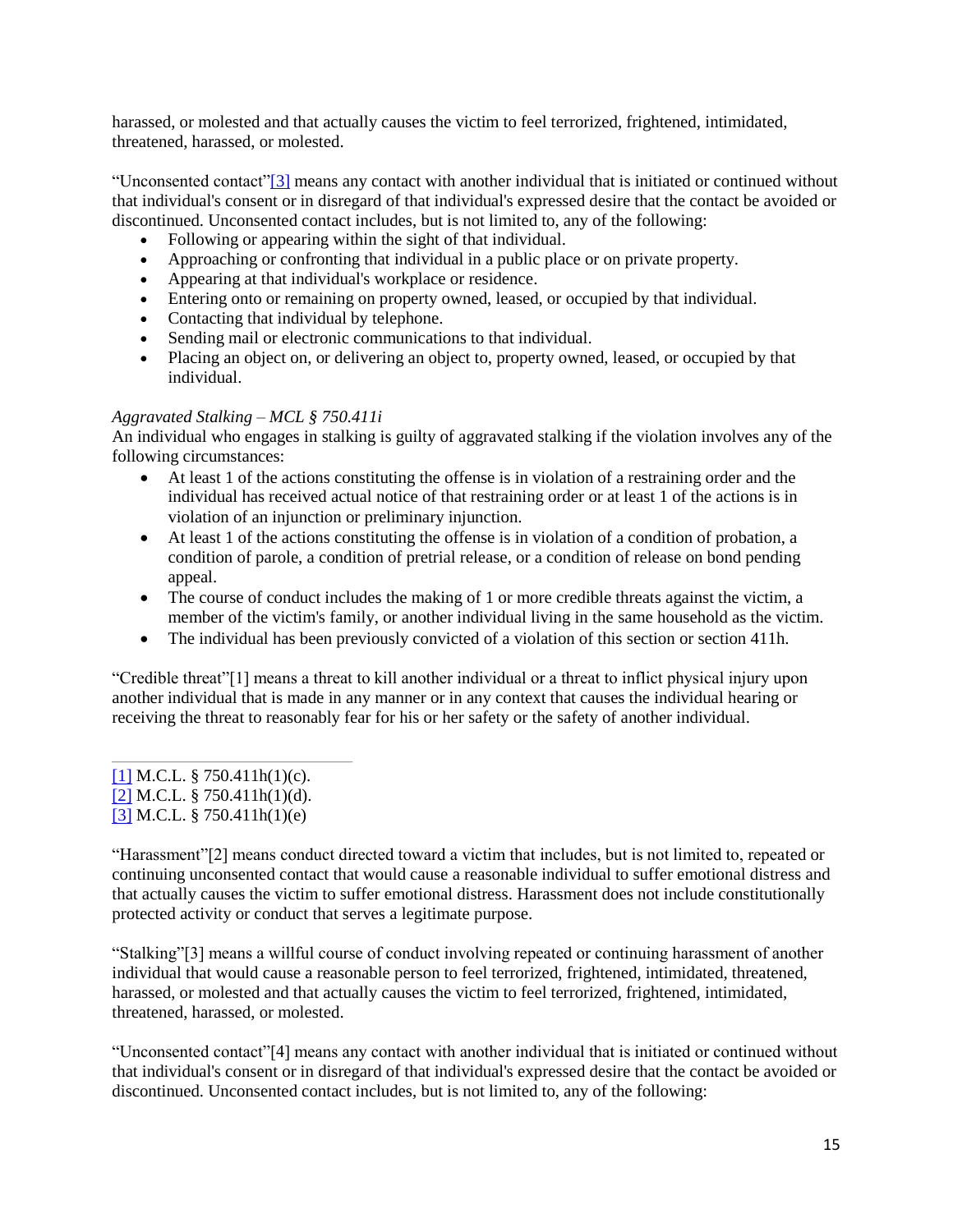- Following or appearing within the sight of that individual.
- Approaching or confronting that individual in a public place or on private property.
- Appearing at that individual's workplace or residence.
- Entering onto or remaining on property owned, leased, or occupied by that individual.
- Contacting that individual by telephone.
- Sending mail or electronic communications to that individual.
- Placing an object on, or delivering an object to, property owned, leased, or occupied by that individual.

## **Immediate Considerations for Victims**

## *Sexual Assault/ Relationship Violence / Stalking*

After an incident of sexual assault and domestic violence, the victim should consider seeking medical attention as soon as possible at War Memorial Hospital 500 Osborn Blvd. War Memorial Hospital offers sexual assault nurses available to complete Physical Evidence Recovery Kit Collection. In Michigan, evidence may be collected even if you chose not to make a report to law enforcement. It is important that a victim of sexual assault not bathe, douche, smoke, change clothing or clean the bed/linen/area where they were assaulted if the offense occurred within the past 96 hours. Preserving this evidence may assist in proving that the alleged criminal offense occurred/or is occurring or may be helpful in obtaining a protection order. In circumstances of sexual assault, if victims do not opt for forensic evidence collection, health care providers can still treat injuries and take steps to address concerns of pregnancy and/or sexually transmitted disease.

Victims of sexual assault, domestic violence, stalking, and dating violence are encouraged to also preserve evidence by saving text messages, instant messages, social networking pages, other communications, and keeping pictures, logs or other copies of documents, if they have any.

## *Victim's Rights & Options*

Regardless of whether a victim elects to pursue a criminal complaint or whether the offense is alleged to have occurred on or off campus, the university will assist victims of sexual assault, domestic violence, dating violence, and stalking and will provide each victim with a written explanation of their rights and options. In Michigan, a victim of domestic violence, dating violence, sexual assault or stalking has the following rights (Michigan Crime Victims' Rights):

In 1985 the Crime Victim's Rights Act created comprehensive rights of notification and participation in all stages of the criminal justice process for felony crime victims in Michigan. In 1988 the law was amended to include the victims of serious misdemeanors and juvenile offenses.

\_\_\_\_\_\_\_\_\_\_\_\_\_\_\_\_\_\_\_\_\_\_\_\_\_\_\_\_\_\_\_\_\_\_\_\_\_\_\_\_

Many amendments significantly improving on the implementation and scope of services have since been made. The law creates a duty for police agencies, sheriffs, the Department of Corrections, prosecuting attorneys, courts and other agencies to include crime victims within the formal conduct of investigative, judicial, sentencing and post sentencing proceedings.

The county prosecuting attorney provides a substantial amount of additional case management and advocacy work under the Act. Capable and dedicated victim advocates in prosecutors' offices throughout

<sup>[1]</sup> M.C.L. § 750.411i(1)(b).

<sup>[2]</sup> M.C.L. § 750.411i(1)(d).

<sup>[3]</sup> M.C.L. § 750.411i(1)(e).

<sup>[4]</sup> M.C.L. § 750.411i(1)(f)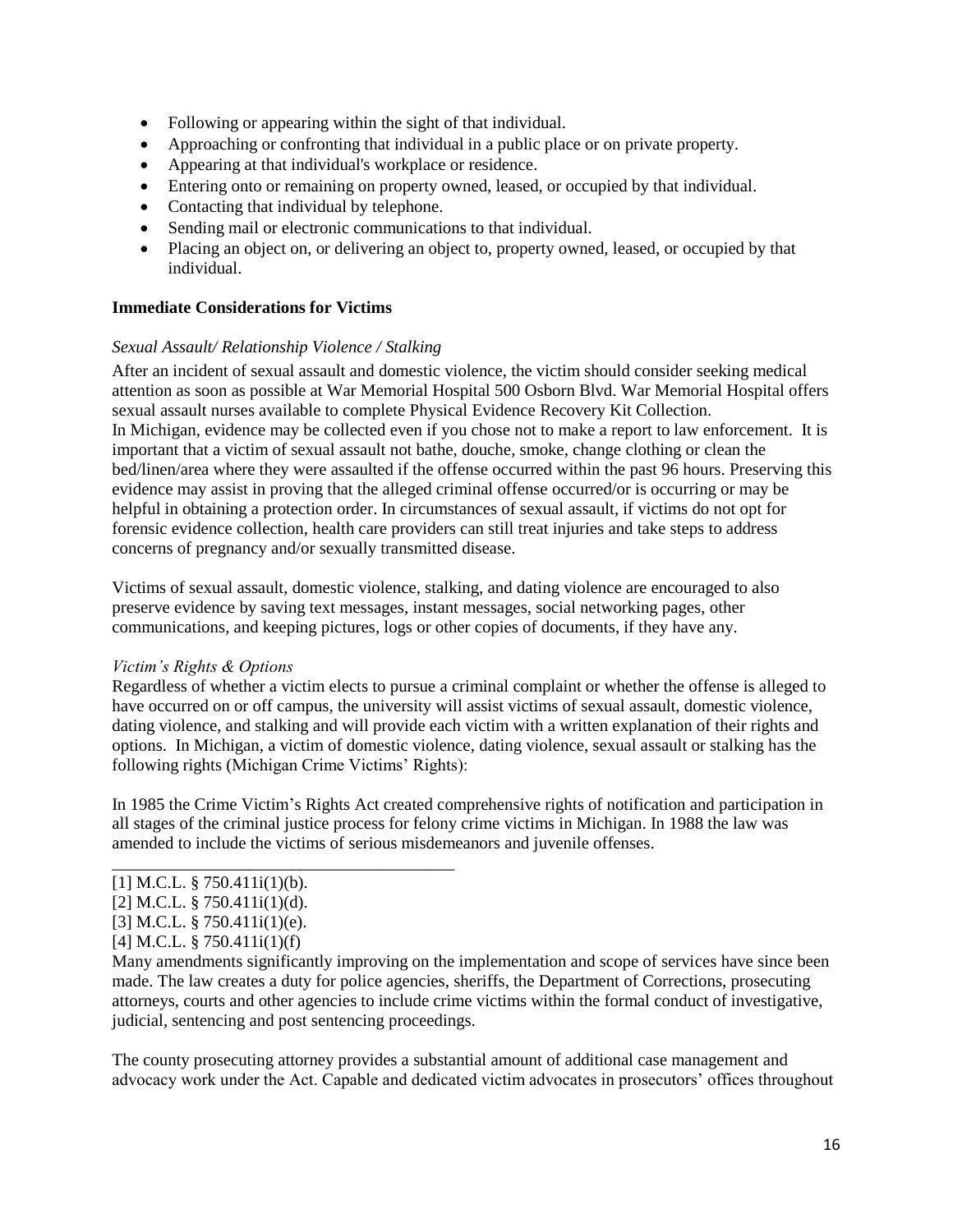the state perform much of these duties. Contact your Michigan prosecutor and sheriff for more information about crime victim's rights in your community.

Rights Granted to Victims of a Crime in Michigan:

- 1. Be treated throughout the criminal justice process with fairness and respect for their dignity and privacy.
- 2. Timely disposition of the case following the arrest of the accused.
- 3. Receive an explanation of court procedures.
- 4. Reasonable protection from the accused throughout the criminal justice process, including having a waiting area separate from the defendant and the defendant's relatives and witnesses (if practical), and to receive an explanation of procedures to follow if threatened or intimidated by the defendant.
- 5. Be free from threats or acts of discharge from your employer because you are subpoenaed or requested by the prosecuting attorney to testify in court.
- 6. Consult with the prosecuting attorney to give your views about the disposition of the case.
- 7. Notice of:
	- 1. Emergency and medical services from the investigating police agency.
	- 2. The name of the person in the prosecutor's office with information about your case.
	- 3. All scheduled court proceedings, including sentencing.
	- 4. The defendant's release on bond or escape from custody while awaiting trial.
	- 5. The address and telephone number of the probation department that is preparing the pre-sentence investigation report, if one is ordered by the judge.
	- 6. Victim compensation benefits, including the address of the crime victims compensation board, and an explanation of eligibility requirements for compensation funds.
- 9. Attend trial and all other court proceedings the accused has the right to attend (except possible sequestration during a trial before you testify).
- 10. Confer with the prosecution before trial and before the jury is selected.
- 11. Make an oral statement to a pre-sentence investigator, or to have a written impact statement included in the pre-sentence report.
- 12. Make an oral or written statement to the court at sentencing.
- 13. Your oral or written statement at sentencing is important.

Additionally, personal identifiable information about the victim will be treated as private and only shared with persons with a specific need to know who are investigating/adjudicating the complaint or delivering resources or support services to the complainant (for example, publicly available record-keeping for purposes of Clery Act reporting and disclosures will be made without inclusion of identifying information about the victim, as defined in 42 USC 1395 (a) (20).) Further, the institution will maintain as confidential, any accommodations or protective measures provided to the victim to the extent that maintaining such confidentiality would not impair the ability of the institution to provide the accommodations or protective measures.

# **Reporting**

## *Reporting of Policy Violations*

Any person, at any time, may report a concern to the Title IX Coordinator, to the Public Safety Department, or to any other employee, who in turn will report to the Title IX Coordinator or designee. Individuals are encouraged to report as soon as they are able and ready to do so after the incident occurs. Reports may be made to the following:

- Title IX Coordinator: Wendy Beach, (906) 635-2213, [wbeach1@lssu.edu](mailto:wbeach1@lssu.edu)
- Deputy Title IX Coordinator: Kate Bergel, (906) 635-2213, [kbergel1@lssu.edu](mailto:kbergel1@lssu.edu)
- Public Safety:  $(906) 635-2100$
- Online Reporting: https://www.lssu.edu/title-ix/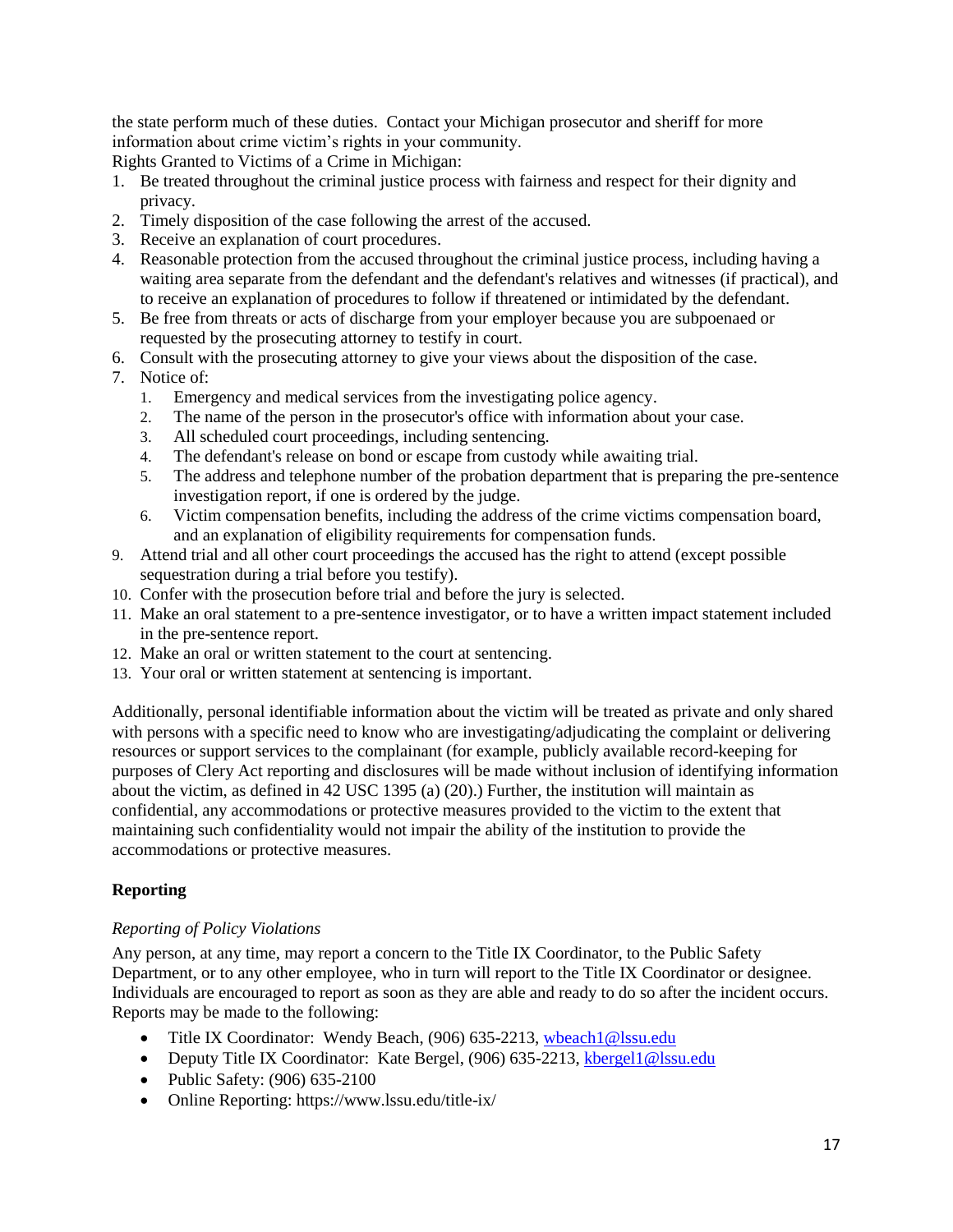The University encourages the reporting of sexual misconduct by reporting parties and witnesses. To encourage such reporting, reporting parties and witnesses who make a good faith report of Prohibited Conduct, or participate in an investigation under this Policy, will not be subject to disciplinary action by the University for minor policy violations related to their own personal consumption of alcohol or drugs at or near the time of the incident, provided that any such violations did not and do not place the health or safety of any other person at risk. The University may, however, initiate non-punitive remedies, such as attendance at an educational session regarding drug/alcohol use for minor policy violations, and may initiate disciplinary action for serious policy violations that could endanger or harm community members (e.g. drug dealing).

## *Responsible Employee Duties*

All employees (except those acting in their role as Confidential Resources) must report known or suspected Prohibited Conduct to the Title IX Coordinator or Deputy Title IX Coordinator as soon as possible, and all known information must be reported. This assists the Title IX Office in contacting the affected individuals as soon as possible and offering resources if needed.

Employees must also report Prohibited Conduct of which they have constructive notice. An individual has received constructive notice of Prohibited Conduct when the individual knew or should have known about the Prohibited Conduct. An employee cannot avoid reporting obligations by deliberately choosing to avoid hearing or learning about the potential Prohibited Conduct. If an individual believes they may have received constructive notice, that individual has an obligation to report this to the Title IX Coordinator for follow-up.

Due to the potential need for additional information and for accountability purposes, mandatory reports cannot be made anonymously. Failure to make a mandatory report is a violation of University policy and may result in discipline.

## *Reporting Options*

Any person who seeks to make a report may (1) make an internal report to the Title IX Coordinator, the Public Safety Department, or a responsible employee; and/or (2) contact local law enforcement to file a criminal complaint. A person may use one or both or neither of these reporting options. Public Safety can assist individuals with filing a criminal complaint or preserving physical evidence. Reports made to a responsible employee will be forwarded by that responsible employee to the Title IX Coordinator.

Sault Ste. Marie Police Department may also be reached directly by calling 911, in person at 401 Hursley St. Additional information about the Sault Ste. Marie Police department may be found online at: <https://www.saultcity.com/public-safety> or on facebook: [https://www.facebook.com/saultpolice.](https://www.facebook.com/saultpolice)

*Reporting Contact Information* Title IX Office 650 W. Easterday Ave., Sault Ste. Marie, MI 49783, Administration Building [906-635-2213](tel:906-635-2213)

Public Safety Department 650 W. Easterday Ave., Sault Ste. Marie, MI 49783, Administration Building 906-635-2100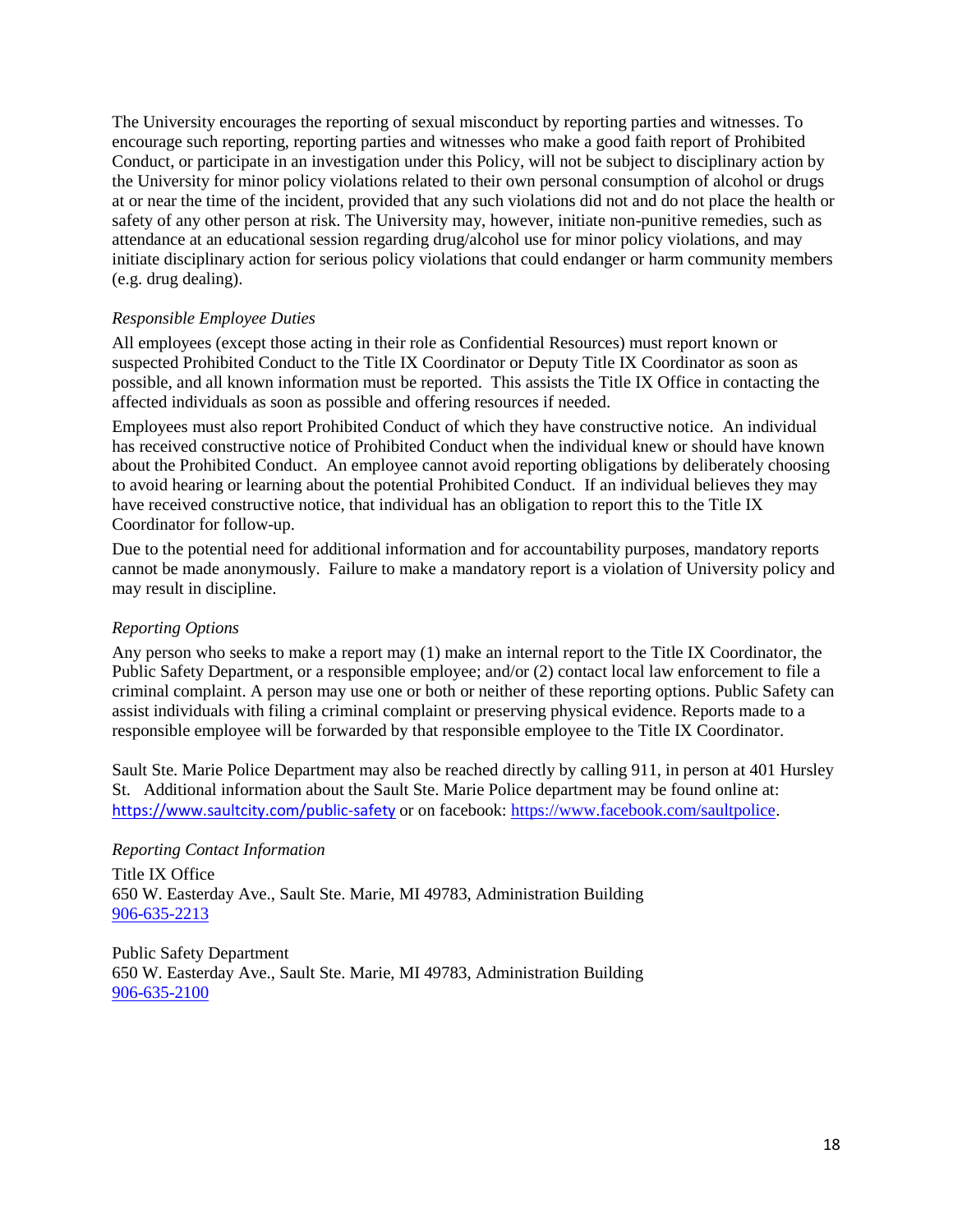#### **Supportive Measures**

#### *Supportive Measures*

Upon receipt of a report of Prohibited Conduct, the University may impose reasonably available supportive measures designed to protect the parties involved. Supportive measures are not disciplinary in nature. Supportive measures may be amended or withdrawn as additional information is gathered. The Title IX Coordinator, in consultation with other administrators, will maintain consistent contact with the parties so that safety (physical and emotional) concerns can be reasonably addressed.

The specific supportive measures implemented and the process for implementing those measures will be case and fact specific. Factors to be considered in determining which supportive measures to take include but are not limited to: (1) the specific needs expressed by the parties in relation to the allegations; (2) the age of the individuals involved; (3) the severity or pervasiveness of the allegations; (4) any continuing effects on the parties; (5) whether the parties share the same residence hall, dining hall, class, transportation, or job location; and (6) whether other judicial measures have been taken to protect one or both parties (e.g. civil protection orders).

Supportive measures may include counseling, extensions of time or other course-related adjustments, modifications of work or class schedules, campus escort services, restrictions on contact between the parties, changes in work or housing locations, leaves of absence, increased security and monitoring of certain areas of campus, and other similar accommodations.

Supportive measures will be kept private to the extent that maintaining that privacy does not impair the ability of the University to provide the supportive measures. Supportive measures are provided, to the extent possible, with no cost or undue burden to the parties.

Supportive measures" are non-disciplinary, non-punitive individualized services offered as appropriate, as reasonably available, and without fee or charge to the reporting party or the responding party before or after the filing of a formal complaint or where no formal complaint has been filed. Such measures are designed to restore or preserve equal access to the University's education program or activity without unreasonably burdening the other party, including measures designed to protect the safety of all parties or the University's educational environment, or deter sexual harassment. Supportive measures include protective measures as that term is used in the Clery Act and its regulations.

"Supportive measures" may include, but are not limited to:

- Providing access to counseling services and assistance in setting up an initial appointment
- Issuing and enforcing No Contact Directives, which are usually mutual unless and until a finding of responsibility for a policy violation has been made
- Providing alternative on-campus housing
- Assisting with relocation of housing or work space
- Providing an escort to ensure safe movement between classes and activities
- Making changes to behavior, movement on campus, access to buildings or spaces, and/or participation campus activities
- Modifying academic and extracurricular activities, transportation, and dining arrangements
- Extending deadlines and assisting with other course-related adjustments
- Modifying work or class schedules
- Assisting with obtaining a leave of absence
- Providing alternative course completion options
- Providing academic support services
- Assisting in obtaining visa or immigration information
- Modifying transportation, parking, dining and working situations
- Implementing access restriction or interim suspension of an individual while a matter is investigated and resolved
- Imposing other protections or behavioral restrictions as necessary and appropriate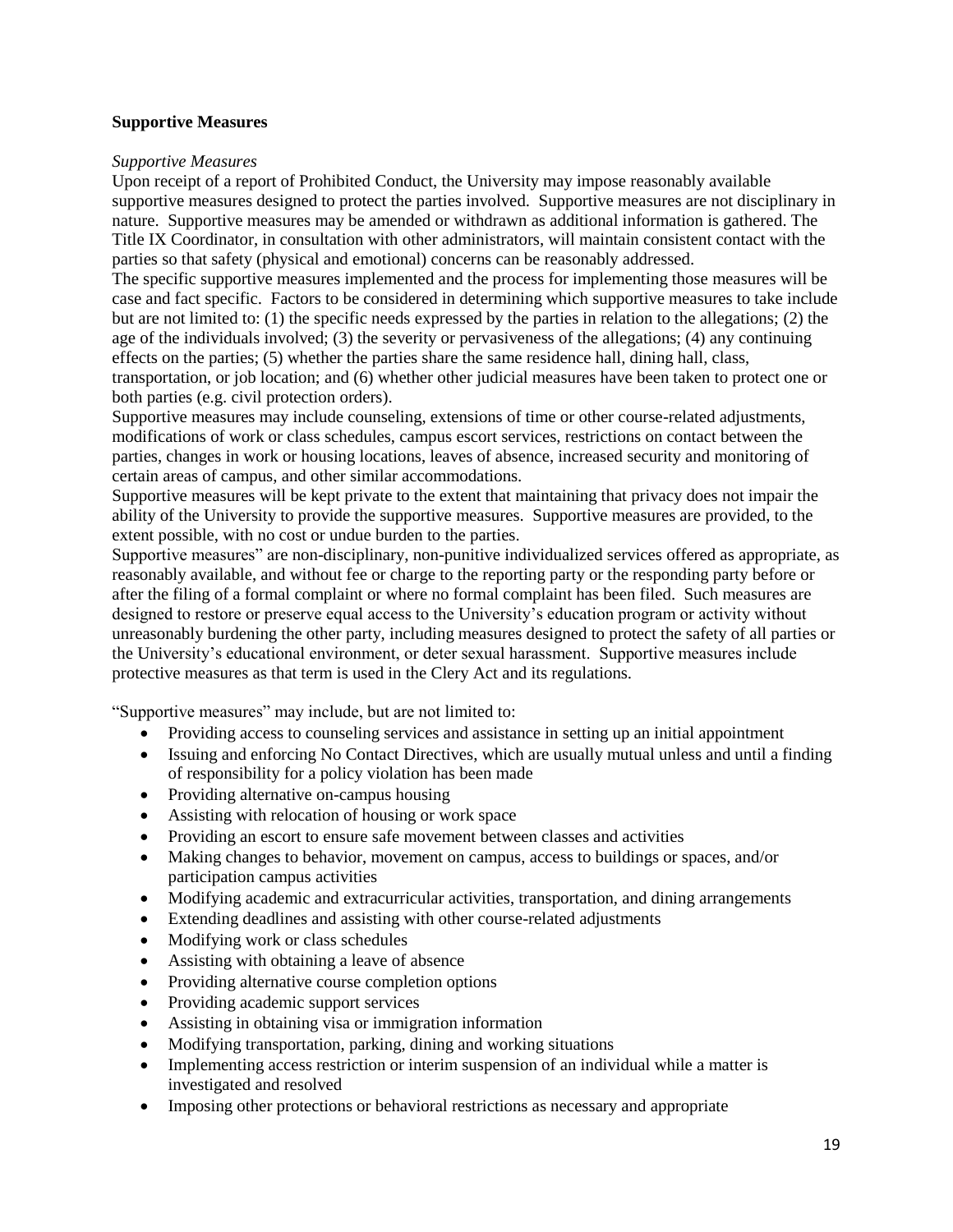The University offers supportive measures to both reporting parties and responding parties. Upon receipt of a report of an identifiable reporting party, the Title IX Coordinator will promptly contact the reporting party to discuss the availability of supportive measures, consider the reporting party's wishes with respect to supportive measures, and inform the reporting party of the availability of supportive measures with or without the filing of a formal complaint, and explain to the reporting party the process for filing a formal complaint if one is desired.

Upon giving notice to a responding party of a report raising potential sexual harassment violations against the responding party, the Title IX Coordinator will notify the responding party of the availability of counseling and may notify the responding party of the availability of other supportive measures, as the Title IX Coordinator deems appropriate.

Throughout any grievance process, the Title IX Coordinator will continually reassess and discuss appropriate supportive measures with the parties as the Coordinator deems appropriate. If the Title IX Coordinator does not offer supportive measures to the reporting party, the Title IX Coordinator must document the reasons why such a response was not clearly unreasonable in light of the known circumstances.

The University will maintain as confidential any supportive measures provided to the reporting party or responding party, to the extent that maintaining such confidentiality would not impair the ability of University to provide the supportive measures. The Title IX Coordinator is responsible for coordinating the effective implementation of supportive measures.

Upon receipt of a formal complaint, the Title IX Coordinator shall conduct an individualized safety and risk assessment to determine whether the responding party's presence in the University's education programs and activities poses an immediate threat to the physical health or safety of any student or other individual arising from the allegations of sexual harassment. If so, the Title IX Coordinator will determine whether such risk assessment justifies the removal of the responding party from campus on an emergency basis pending the outcome of the investigation. Threats must pose more than a generalized, hypothetical, or speculative risk to health and safety for emergency removal to be appropriate. A removed responding party will receive written notice from the Title IX Coordinator of the emergency removal and will be provided with an opportunity to appeal the decision within writing to the to Vice President of Finance and Operations within two business days of the removal. The Vice President of Finance and Operations decision must be rendered within two business days of receiving the appeal. Non-student employees may be placed on administrative leave during the grievance process without receiving any appeal of such administrative leave.

## *Orders of Protection*

Lake Superior State University complies with Michigan law in recognizing Personal Protection Orders (PPO). Any person who obtains a Personal Protection Order from Michigan, or any state that has entered the PPO into LEIN (Law Enforcement Information Network) should provide a copy to Campus Public Safety and the Office of the Title IX Coordinator. A complainant may then meet with Campus Public Safety to develop a Safety Action Plan, which is a plan for Campus Public Safety and the victim to reduce risk of harm while on campus or coming and going from campus. This plan may include, but in not limited to: escorts, special parking arrangements, providing a temporary cellphone, changing classroom location or allowing a student to complete assignments from home, etc.) The University cannot apply for a legal Personal Protection Order, (no contact order or restraining order) for a victim from the applicable jurisdiction(s). The victim is required to apply directly for these services through the County Clerk's Office, 319 Court St. Sault Ste. Marie, phone: 906-635-6300. A person who wishes to apply for a PPO may do so by going to the County Clerk's Office, for Nondomestic situations a person needs to take with them two documented incidents (Police or Public Safety Report), Identification (Driver's License etc.) If under 18 a person may need an adult (called a "next friend") to petition for you. Domestic situation (If married to the person you want restrained; if you are not married to the person you want restrained but you live with or have lived with him or her and he or she is not your emancipated minor child; if you and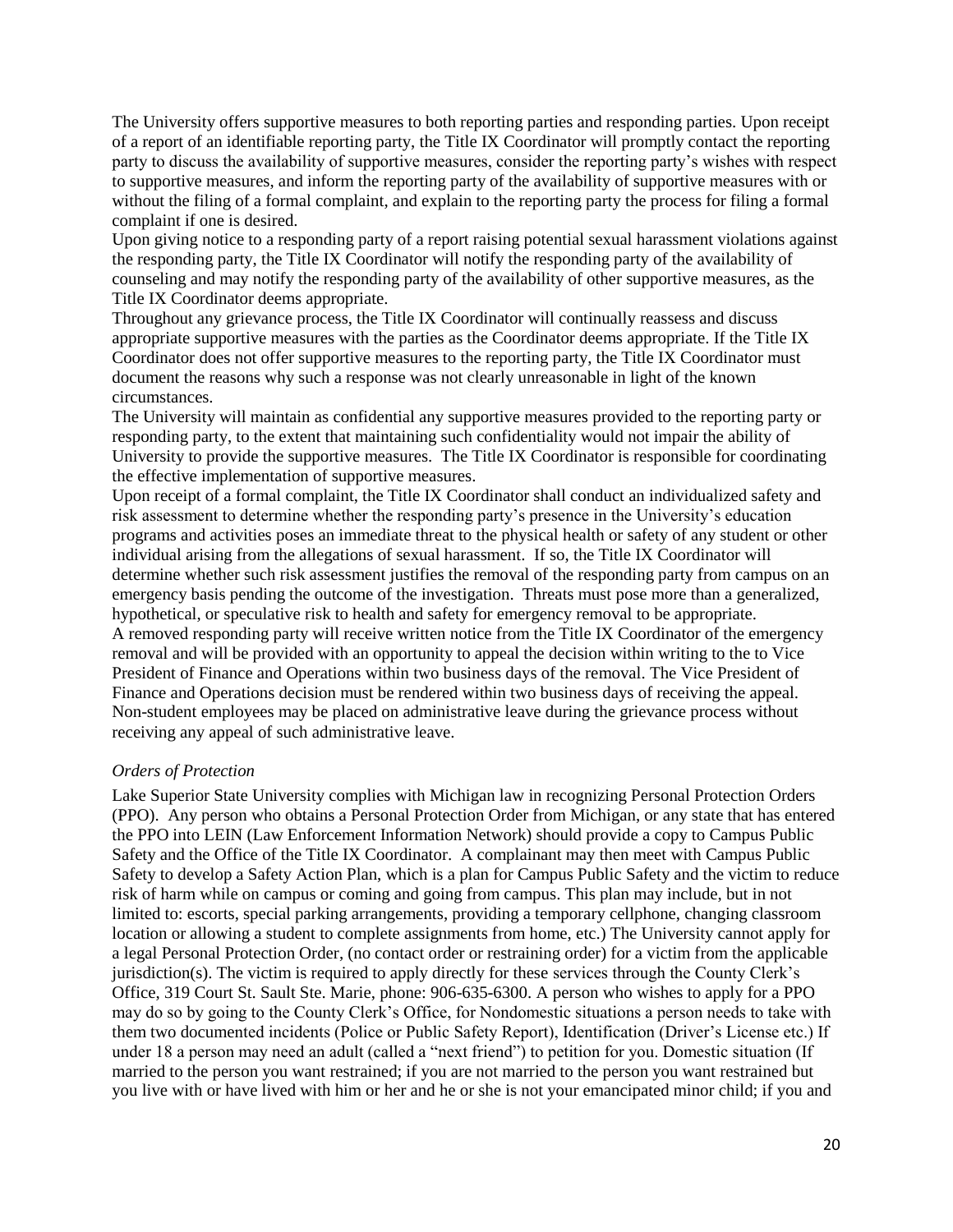the person you want restrained have a child in common even if you were never married to one another or never lived together; if you and the person you want restrained have or had a dating relationship. If under 18 a person may need an adult (called a "next friend") to petition for you.

## *No Contact Orders*

The University may issue an institutional no contact order if deemed appropriate or at the request of the reporting party or responding party. University offices will work cooperatively to ensure that the complainant's health, physical safety, work and academic status are protected, pending the outcome of a formal university investigation of the complaint and to the extent of the victim's cooperation and consent.

## *No Trespass Orders*

The University may issue an institutional No Trespass Directive which prohibit recipients from access to part or all of University owned property. These directives may be in effect for a specific duration of time or until revoked.

## **Disciplinary Actions**

## *Determining Appropriate Sanctions*

The determination of sanctions is based upon a number of factors including: the nature of the conduct by the Responding Party; the harm suffered by the Reporting Party; any ongoing risk to either the Reporting Party or the community posed by the Responding Party; the impact of the violation on the community, its members, or its property; any previous Title IX or Conduct violations; and any mitigating or aggravating circumstances. Other University offices may be consulted when determining or implementing sanctions.

In situations where it is determined that the conduct was motivated by bias, insofar as a Reporting Party was selected on the basis of his or her race, color, ethnicity, national origin, religion, age, disability, or other protected class, the sanction imposed may be enhanced to account for the bias motivation.

For a student employee who is acting in the scope of their employment at the time of the incident, the sanction may include any permissible sanction from the Policy or the personnel policies for employees.

# *Possible Sanctions*

Possible Student Sanctions:

- Warning: Notice to a student or organization that continuation or repetition of conduct found to be in violation of the Policy may result in further disciplinary action.
- Housing Restrictions: Housing restrictions include, but are not limited to, restricted access to any or all parts of residence halls, the loss of room selection privileges, relocation to another University residential facility, requirement to move on- or off-campus at an individual's own expense, removal or guest privileges, and/or restriction from specific housing options.
- Assessment and Treatment: Referral to the Health Care Center, Counseling Center, or approved off-campus agency for assessment and/or treatment.
- Restrictions on Participation or Use: Restrictions on participating may include the revocation, or the loss for a stated period of time or under a stated set of conditions, of a student's ability to use certain facilities or services or to participate in certain University-approved activities, including, but not limited to, varsity sports, clubs, organizations (including but not limited to Greek organizations), or hold leadership positions in such sports, clubs, and organizations.
- Probation: A specified period of time requiring maintenance of exemplary conduct. Further violations during this time may result in more serious sanctions than are imposed in the absence of probationary status. During a probationary period, the terms imposed on an organization will also be binding to its members.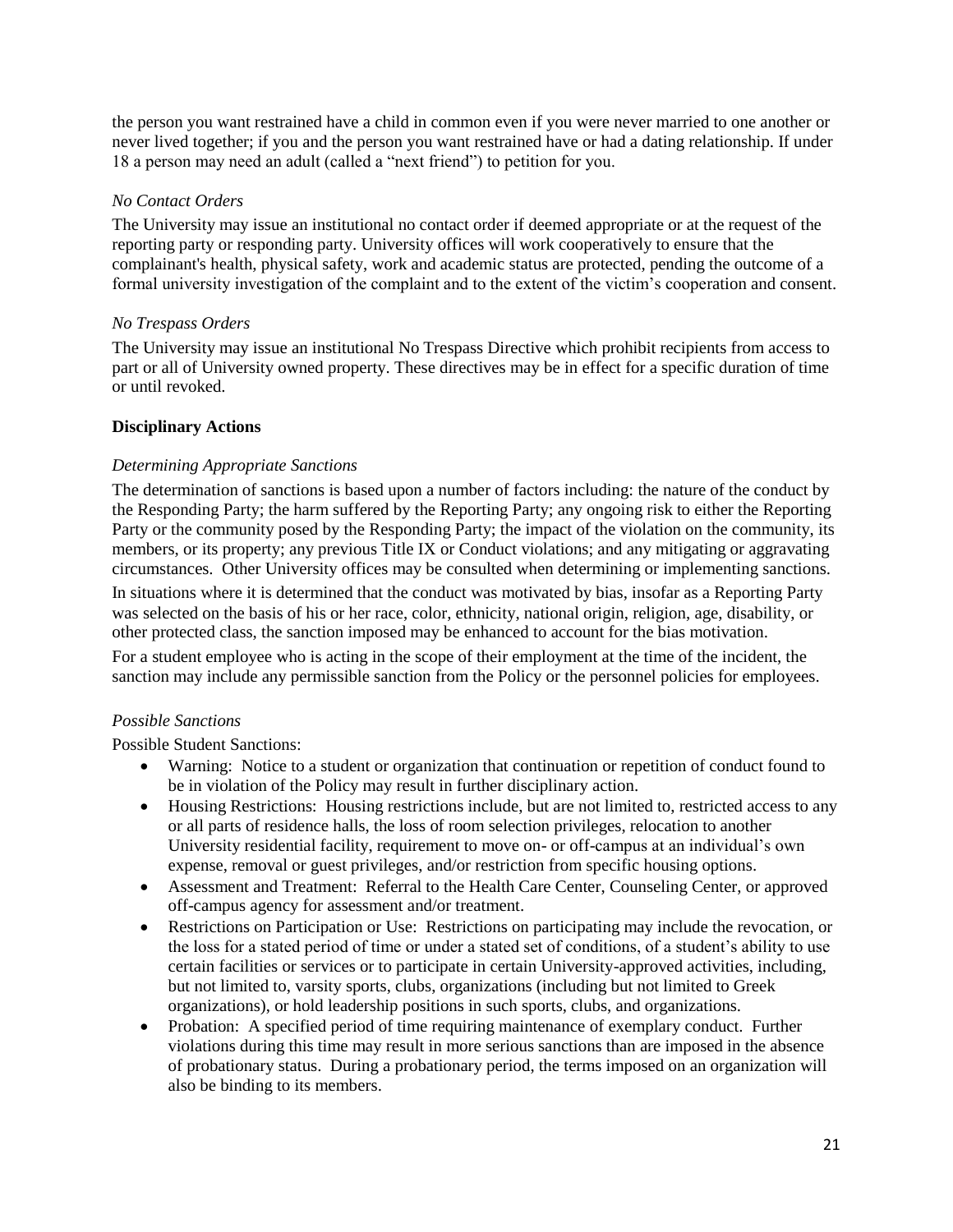- Deferred Suspensions: A student or organization on deferred suspensions has been found responsible for conduct that warrants suspension from the University. In the exercise of its discretion, the University has determined to withhold immediate imposition of the suspension and allow the individual or organization to remain on campus, usually with additional terms of compliance. If a student or organization is found in violation of any aspect of the Gender-Based Discrimination and Sexual Misconduct Policy or of terms of compliance during the period of the Deferred Suspension, the deferment of this suspension may be lifted and the suspension will be become effective immediately, resulting in a separation from the University for the remainder of the suspension period. In addition, any other sanctions for the new violation(s) will be imposed. During a period of deferred suspension, the terms imposed on an organization will also be binding on the members of the organization.
- Suspension from the University: A student suspended from the University may not participate in classes or other University activities and may not be on University property (except by appointment, arranged in advance with the Title IX Coordinator (or designee) or the Dean of Student Affairs (or designee)) for the period of time specified in the notice of suspension. Suspension extending beyond the semester in which action is taken shall consist of units of full semesters and/or summer sessions. In no case shall the suspension terminate prior to the end of a semester. Conditions for resuming active status on campus following a suspension may be imposed by the University. A sanction of immediate suspension will go into effect within 24 hours of receipt of the outcome letter unless otherwise noted in the outcome letter and shall remain in effect throughout any appeal process. An organization that is suspended shall be required to forfeit its ability to conduct group-sponsored activities or participate in Universitysponsored activities, and any University support for the organization will be withdrawn, during the period of suspension.
- Withholding, delaying, or revoking the conferral of the degree: The University may delay the conferral of the degree pending the outcome of an investigation or withhold the conferral of the degree due to a finding of Prohibited Conduct. In extraordinary circumstances, the University may revoke the conferral of the degree.
- Permanent Dismissal: For an individual, permanent termination of student status includes exclusion from any University property, University sponsored event, or University affiliated events. A person Permanently Dismissed from the University is denied the rights and privileges of inclusion in the Lake Superior State University community both as a student and as an alumnus/alumna. Permanent Dismissal will go into effect within 24 hours of receipt of the outcome letter unless otherwise noted in the outcome letter, and shall remain in effect throughout any appeals process. For an organization, permanent termination of the organization's relationship and status with the University, which includes termination of access to facilities, funding, and/or right to assemble as an organization on University property and at Universitysponsored or affiliated events. An organization expelled from the University is denied the rights and privileges of inclusion in the Lake Superior State University community as an organization.
- Other: Such other sanctions as may be appropriate at the discretion of the University based on an individualized analysis of the nature of the conduct, the risks to the community, the desire to deter future harm, and the need to remedy the effects of the misconduct.

## Possible Staff/Faculty Sanctions

Note: All Staff/Faculty Sanctions will be imposed in accordance with any applicable collective bargaining agreement, University policy and procedures, individual contracts, and/or appointment letters. Potential Staff/Faculty Sanctions may include training, referral to counseling, no contact order, no trespass order, restrictions on participation or use, loss of privileges, written warning, reprimand, withholding of a promotion, reassignment, temporary suspension without pay, and/or separation from the University.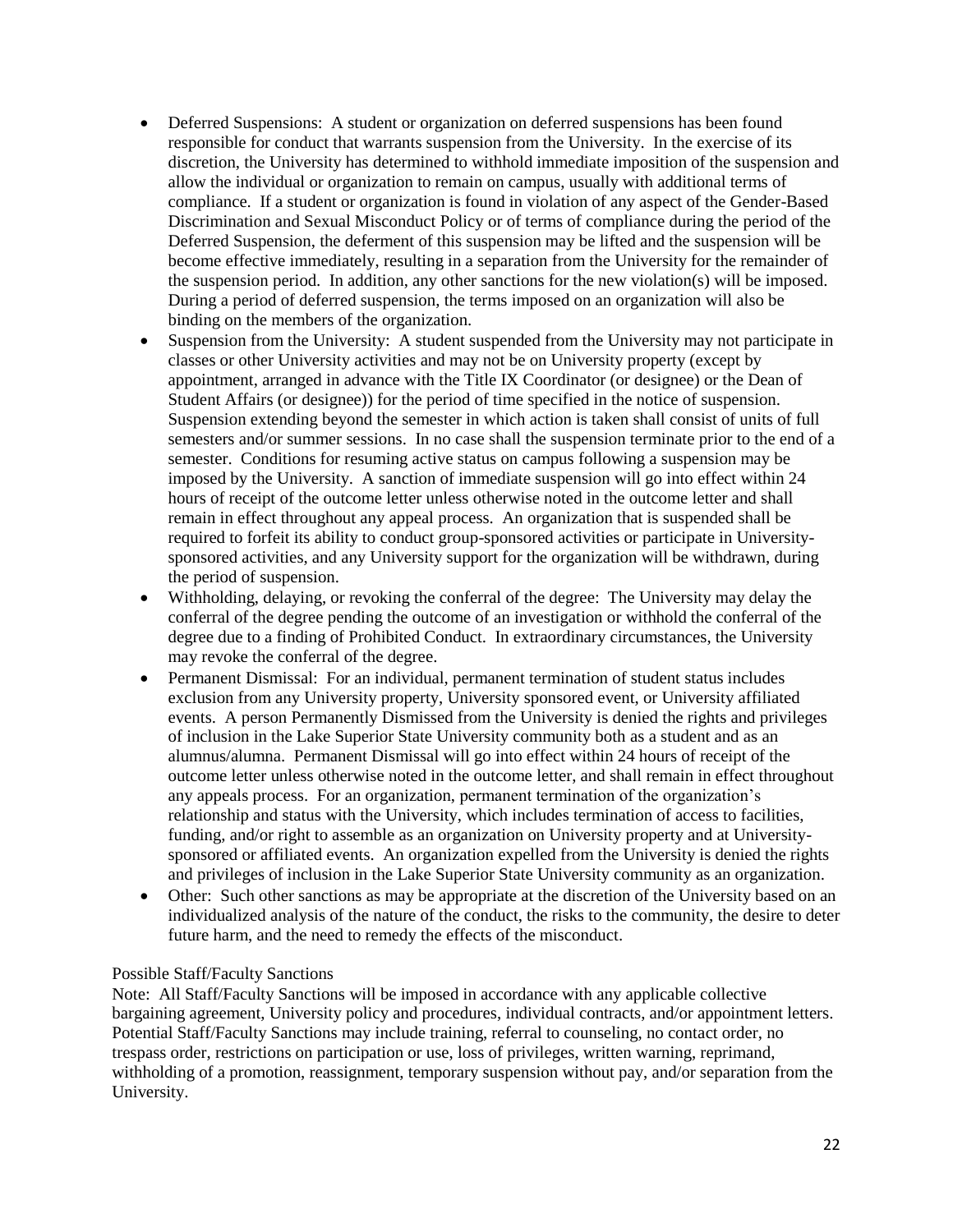Possible Sanctions for Others

Respondents other than those in the categories listed above may be sanctioned by receiving training, referral to counseling, no contact order, no trespass order, restrictions on participation or use, loss of privileges, written warning, and/or termination of contract.

# **Privacy**

When individuals experience Prohibited Conduct, they may be concerned that what they report will be shared with others. Whether information is shared relates to whether that information is given to a private resource or a confidential resource.

Information that is reported to the Title IX Office is Private. Information is shared by the Title IX Office only on a "need to know" basis. Which University officials may receive information will be different for every case, but it will typically include the individuals needed to investigate or resolve the report and those individuals involved in issuing supportive measures. All parties and witnesses are asked to keep details private to maintain the integrity of the investigation, but they are not restricted from sharing or discussing information related to a report or allegation with others who may support or assist them during an investigation process.

Information that is reported to confidential resources is Confidential. Those resources, such as medical professionals, mental health professionals, and rape crisis counselors, do not share information with the Title IX Office or the University generally, and in fact do not share information with others at all unless there is an imminent threat of harm to self or others, or there is suspected abuse of a minor. Examples of Confidential Resources include:

- Counseling Center: 906-635-2752, 623 W. Easterday Ave., Sault Ste. Marie, MI 49783
- Student Health Center: 906-635-2110, 621 W. Easterday Ave., Sault Ste. Marie, MI 49783
- Diane Peppler Center (Advocacy/Women's Shelter): 906-635-0566, PO Box 698, Sault Ste. Marie, MI 49783
- War Memorial Hospital: 906-635-4460, 500 Osborn Blvd., Sault Ste. Marie, MI 49783

The University prohibits seeking compensation from the recipient of any medical procedure, treatment, or care provided by a medical professional who has been convicted of a felony arising out of the medical procedure, treatment, or care.

Student education records are protected in compliance with the Family Educational Rights and Privacy Act (FERPA). Medical records are protected by similar state and federal laws. Access to employee personnel records is restricted in accordance with University policies and federal and state law.

# **Bill of Rights**

# *Reporting Party Bill of Rights*

- 1. To be treated with respect, dignity, and sensitivity throughout the investigation process.
- 2. To be informed of all available resources and how to access these resources.
- 3. To an advisor of your choosing for support through the investigation and/or appeal process.
- 4. To be informed of the University's Gender Based Discrimination and Sexual Misconduct Policy.
- 5. To privacy under the Family Educational Rights and Privacy Act (FERPA). The college will make all reasonable efforts to ensure the preservation of privacy, restricting information to those with a legitimate need to know.
- 6. To a prompt and thorough investigation of the allegations.
- 7. To participate or decline to participate in the investigation process. However, an investigation may still occur and decisions made on the available information.
- 8. To an outcome based solely on information gathered during the investigation. Such information shall be credible, relevant, based in fact, and without prejudice.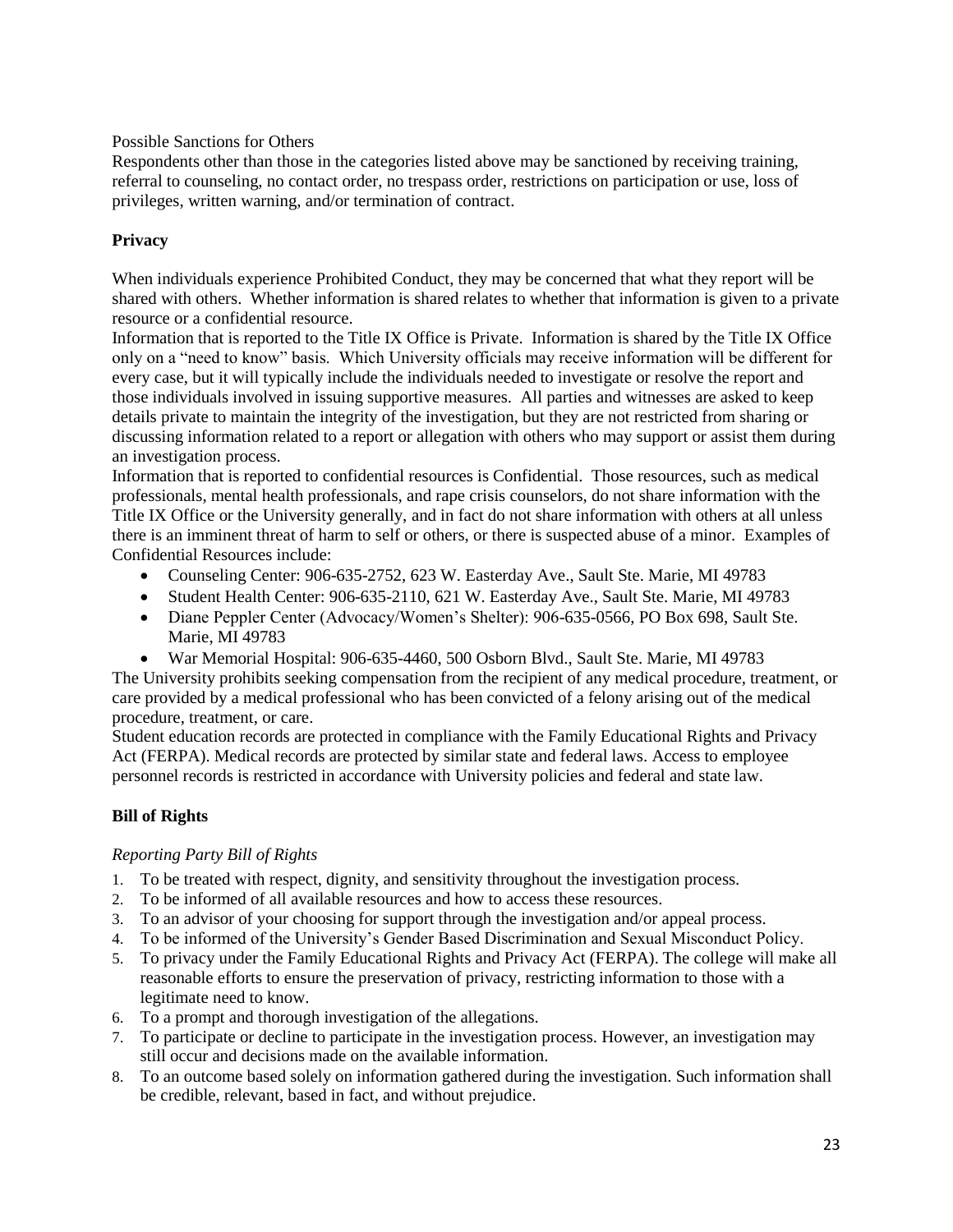- 9. To not have irrelevant prior sexual history considered as information in the investigation.
- 10. To be notified in writing of the outcome of the investigation and any remedies and/or sanctions that have been issued.
- 11. To request an appeal of the Title IX Coordinator's decision and/or sanctions issued.
- 12. To a University response to any retaliation or harassment you experience based on your involvement in an investigation.

#### *Responding Party Bill of Rights*

- 1. To be treated with respect, dignity, and sensitivity throughout the investigation process.
- 2. To be informed of all available resources and how to access these resources.
- 3. To an advisor of your choosing for support through the investigation and/or appeal process.
- 4. To be informed of the University's Gender Based Discrimination and Sexual Misconduct Policy.
- 5. To privacy under the Family Educational Rights and Privacy Act (FERPA). The college will make all reasonable efforts to ensure the preservation of privacy, restricting information to those with a legitimate need to know.
- 6. To be provided with a written notice of investigation and the nature of the report filed against you.
- 7. To a prompt and thorough investigation of the allegations.
- 8. To participate or decline to participate in the investigation process. However, an investigation may still occur and decisions made on the available information.
- 9. To an outcome based solely on information gathered during the investigation. Such information shall be credible, relevant, based in fact, and without prejudice.
- 10. To not have irrelevant prior sexual history considered as information in the investigation.
- 11. To be notified in writing of the outcome of the investigation and any sanctions that have been issued.
- 12. To request an appeal of the Title IX Coordinator's decision and/or sanctions issued.
- 13. To a University response to any retaliation or harassment you experience based on your involvement in an investigation.

## **Investigations**

The Title IX Coordinator may initiate an investigation to determine if there has been a policy violation and, if so, whether sanctions are warranted. The University may consolidate formal complaints as to allegations of sexual harassment against more than one responding party, or by more than one reporting party against one or more responding parties, or by one party against the other party, where the allegations of sexual harassment arise out of the same facts or circumstances. The same facts and circumstances means that the multiple reporting parties'' allegations are so intertwined that their allegations directly relate to all parties.

The Title IX Coordinator will designate at least one investigator of their choosing. The investigator(s) chosen to conduct the investigation must be impartial and free of any conflict of interest relevant to the case or Parties involved. In the case of matters involving sexual assault, stalking, domestic violence, or dating violence, the investigator(s) will have specific training investigating such allegations.

If allegations against an employee are made in more than one Title IX complaint that resulted in the University finding that no misconduct occurred, the University requires that the Title IX officer promptly notify the President and a member of the University's governing Board in writing and take all appropriate steps to ensure that the matter is being investigated thoroughly. An outside investigator is required to be hired for future cases involving an employee that has had more than one allegation made against them with determinations that result in the University finding no misconduct occurred. The Title IX Office will determine the outside investigator to be used. A third party investigation under this paragraph does not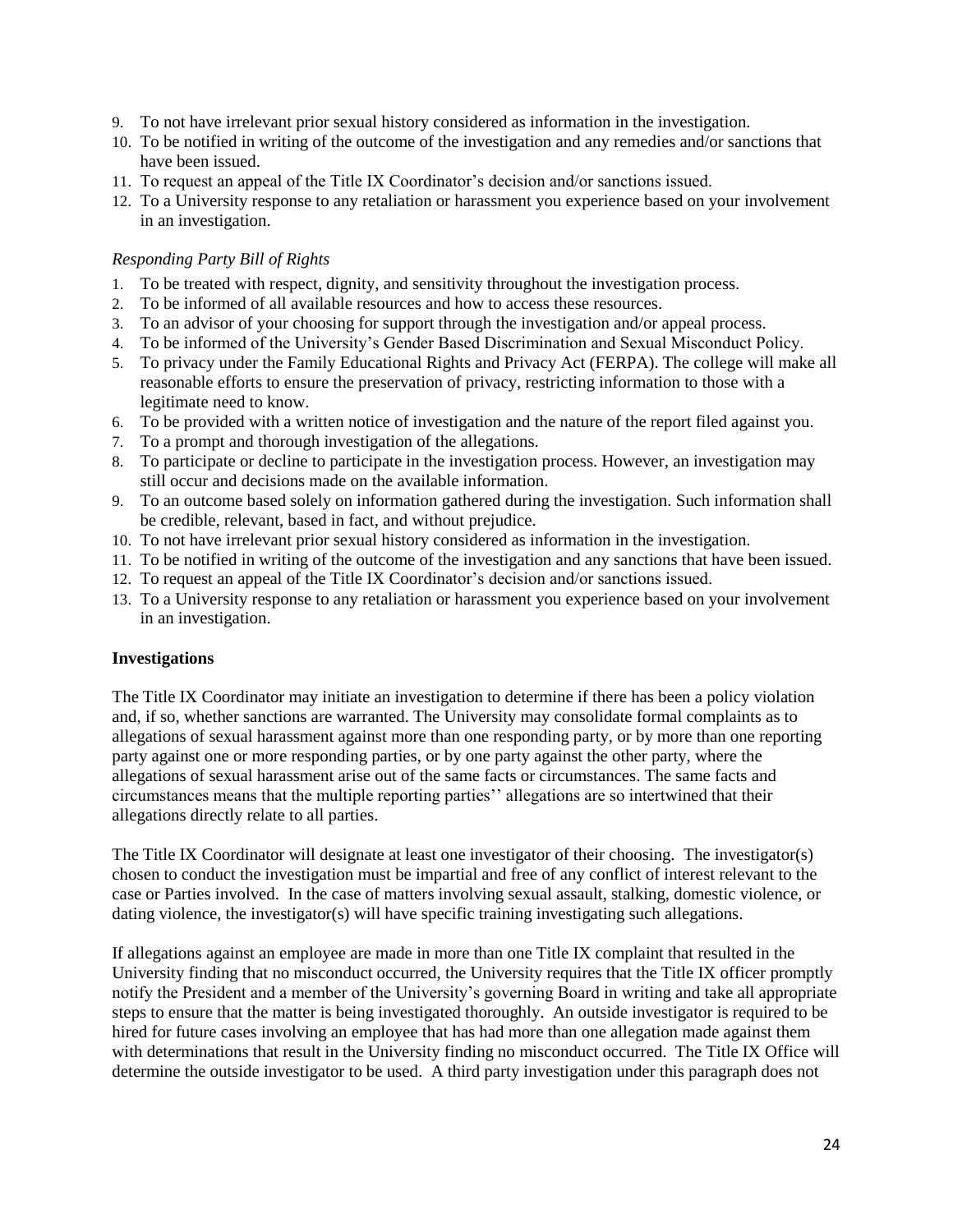prohibit the University from simultaneously conducting its own investigation through its own Title IX Coordinator.

The Title IX Coordinator shall provide written notice to the responding party of the allegations constituting a potential violation of the Policy, including sufficient details and with sufficient time to prepare a response before any initial interview. Sufficient details include, to the extent known, the identities of the parties involved, the specific section(s) of the Policy allegedly violated, the precise conduct allegedly constituting the potential violation(s), and the date(s) and location(s) of the alleged incident(s).

For Title IX investigations of alleged sexual misconduct, the University prohibits the use of medical experts that have an actual or apparent conflict of interest relevant to the case or parties involved.

## *Gathering and Sharing of Evidence*

The burden of proof and the burden of gathering evidence sufficient to reach a determination regarding responsibility rests on the University and not on the parties.

The University will not access, consider, disclose, or otherwise use a party's records that are made or maintained by a physician, psychiatrist, psychologist, or other recognized professional or paraprofessional acting in the professional's or paraprofessional's capacity, or assisting in that capacity, and which are made and maintained in connection with the provision of treatment to the party, unless the University obtains that party's voluntary, written consent.

The University will provide an equal opportunity for the parties to present witnesses, including fact and expert witnesses, and other inculpatory and exculpatory evidence.

The University will not restrict the ability of either party to discuss the allegations under investigation or to gather and present relevant evidence. A party's communication with a witness or potential witness is considered part of a party's right to meaningfully participate in furthering the party's interests in the case, and not an "interference" with the investigation. However, where a party's conduct toward a witness might constitute "tampering" (for instance, by attempting to alter or prevent a witness's testimony), such conduct also is prohibited as retaliation.

The parties will have an equal opportunity to inspect and review any evidence obtained as part of the investigation that is directly related to the allegations raised in a formal complaint, including the evidence upon which the University does not intend to rely in reaching a determination regarding responsibility and inculpatory or exculpatory evidence whether obtained from a party or other source. The University will not consider or provide for inspection and review evidence which the University knows was illegally or unlawfully created or obtained. The University may impose on the parties and party advisors restrictions or require a non-disclosure agreement not to disseminate any of the evidence subject to inspection and review.

When the investigator believes he or she is ready to prepare the investigative report, the Title IX Coordinator will send to each party and the party's advisor, if any, the evidence subject to inspection and review in an electronic format or a hard copy, and the parties will have 10 calendar days to submit a written response.

The investigator(s) will update both the Reporting Party and Responding Party regarding the status of the investigation at reasonable, regular intervals.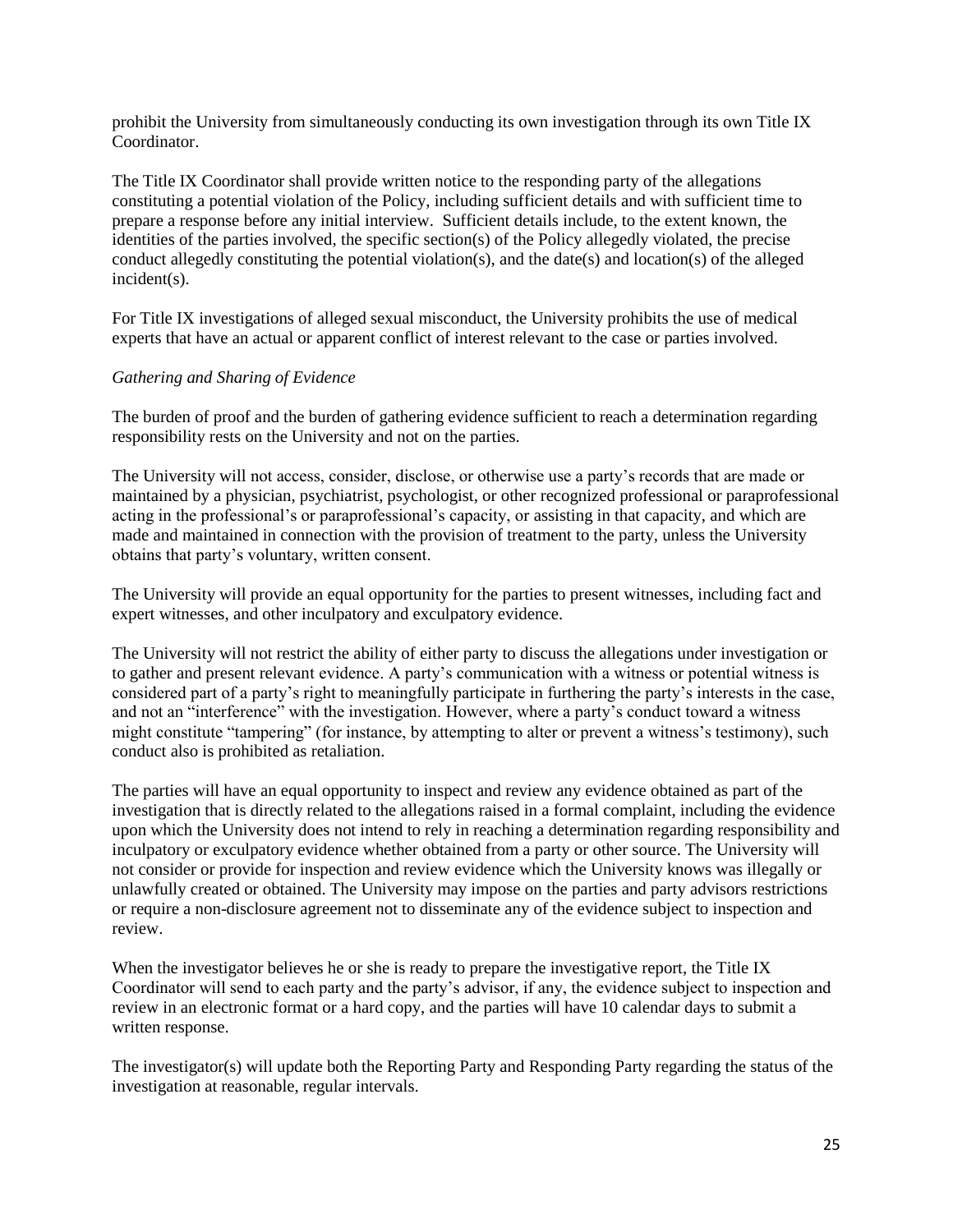#### *2. Preparing the Investigative Report*

The investigator will review the parties' written responses, conduct any follow-up investigation he or she deems appropriate, and prepare an investigative report that summarizes relevant evidence. The investigative report will not include a summary of evidence not considered to be relevant. If the complaint involves multiple reporting parties, multiple responding parties, or both, the University may issue a single investigative report.

The investigative report will include an assessment as to whether the conduct, if proven, would constitute "Sexual Harassment – Title IX" as defined within this Policy. The Title IX Coordinator will review the assessment and shall notify the parties within two business days of receiving the investigative report whether the Title IX Coordinator concurs with the assessment of the investigator. If the Title IX Coordinator determines that none of the conduct, if proven, would constitute "Sexual Harassment – Title IX," the case shall proceed through the No Hearing process pursuant to Section VIII E, or the Hearing process pursuant to Section VIII, F, 2.

If the Title IX Coordinator determines that at least some of the conduct, if proven, would constitute "Sexual Harassment – Title IX," the case shall proceed to a Hearing pursuant to Section VIII,  $F, 2.1$ .

The Title IX Coordinator's decision may be appealed to Vice President of Finance and Operations in writing within one business day of receipt of the decision. The Vice President of Finance and Operations decision is final.

Each party and their advisor shall receive a copy of the investigative report for their review and written response, at least 10 calendar days prior to a hearing or other time of determination regarding responsibility. If a party disagrees with an investigator's determination about relevance, the party may argue relevance in their written response.

#### For Sexual Harassment – Non-Title IX Only:

If it is determined the alleged conduct could constitute Sexual Harassment – Non-Title IX, each Party shall have three business days to indicate in writing to the Title IX Coordinator whether they choose to participate in a hearing or whether they waive the right to participate. Failure to indicate a hearing preference shall be considered a waiver of the right to have a hearing.

If both Parties waive the right to participate, no hearing shall be held. If any Party chooses to participate in a hearing, a hearing will be scheduled per below.

#### *No Hearing*

If no hearing is held, the investigator(s) shall prepare a Final Investigative Report, including a summary of findings and draft Notice of Determination, which contains the outcome, and the rationale for the outcome, for each of the alleged policy violations. Findings shall be based on a preponderance of the evidence. The Final Investigative Report is then assigned to a Review Panel.

When no hearing takes place, the Title IX Coordinator will assign the matter to a Review Panel. The members of the Review Panel shall be fair and impartial decision-makers. The Review Panel shall have received appropriate training to participate as informed and impartial decision-makers.

The Review Panel shall be comprised of up to three University employees. The Review Panel members shall have no prior experience with the Parties, witnesses, or incident(s) in question that would present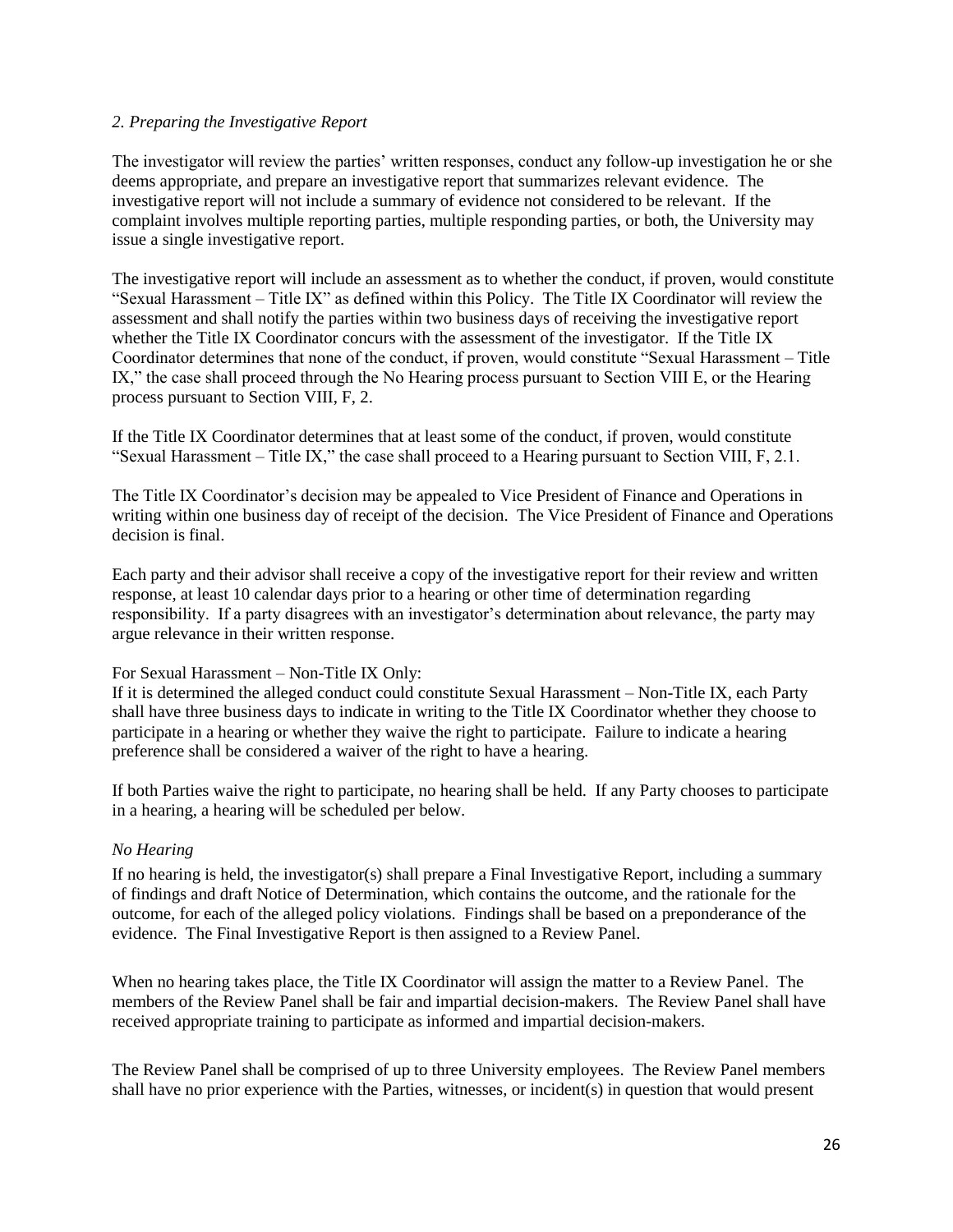any actual conflict of interest. The Parties will be informed of the composition of the Review Panel and may raise a challenge based upon bias or conflict to the Title IX Coordinator before the review beings.

The Review Panel will review the Final Investigative Report to determine whether:

- The investigation was conducted in a fair, impartial, and reliable manner;
- The information is sufficient to support the factual findings; and
- There is a rational basis, applying a preponderance of the evidence standard, for the recommended finding(s) of responsibility or no responsibility.

In reaching a determination, the Review Panel may elect to meet with the investigator(s), but the Review Panel may not conduct its own investigation or hearing. After the Review Panel has concluded its review of the Final Investigative Report and any additional information requested from the case file, the Title IX Coordinator, or the investigator(s), the Review Panel may do one of the following:

- Accept or reject the investigative findings in whole or in part and modify the investigative report accordingly;
- Request that further investigation by undertaken by the same or another investigator;
- Request that a new investigation be conducted.

If the Review Panel, in consultation with the Title IX Coordinator, determines that the investigator properly concluded that there is insufficient information to find, by a preponderance of the evidence, that a policy violation has occurred, the Review Panel will affirm the finding of no responsibility.

If the Review Panel, in consultation with the Title IX Coordinator, determines that the investigator properly concluded that there is sufficient information to find, by a preponderance of the evidence, that a policy violation occurred, the Review Panel will consider the imposition of a sanction designed to eliminate the misconduct, prevent its recurrence, and remedy its effects. Sanctions or interventions may also serve to promote safety or deter individuals from similar future behavior.

At the conclusion of the Review Panel's review, it will send a Notice of Outcome to each Party explaining its determination and sanctions, if any.

## *Hearings*

Upon conclusion of the investigation, where it is determined that there are allegations of "Sexual Misconduct – Title IX," the University will conduct a live hearing. For allegations of "Sexual Misconduct – Non-Title IX" the parties will have an opportunity for a live hearing as described in this Policy.

The Title IX Coordinator shall assign the matter to a Hearing Panel. The members of the Hearing Panel shall be fair and impartial. The Hearing Panel shall have received appropriate training to participate as informed and impartial decision-makers.

The Hearing Panel shall be comprised of up to three University employees. The Title IX Coordinator shall designate one member as Hearing Panel Chair. The Hearing Panel members shall have no prior experience with the Parties, witnesses, or incident(s) in question that would present any actual conflict of interest. The Parties will be informed of the composition of the Hearing Panel and may raise a challenge based upon bias or conflict to the Title IX Coordinator before the Hearing begins.

The Title IX Coordinator will provide each member of the Hearing Panel with a copy of the entire Final Investigative Report.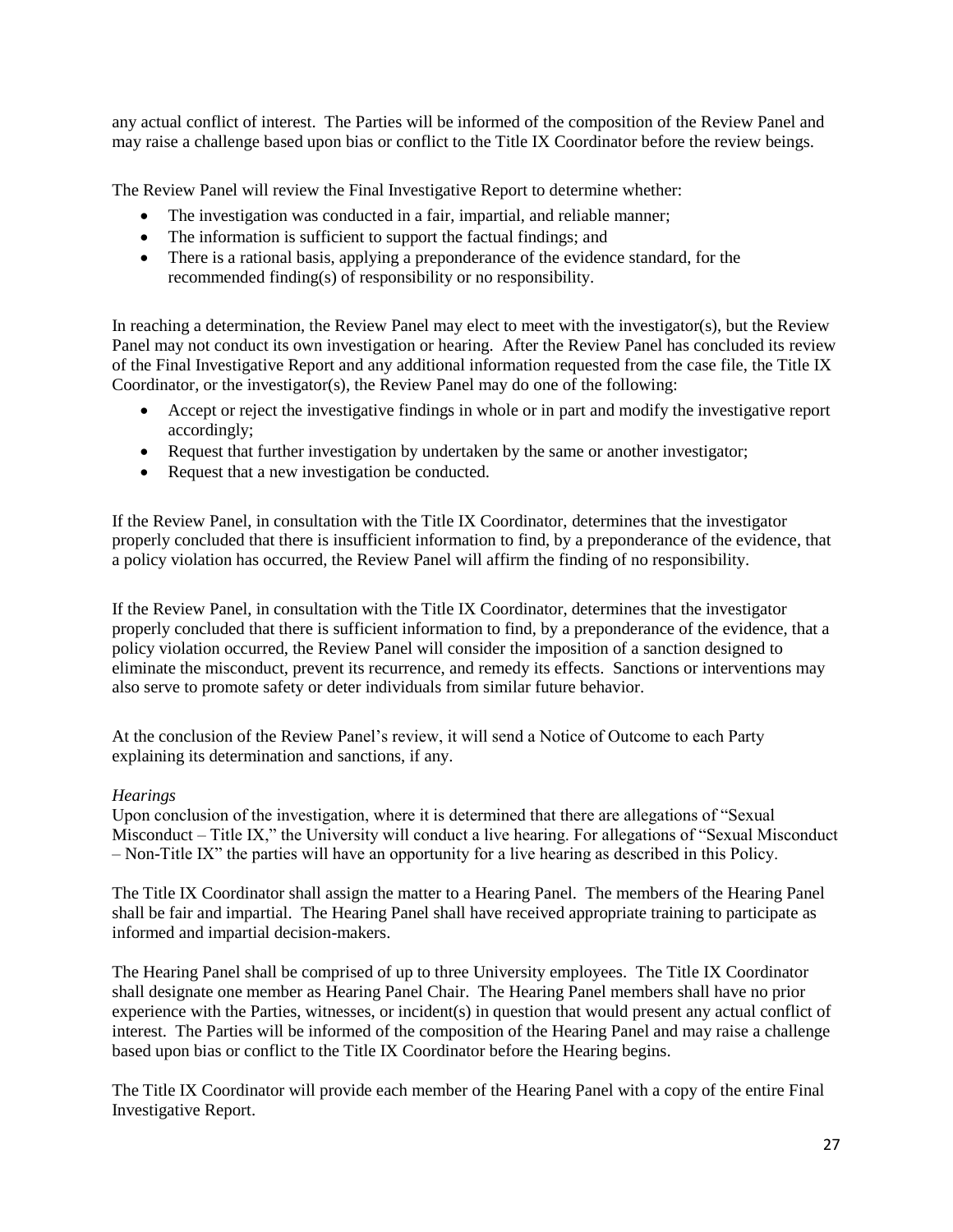## *Pre-Hearing*

At least five business days prior to the hearing, a pre-hearing conference will be held with each party, the party's advisor, the Title IX Coordinator, and the hearing officer. At the pre-hearing conference, the party and advisor must disclose the witnesses that will be requested and the evidence that will be submitted for consideration. Evidence and witnesses may only be considered at hearing if they were submitted to the investigator, unless they were previously unknown or unavailable to the party during the investigation. The hearing officer will address any requests for new evidence and new witnesses at the pre-hearing conference. The hearing officer will also discuss guidelines for appropriate behavior and decorum during the hearing. The party and advisor are encouraged to ask questions.

The Hearing Panel Chair may choose to schedule conversations with each party and their advisor prior to the Hearing to discuss witnesses, questions, and/or other procedural matters as deemed appropriate by the Hearing Panel Chair.

## *Hearing-Non-Title IX*

The Hearing is for the purpose of cross-examination. Cross-examination is defined as the questioning of a Party or witness by a Party through their advisor in order to ascertain the credibility of the witness's statements in the Revised Preliminary Investigative Report. The Hearing Panel may also ask questions of the Parties and witnesses. A Party and their advisor is prohibited from providing opening or closing statements at the Hearing.

The Hearing Panel Chair is responsible for maintaining an orderly, fair, impartial, and respectful Hearing. The Hearing Panel Chair has broad authority to respond to disruptive or harassing behaviors, including adjourning the Hearing or excluding the offending person. All Hearings are closed to the public, and any recording of the Hearing is prohibited. The Title IX Coordinator may attend the hearing.

If reasonable efforts to accommodate witness schedules are not successful, the unavailability of a witness is not a ground for postponement of the Hearing. Parties shall not discourage a witness from appearing for the Hearing.

If the reporting party does not submit to cross-examination, the Hearing Panel must consider this as appropriate under the particular facts of the case in making credibility determination, findings, and sanctioning decisions.

A Party may also make reference at the Hearing to any evidence that is included in the Revised Preliminary Investigative Report.

A Party, through their advisor, may cross-examine another Party. If the questioning party does not have an advisor, the Hearing Panel Chair may consult with the questioning party to choose another individual to read the questions to the party-witness.

A Party may request to participate as a witness by using technology that enables live testimony while allowing the party-witness to be present in a different room. Witnesses may also participate in hearings via technology at the discretion of the Hearing Panel Chair.

The Hearing Panel Chair will exclude witnesses from those parts of the Hearing in which the witness does not testify. However, Parties and their advisors may be present in the Hearing room throughout the Hearing.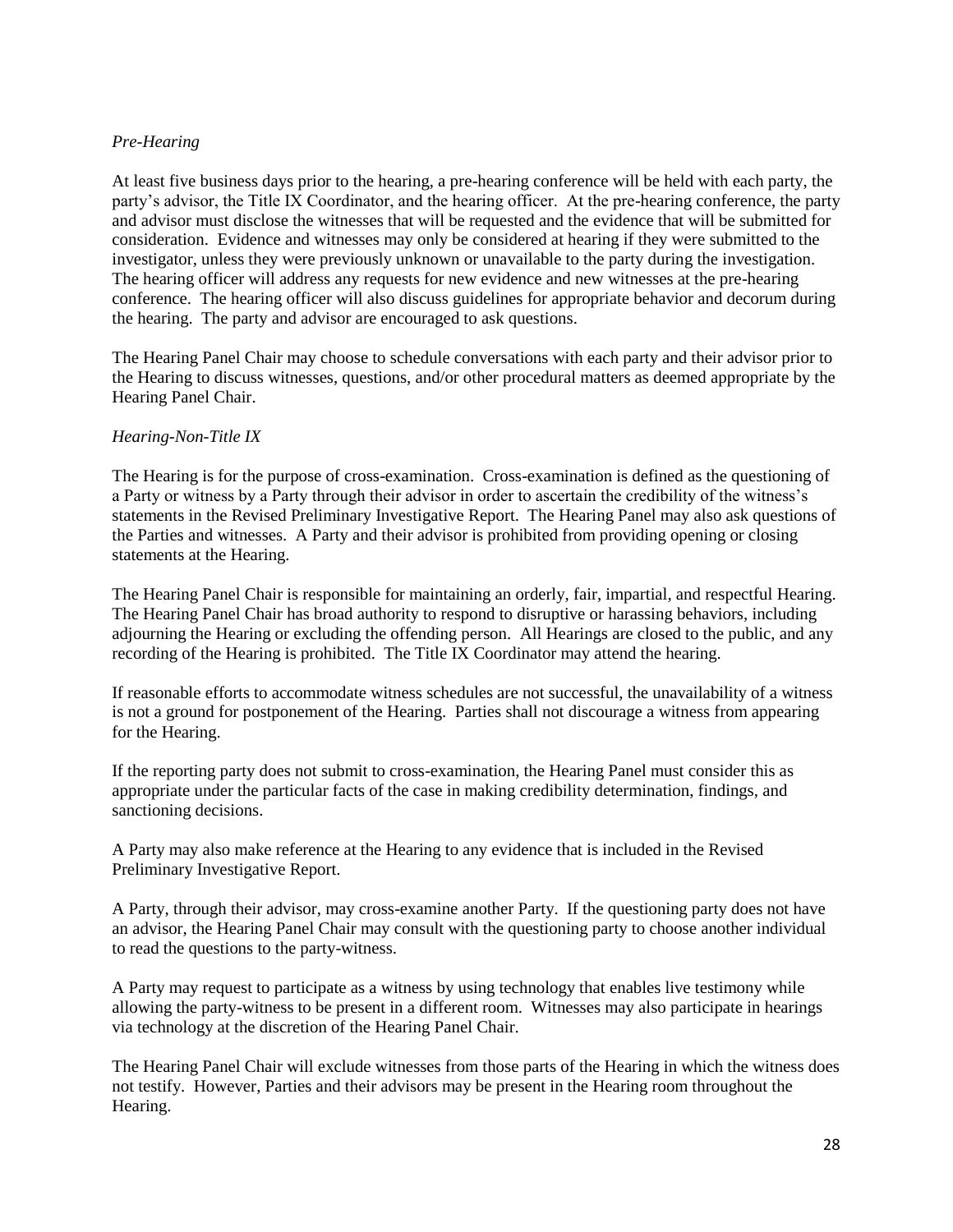After the Hearing, the Hearing Panel will issue a Notice of Outcome.

## *Hearing – Title IX*

If the Sexual Harassment – Title IX Policy is being considered in the case, the hearing will occur as follows:

The Title IX Coordinator will appoint a hearing officer to conduct the hearing and be the decision-maker. The hearing officer may not be the Title IX Coordinator, the investigator who investigated the allegations, or the informal resolution officer. The hearing officer is under an obligation to objectively evaluate all relevant evidence both inculpatory and exculpatory. The hearing officer has the right to ask questions and elicit information from parties and witnesses on the hearing officer's own initiative.

Hearings will be conducted with all parties physically present in the same geographic location or, at the University's discretion, any or all parties, witnesses, and other participants may appear at the live hearing virtually, with technology enabling participants simultaneously to see and hear each other.

The University will create an audio or audiovisual recording, or transcript, of any live hearing and make it available to the parties for inspection and review.

At the live hearing, the hearing officer will permit each party's advisor to ask the other party and any witnesses all relevant questions and follow-up questions, including those challenging credibility. Before a reporting party, responding party, or witness answers a cross-examination or other question, the hearing officer will first determine whether the question is relevant and explain any decision to exclude a question as not relevant.

The hearing officer makes relevancy determinations. The hearing officer is not required to give a lengthy or complicated explanation of a relevancy determination during the hearing, and may send to the parties after the hearing any revisions to the hearing officer's explanation that was provided during the hearing.

Cross-examination at the live hearing will be conducted directly, orally, and in real time by the party's advisor of choice and never by a party personally. All questioning will be relevant, respectful, and nonabusive. No party will be "yelled" at or asked questions in an abusive or intimidating manner.

If a party or witness does not submit to cross-examination at the live hearing, the hearing officer will not rely on any statement of that party or witness in reaching a determination regarding responsibility. However, a responding party's alleged verbal conduct that itself constitutes the reported Prohibited Conduct at issue is not considered the responding party's "statement" and therefore may be considered even if the responding party does not submit to cross-examination. Similarly, video evidence showing the conduct alleged within a complaint may be considered, even if the party does not submit to crossexamination. The hearing officer will not draw an inference about the determination regarding responsibility based solely on a party's or witness's absence from the live hearing or refusal to answer cross-examination or other questions.

Parties will have equal opportunities to have others present during the hearing, including the opportunity to be accompanied by the advisor of their choice, who may be, but is not required to be, an attorney. The University will not limit the choice or presence of an advisor for reporting party or responding party in any meeting or grievance proceeding. Advisors are required to abide by University restrictions regarding the extent to which they may participate in proceedings, and any restrictions will apply equally to both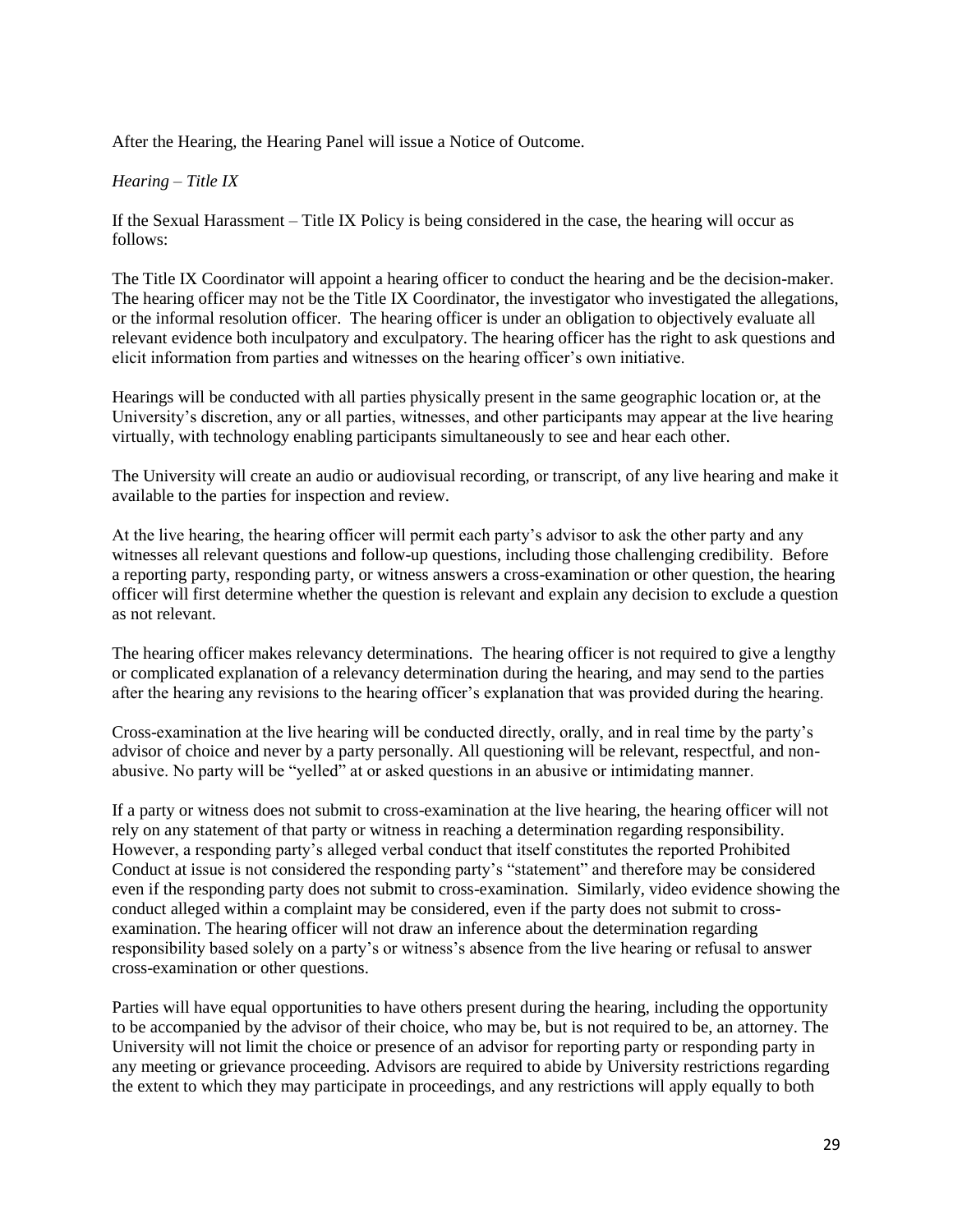parties. If a party's advisor refuses to comply with restrictions set by the University, the University may require the party to use a different advisor.

If a party does not have an advisor present at the live hearing, the University will provide without fee or charge to that party, an advisor of the University's choice to conduct cross-examination on behalf of that party. That advisor may be, but is not required to be, an attorney.

Relevancy determinations will be made pursuant to Section VIII.F.3. Credibility will be considered pursuant to Section VIII.F.3. Decisions will be prepared pursuant to Section VIII.F.3. Sanctions, if any, will be determined pursuant to Section VIII.F.3. Additional remedies, if any, will be determined pursuant to Section VIII.F.3.

## *Relevancy, Credibility, Notice of the Outcome*

Relevant evidence is evidence that tends to make a fact that is important to the case either more probable or less probable. Relevant questions are those questions that are designed to elicit relevant evidence.

The following may be considered irrelevant:

- Repetitive or duplicative questions or evidence;
- Information that is protected by a legally recognized privilege, such as attorney-client privilege;
- Questions and evidence about the reporting party's sexual predisposition or prior sexual behavior, unless:
	- o Such questions and evidence about the reporting party's prior sexual behavior are offered to prove that someone other than the responding party committed the conduct alleged by the reporting party; or
	- o The questions and evidence concern specific incidents of the reporting party's prior sexual behavior with respect to the responding party and are offered to prove consent;
- Any party's medical, psychological, and similar records, unless the party has given voluntary, written consent for their use in the process.

The University will not exclude relevant evidence because such relevant evidence may be unduly prejudicial, concern prior bad acts (unless excluded above), or constitute character evidence. However, the decision-maker may objectively evaluate such evidence by analyzing whether that evidence warrants a high or low level of weight or credibility.

The decision-maker will evaluate all admissible, relevant evidence for weight or credibility. The degree to which any inaccuracy, inconsistency, or implausibility in a narrative provided by a party or witness should affect a determination regarding responsibility is a matter to be decided by the decision-maker, after having the opportunity to ask questions of parties and witnesses, and to observe how parties and witnesses answer the questions posed by the other party (in the case of a live hearing). Corroborating evidence is not required.

Credibility determinations are not based solely on observing demeanor, but also are based on other factors (e.g., specific details, inherent plausibility, internal consistency, corroborative evidence).

A party's answers to questions can and should be evaluated by a decision-maker in context, including taking into account that a party may experience stress while trying to answer questions. Parties will not be unfairly judged due to inability to recount each specific detail of an incident in sequence.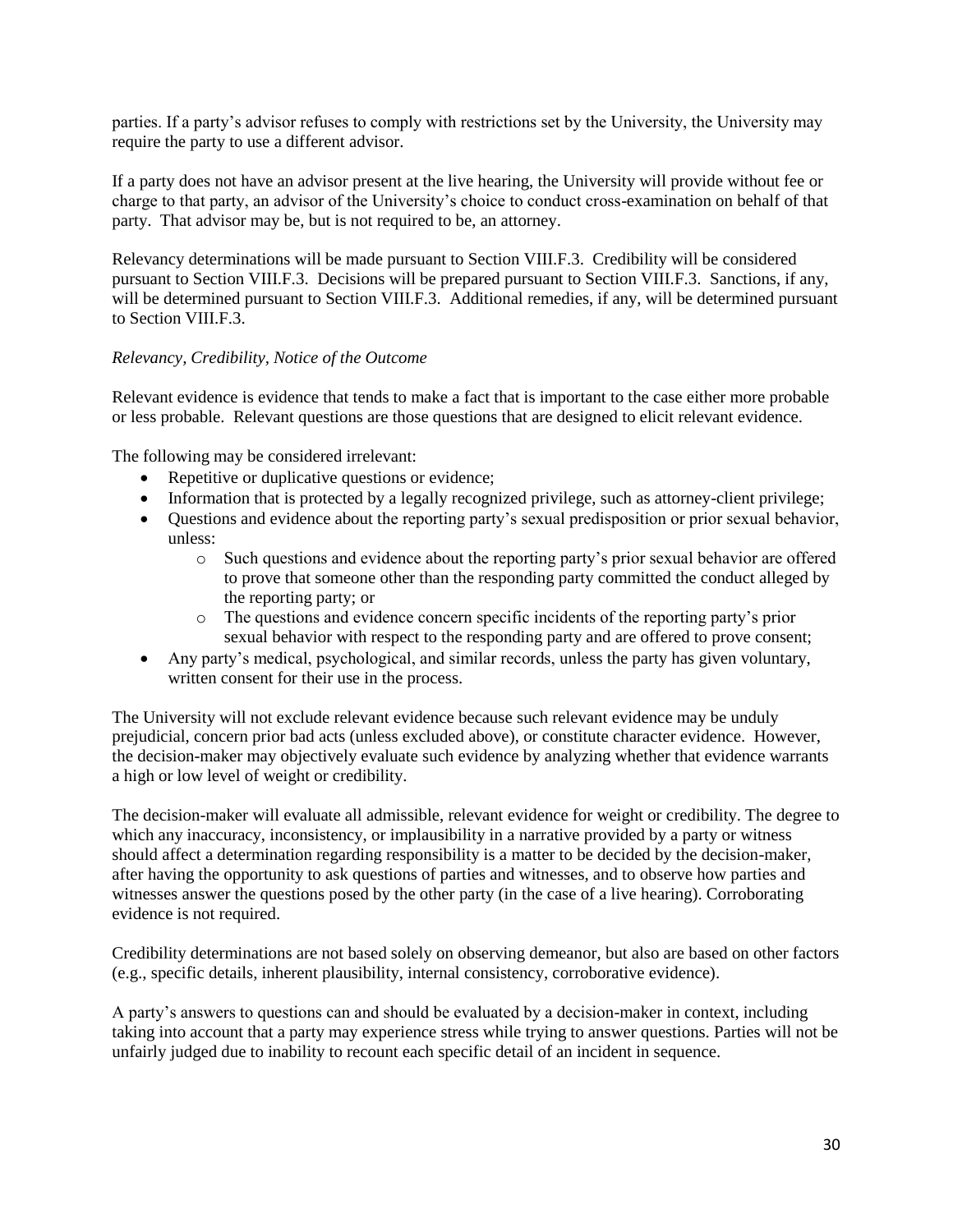The decision-maker will issue a written determination of responsibility using a "preponderance of the evidence" standard. A preponderance of the evidence means that it is more likely true than not that a policy violation occurred. The determination of responsibility will include:

- Identification of the allegations potentially constituting sexual harassment
- A description of the procedural steps taken from the receipt of the formal complaint through the determination, including any notifications to the parties, interviews with parties and witnesses, site visits, methods used to gather other evidence, and hearings held;
- Findings of fact supporting the determination;
- Conclusions regarding the application of the Policy to the facts;
- A statement of, and rationale for, the result as to each allegation, including a determination regarding responsibility, any disciplinary sanctions the University imposes on the responding party (see Section VIII.F.4), and whether remedies will be provided by the University to the reporting party (see Section VIII.F.4), and;
- The University's procedures and permissible bases for the reporting party and responding party to appeal (see Section VIII.G).

The determination will lay out the evidentiary basis for conclusions reached in the case. The nature of remedies, if any, will not be included within the determination. The determination will be provided to the parties simultaneously. The determination becomes final only after the time period for appeal has expired or, if a party does file an appeal, after the appeal decision has been sent to the parties.

Where a determination of responsibility for Prohibited Conduct is made, the University will provide remedies to a reporting party designed to restore or preserve equal access to the University's education program or activity. Such remedies may include the same individualized services provided as supportive measures; however, remedies need not be non-disciplinary or non-punitive and need not avoid burdening the responding party. The Title IX Coordinator is responsible for effective implementation of remedies.

Where the final determination has indicated that remedies will be provided, the reporting party can then communicate separately with the Title IX Coordinator or their designee to discuss what remedies are appropriately designed to preserve or restore the reporting party's equal access to education. Remedies for a reporting party which do not affect the responding party must not be disclosed to the responding party.

## *Appeals Process for Sexual Misconduct Reports / Allegations*

Within five calendar days of receipt of the Notice of Outcome, either Party may submit written notice of appeal to the Title IX Coordinator. Any party may appeal the decision-makers' determination regarding responsibility, or the University's dismissal of a formal complaint or any allegations therein. The University will notify the other party in writing when an appeal is filed and implement appeal procedures equally for both parties. Both parties will have a reasonable, equal opportunity to submit a written statement in support of, or challenging, the outcome. The decision-maker for the appeal will issue a written decision describing the result of the appeal and the rationale for the result and provide the written decision simultaneously to both parties.

Grounds for appeal are limited to:

- Substantial conflict of interest with the investigator(s), Review Panel member(s), or Hearing Panel member(s);
- New evidence not previously available to the party, which shall be set forth in or attached to the appeal;
- Mitigation of sanctions;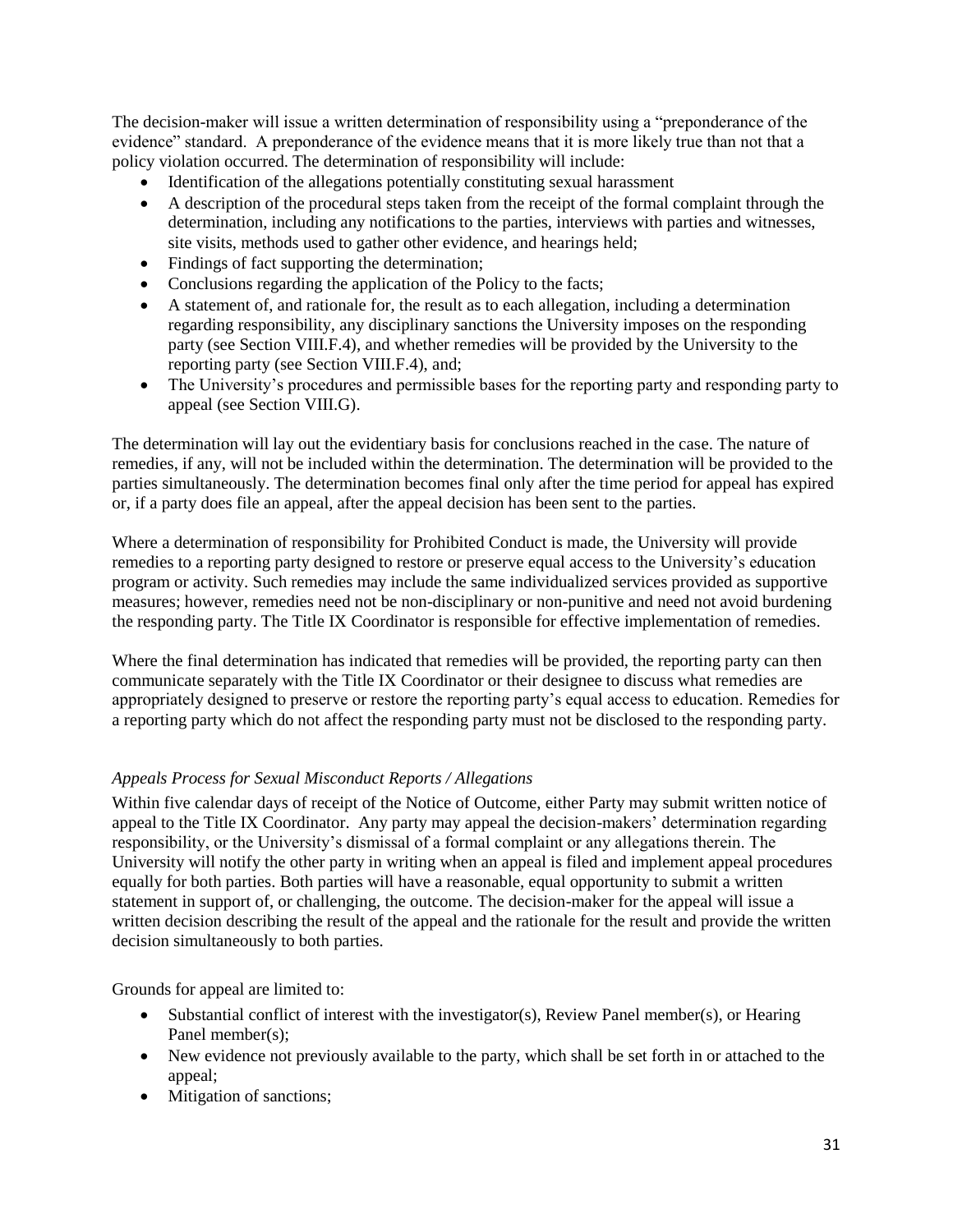- Procedural error(s) that materially affected the outcome of the case; or
- The decision of the Hearing Panel or Review Panel was clearly erroneous based on the evidentiary record.

Grounds for appeal in a Title IX – Harassment case are limited to:

- Procedural irregularity that affected the outcome of the matter;
- New evidence that was not reasonably available at the time the determination regarding responsibility or dismissal was made, that could affect the outcome of the matter, and;
- The Title IX Coordinator, investigator, or Panel members had a conflict of interest or bias for or against reporting parties or responding parties generally or the individual reporting party or responding party that affected the outcome of the matter.

All grounds for appeal will be available to all parties.

Appeal requests must specifically note the grounds for which the appeal is being made. The Title IX Coordinator will acknowledge receipt of the appeal in writing. The other Party or Parties will be given five calendar days to submit to the Title IX Coordinator a written response to the appeal. The response(s) will be shared with the party who appealed, but that Party shall not be permitted an opportunity to reply.

The Title IX Coordinator shall appoint an appropriately trained and impartial administrator or third party to review the appeal. The decision-maker for the appeal will not be the same person as the decision-maker that reached the determination regarding responsibility or dismissal, the investigator, or the Title IX Coordinator. The Appeals Officer shall review the appeal and submit a written decision to the Title IX Coordinator within ten business days of receiving the appeal and response from the Title IX Coordinator. The Title IX Coordinator may provide an extension for good cause. The Appeals Officer may:

- Affirm the determination;
- Remand for a new investigation or for additional investigation;
- Remand for a new or continued Hearing;
- Alter the sanctions:
- Alter the findings.

The Appeals Officer shall provide the decision and rationale to the Title IX Coordinator, who shall distribute it to the Parties. The appeals decision is final and binding. The Title IX Coordinator shall take appropriate action based on the outcome of the appeal.

## *Supportive Measures*

Upon receipt of a report of Prohibited Conduct, the University may impose reasonably available supportive measures designed to protect the parties involved. Supportive measures are not disciplinary in nature. Supportive measures may be amended or withdrawn as additional information is gathered. The Title IX Coordinator, in consultation with other administrators, will maintain consistent contact with the parties so that safety (physical and emotional) concerns can be reasonably addressed.

The specific supportive measures implemented and the process for implementing those measures will be case and fact specific. Factors to be considered in determining which supportive measures to take include but are not limited to: (1) the specific needs expressed by the parties in relation to the allegations; (2) the age of the individuals involved; (3) the severity or pervasiveness of the allegations; (4) any continuing effects on the parties; (5) whether the parties share the same residence hall, dining hall, class,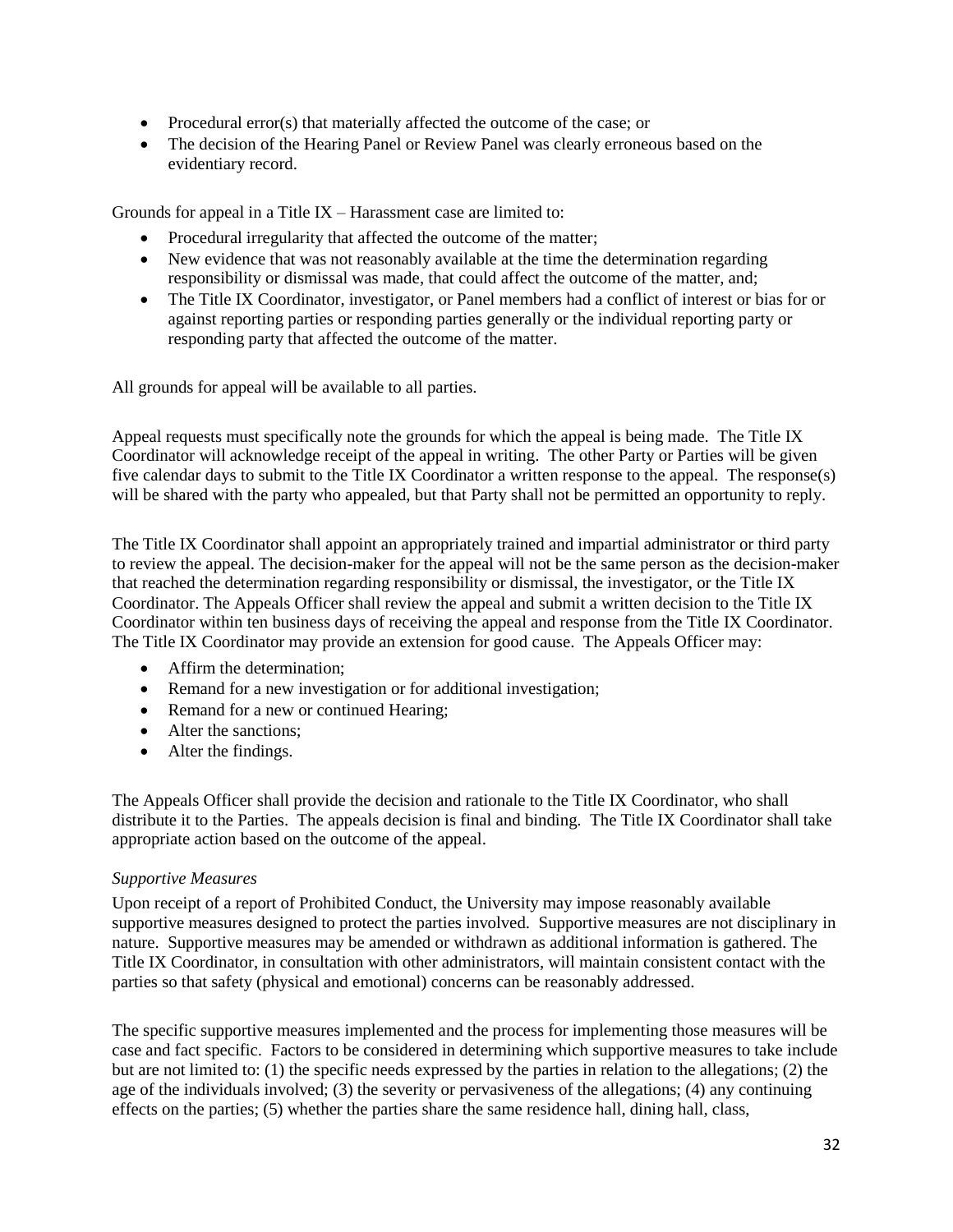transportation, or job location; and (6) whether other judicial measures have been taken to protect one or both parties (e.g. civil protection orders).

## **Awareness and Prevention**

## *Communication and Education*

The University is committed to the prevention of prohibited conduct through education and awareness programs. Prevention, education, and awareness programs include:

- 1. An overview of the University's policies and procedures,
- 2. Relevant definitions, including prohibited conduct,
- 3. Discussion of the impact of alcohol, medication, and illegal drug use,
- 4. Effective consent,
- 5. Safe and positive options for bystander intervention, and
- 6. Information about risk reduction.

Incoming first year students and new employees will receive primary prevention, education, and awareness training as part of orientation. All of the above prevention, education, and awareness programs include a review of resources and reporting options available for students, faculty, and staff.

## *Educational Programs*

## How to be an Active Bystander

Bystanders play a critical role in the prevention of sexual and relationship violence. They are "individuals who observe violence or witness the conditions that perpetuate violence. They are not directly involved but have the choice to intervene, speak up, or do something about it."<sup>1</sup> We want to promote a culture of community accountability where bystanders are actively engaged in the prevention of violence without causing further harm. We may not always know what to do even if we want to help. Below is a list<sup>2</sup> of some ways to be an active bystander. If you or someone else is in immediate danger, dial 911.This could be when a person is yelling at or being physically abusive towards another and it is not safe for you to interrupt.

- 1. Watch out for your friends and fellow students/employees. If you see someone who looks like they could be in trouble or need help, ask if they are ok.
- 2. Confront people who seclude, hit on, try to make out with, or have sex with people who are incapacitated.
- 3. Speak up when someone discusses plans to take sexual advantage of another person.
- 4. Believe someone who discloses sexual assault, abusive behavior, or experience with stalking.
- 5. Refer people to on or off campus resources listed in this document for support in health, counseling, or with legal assistance.

## Risk Reduction

l

With no intent to victim blame and recognizing that only rapists are responsible for rape, the following are some strategies to reduce one's risk of sexual assault or harassment (taken from Rape, Abuse, & Incest National Network, www.rainn.org)

- 1. Be aware of your surroundings. Knowing where you are and who is around you may help you to find a way to get out of a bad situation.
- 2. Try to avoid isolated areas. It is more difficult to get help if no one is around.

<sup>1</sup> Burn, S.M. (2009). A situational model of sexual assault prevention through bystander intervention. *Sex Roles, 60*, 779-792.

<sup>&</sup>lt;sup>2</sup> Bystander intervention strategies adapted from Stanford University's Office of Sexual Assault & Relationship Abuse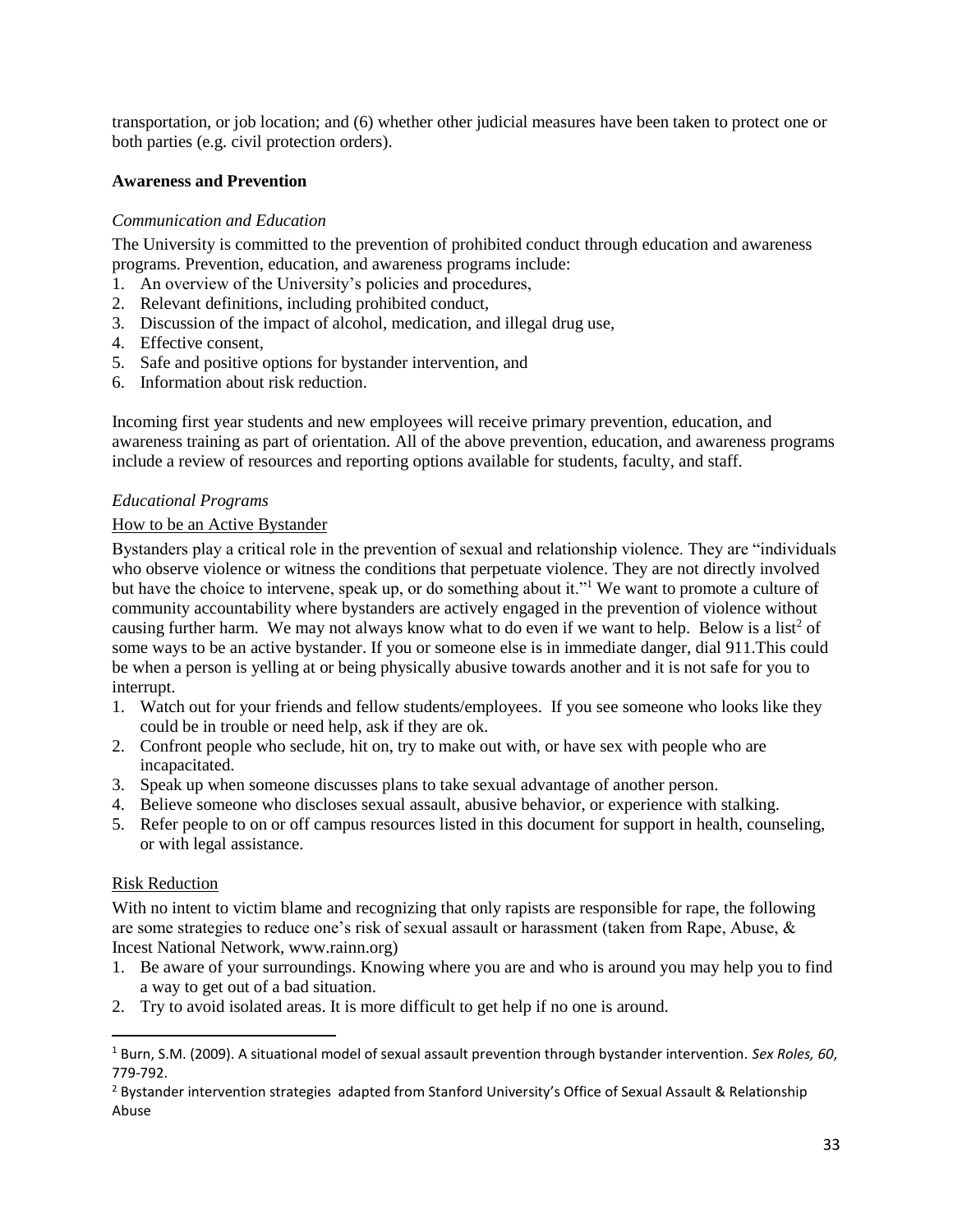- 3. Walk with purpose. Even if you don't know where you are going, act like you do.
- 4. Trust your instincts. If a situation or location feels unsafe or uncomfortable, it probably isn't the best place to be.
- 5. Try not to load yourself down with packages or bags as this can make you appear more vulnerable.
- 6. Make sure your cell phone is with you and charged and that you have cab money.
- 7. Don't allow yourself to be isolated with someone you don't trust or someone you don't know.
- 8. Avoid putting music headphones in both ears so that you can be more aware of your surroundings, especially if you are walking alone.
- 9. When you go to a social gathering, go with a group of friends. Arrive together, check in with each other throughout the evening, and leave together. Knowing where you are and who is around you may help you to find a way out of a bad situation.
- 10. Trust your instincts**.** If you feel unsafe in any situation, go with your gut. If you see something suspicious, contact law enforcement immediately (local authorities can be reached by calling 911 in most areas of the U.S.).
- 11. Don't leave your drink unattended while talking, dancing, using the restroom, or making a phone call. If you've left your drink alone, just get a new one.
- 12. Don't accept drinks from people you don't know or trust. If you choose to accept a drink, go with the person to the bar to order it, watch it being poured, and carry it yourself. At parties, don't drink from the punch bowls or other large, common open containers.
- 13. Watch out for your friends, and vice versa. If a friend seems out of it, is way too intoxicated for the amount of alcohol they've had, or is acting out of character, get him or her to a safe place immediately.
- 14. If you suspect you or a friend has been drugged, contact law enforcement immediately (local authorities can be reached by calling 911 in most areas of the U.S.). Be explicit with doctors so they can give you the correct tests (you will need a urine test and possibly others).
- 15. If you need to get out of an uncomfortable or scary situation here are some things that you can try:
	- 1. Remember that being in this situation is not your fault. You did not do anything wrong, it is the person who is making you uncomfortable that is to blame.
	- 2. Be true to yourself. Don't feel obligated to do anything you don't want to do. "I don't want to" is always a good enough reason. Do what feels right to you and what you are comfortable with.
	- 3. Have a code word with your friends or family so that if you don't feel comfortable you can call them and communicate your discomfort without the person you are with knowing. Your friends or family can then come to get you or make up an excuse for you to leave.
	- 4. Lie. If you don't want to hurt the person's feelings it is better to lie and make up a reason to leave than to stay and be uncomfortable, scared, or worse. Some excuses you could use are: needing to take care of a friend or family member, not feeling well, having somewhere else that you need to be, etc.
- 16. Try to think of an escape route. How would you try to get out of the room? Where are the doors? Windows? Are there people around who might be able to help you? Is there an emergency phone nearby?

If you and/or the other person have been drinking, you can say that you would rather wait until you both have your full judgment before doing anything you may regret later.

## Violence Against Women Act Education

The University is working on developing primary prevention and awareness programs for all employees (including Faculty) that address Domestic Violence, Dating violence, Sexual Assault and Stalking*.*

The University offered the following ongoing awareness and prevention programs for Employees in 2020: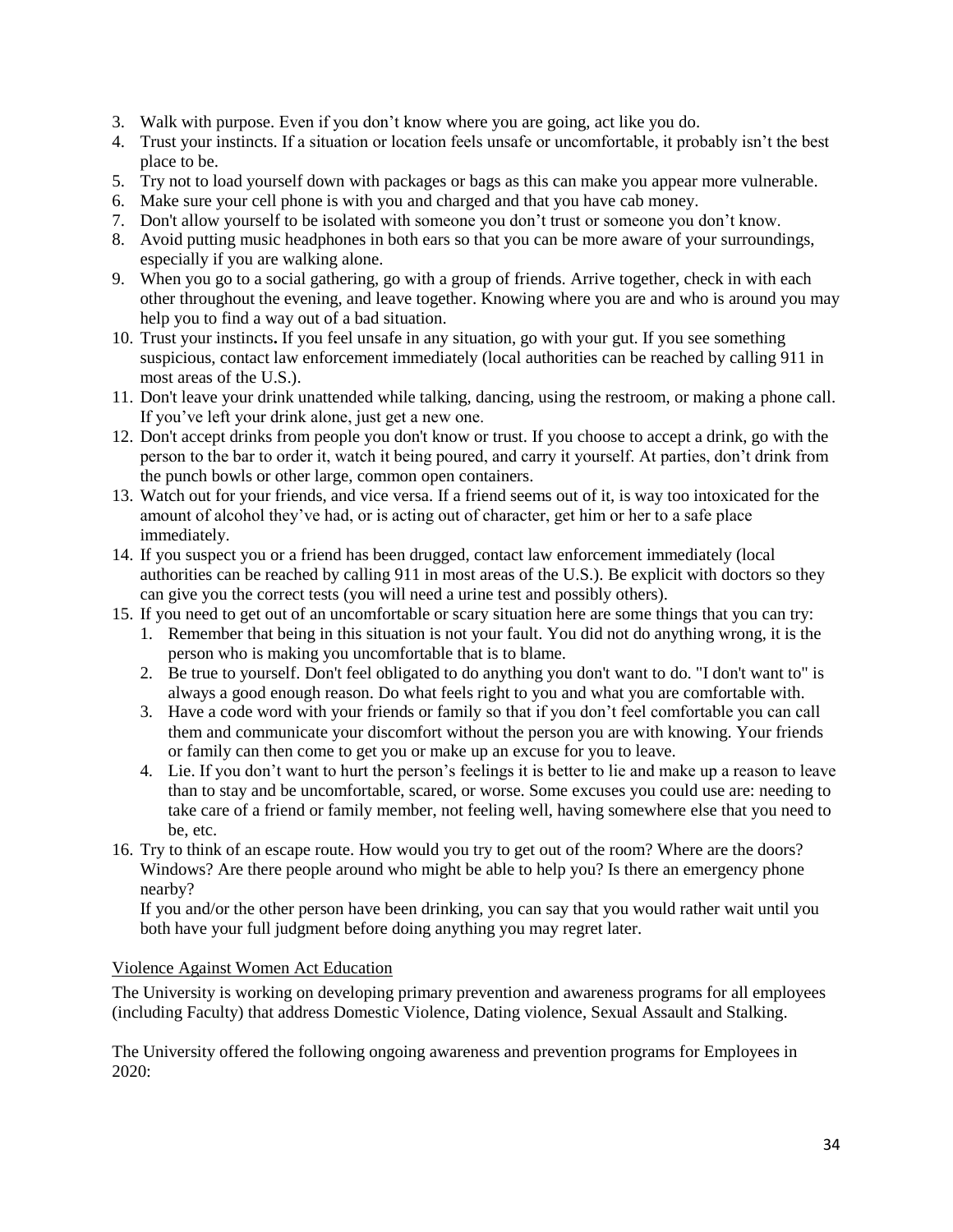| <b>Name of Program</b>      | Date Held      | <b>Location Held</b>  | <b>Which Prohibited Behavior Covered?</b> |
|-----------------------------|----------------|-----------------------|-------------------------------------------|
| Resident Assistant &        | August 2020    | Cisler Center, Lake   | DoV, DaV, SA and S                        |
| Public Safety Title IX      |                | <b>Superior State</b> |                                           |
| Training                    |                | University            |                                           |
| New Title IX                | September 2020 | Zoom                  | DoV, DaV, SA and S                        |
| <b>Regulations Training</b> |                |                       |                                           |
| New Title IX Policy         | September 2020 | Zoom                  | DoV, DaV, SA and S                        |
| at LSSU Training for        |                |                       |                                           |
| <b>RAs</b>                  |                |                       |                                           |
| <b>Empty Chair Project</b>  | September 2020 | Shouldice Library,    | DoV, DaV, and SA                          |
|                             |                | Lake Superior State   |                                           |
|                             |                | University            |                                           |
| No Zebras, No               | October 2020   | <b>Arts Center</b>    | DoV, DaV, SA and S                        |
| <b>Excuses Presentation</b> |                | Lake Superior State   |                                           |
|                             |                | University            |                                           |
| Let's Taco 'Bout            | October 2020   | Pleger Commons,       | DoV, DaV, SA and S                        |
| Sex!                        |                | Lake Superior State   |                                           |
|                             |                | University            |                                           |

 DoV means Domestic Violence, DaV means Dating Violence, SA means Sexual Assault and S means Stalking

The University offered the following ongoing awareness and prevention programs for students in 2020:

| <b>Name of Program</b>      | <b>Date Held</b> | <b>Location Held</b>    | <b>Which Prohibited Behavior Covered?</b> |  |  |  |
|-----------------------------|------------------|-------------------------|-------------------------------------------|--|--|--|
| New Title IX Policy         | September 2020   | Zoom                    | DoV, DaV, SA and S                        |  |  |  |
| at LSSU Training for        |                  |                         |                                           |  |  |  |
| <b>Student Government</b>   |                  |                         |                                           |  |  |  |
| & Student Body              |                  |                         |                                           |  |  |  |
| <b>Empty Chair Project</b>  | September 2020   | Shouldice               | DoV, DaV, and SA                          |  |  |  |
|                             |                  | Library, Lake           |                                           |  |  |  |
|                             |                  | <b>Superior State</b>   |                                           |  |  |  |
|                             |                  | University              |                                           |  |  |  |
| Domestic Violence           | October 2020     | All residence           | DoV                                       |  |  |  |
| Awareness Month             |                  | halls and common        |                                           |  |  |  |
| Poster Campaign             |                  | buildings at Lake       |                                           |  |  |  |
|                             |                  | <b>Superior State</b>   |                                           |  |  |  |
|                             |                  | University              |                                           |  |  |  |
| No Zebras, No               | October 2020     | <b>Arts Center</b>      | DoV, DaV, SA and S                        |  |  |  |
| <b>Excuses Presentation</b> |                  | Lake Superior           |                                           |  |  |  |
|                             |                  | <b>State University</b> |                                           |  |  |  |
| Let's Taco 'Bout            | October 2020     | Pleger Commons,         | DoV, DaV, SA and S                        |  |  |  |
| Sex!                        |                  | Lake Superior           |                                           |  |  |  |
|                             |                  | <b>State University</b> |                                           |  |  |  |

 DoV means Domestic Violence, DaV means Dating Violence, SA means Sexual Assault, S means Stalking, and LGBTQA means Lesbian, Gay, Bisexual, Transgender, Questioning, and Asexual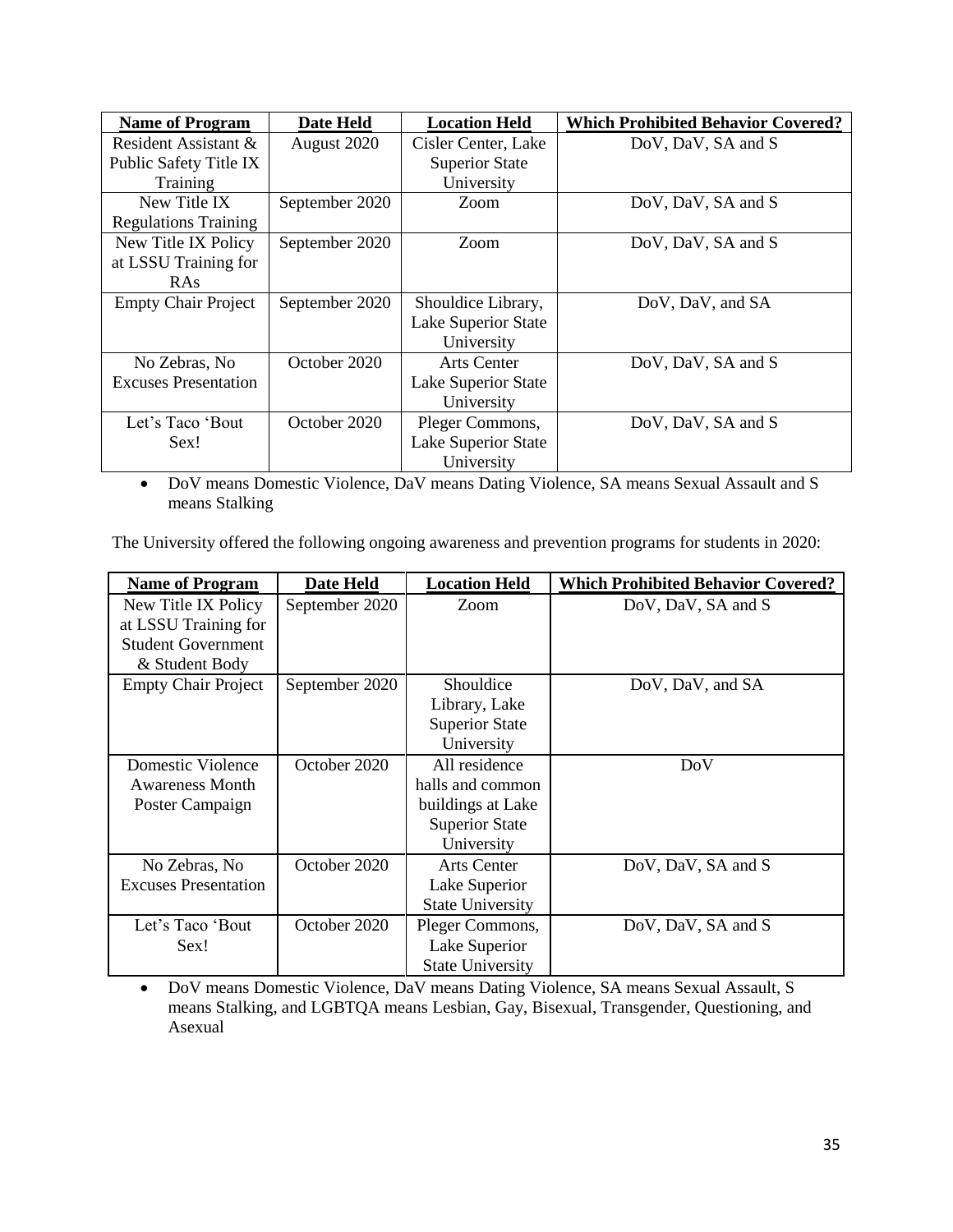*Resources*

Title IX Office 650 W. Easterday Ave., Sault Ste. Marie, MI 49783, Administration Building [906-635-2213](tel:906-635-2213)

EEOC Office 650 W. Easterday Ave., Sault Ste. Marie, MI 49783, Administration Building [906-635-2213](tel:906-635-2213)

Accessibility Services 650 W. Easterday Ave, Sault Ste. Marie, MI 49783, KJS Library Room 149 906-635-2355

Campus Public Safety Department 650 W. Easterday Ave., Sault Ste. Marie, MI 49783, Administration Building [906-635-2100](tel:906-635-2100)

Campus Life & Housing Office 650 W. Easterday Ave., Sault Ste. Marie, MI 49783, Cisler Center, Room 125 [906-635-2411](tel:906-635-2236)

Counseling Center 623 W. Easterday Ave., Sault Ste. Marie, MI 49783, Counseling Center [906-635-2752](tel:906-635-2752)

Financial Aid Office 650 W. Easterday Ave, Sault Ste. Marie, MI 49783 906-635-2678

HealthCARE Center 621 W. Easterday Ave., Sault Ste. Marie, MI 49783 [906-635-2110](tel:906-635-2110)

Visa and Immigration Assistance 650 W. Easterday Ave, Sault Ste. Marie, MI 49783, Registrar's Office 906-635-2613

Diane Peppler Center (Advocacy/Women's Shelter) PO Box 698, Sault Ste. Marie, MI 49783 [906-635-0566](tel:906-635-0566)

War Memorial Hospital ER 500 Osborn Blvd., Sault Ste. Marie, MI 49783 [906-635-4460](tel:906-635-4460)

Sault Ste. Marie Police 225 East Portage Ave., Sault Ste. Marie, MI 49783 906-632-5745

Emergency: 911 (if on campus 9911)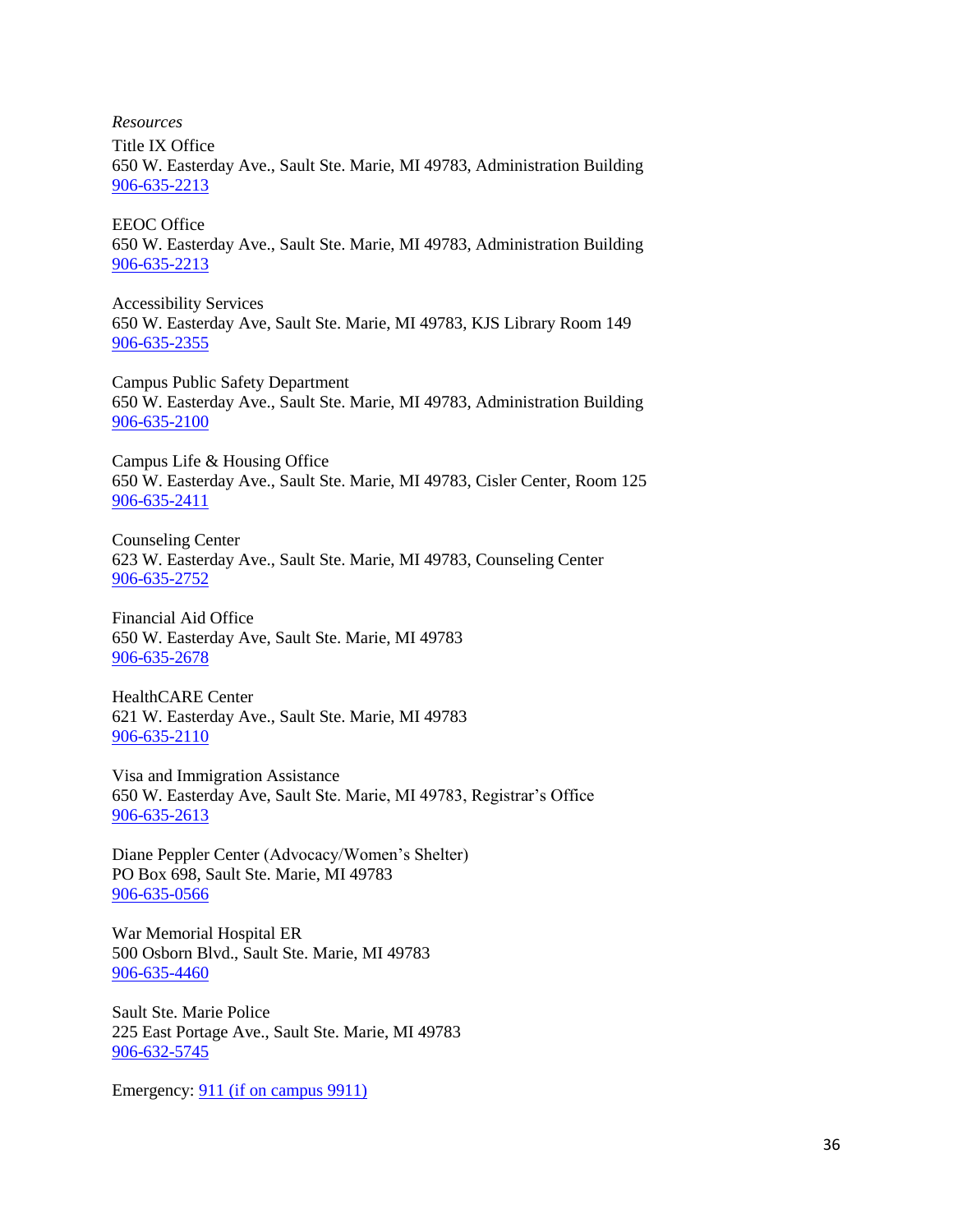U.S. Department of Education, Office for Civil Rights, Regional Office 1350 Euclid Avenue, Suite 325, Cleveland, OH 44115 Telephone: 216-522-4970, FAX: 216-522-2573, Email: [OCR.cleveland@ed.gov](mailto:OCR.cleveland@ed.gov)

U.S. Department of Education, Office for Civil Rights, Lyndon Baines Johnson Department of Education Building, 400 Maryland Avenue, SW, Washington, DC 20202-1100 Telephone: 800-421-3481, FAX: 202-453-6012; TDD: 800-877-8339, Email: [OCR@ed.gov](mailto:OCR@ed.gov)

Michigan Department of Civil Rights, Marquette Office 234 W. Baraga Avenue, Marquette, MI 49855 Telephone 906-226-6393, FAX: 906-226-3974

Equal Employment Opportunity Commission (EEOC), Detroit Field Office, Patrick V. McNamara Building, 477 Michigan Avenue, Room 865, Detroit, MI 48226 Telephone 1-800-669-4000, FAX: 313-226-4610, TDD: 800-669-6820 SEX OFFENDER REGISTRATION

The federal Campus Sex Crimes Prevention Act, enacted on October 28, 2000, requires institutions of higher education to issue a statement advising the campus community where law enforcement agency information provided by a State concerning registered sex offenders may be obtained. It also requires sex offenders already required to register in a State to provide notice, as required under State law, of each institution of higher education in that State at which the person is employed, carries on a vocation, volunteers services or is a student.

In Michigan, convicted sex offenders must register with the Michigan State Police. You can link to this information, which appears on Michigan State Police website, by accessing: [www.mipsor.state.mi.us/](http://www.mipsor.state.mi.us/) .

## LSSU DRUG AND ALCOHOL POLICY

## **Alcohol and Other Drug Related Resources**

Lake Superior State University complies with all federal, state and local laws governing the use, possession and sale of alcoholic beverages. Consumption and/or possession of alcohol by those under age 21 is not permitted on any University-owned property. Alcohol in an unsealed or broken container is prohibited in any area not designated by the University. The unlicensed sale of alcohol is prohibited by both the State of Michigan and the University.

The possession, use, sale, distribution or manufacture of any illegal or controlled substance is prohibited at all University events and in any building or property owned and/or facilitated by LSSU. Violators will be subject to disciplinary and/or legal action (including arrest), which may result in dismissal from Lake Superior State University.

The University Counseling Center, located SE corner of W. Easterday and Meridian Ave., and the LSSU HealthCARE Center provide assistance to students who are experiencing problems due to alcohol and controlled substances. Educational programs are sponsored throughout the year by the Student Life Office, HealthCARE Center, Public Safety Department and other University organizations.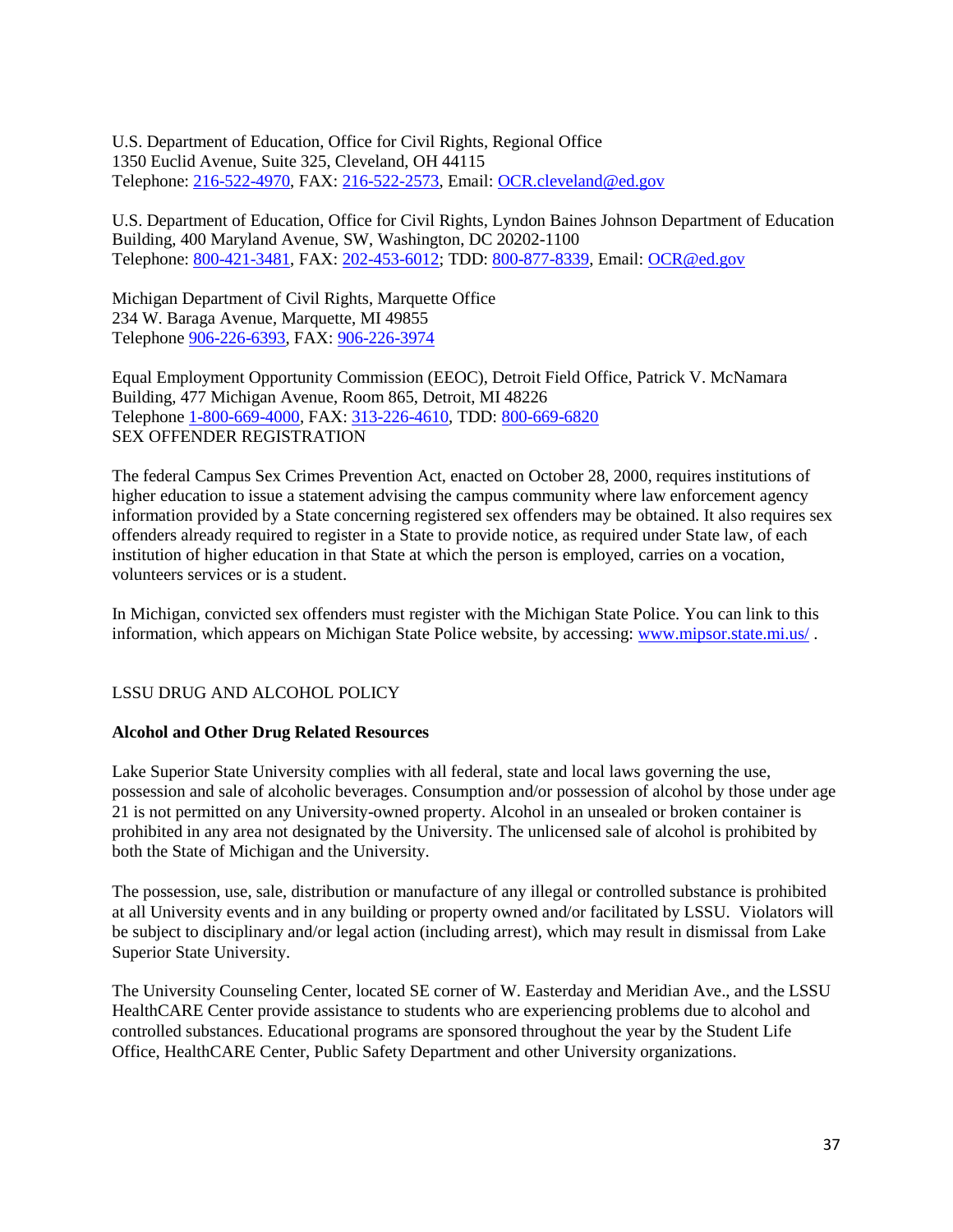## **Health Risks and Medical Consequences of Alcohol and Drug Abuse**

Drug use can start out as experimentation or casual use and can progress into problem use and dependence. The abuse of alcohol and other drugs can erode the foundation of the University's goals and objectives and diminishes the personal attainment of intellectual, social, physical and moral growth and development.

## This includes:

- Psychological and/or physical dependence.
- Impaired learning ability, memory loss, and inability to solve complex problems.
- Inability to perform sexually, infertility problems.
- Increased risk of sexually transmitted diseases (including AIDS).
- Complications due to the combination of prescription medication and other drugs or alcohol.
- Death, coma or toxic reactions especially when combining alcohol with any other drug, including over-the-counter medicine or prescriptions.
- Guilt/regret over activities performed while under the influence of alcohol/drugs, i.e., regretting sexual encounters, fighting, risk-taking, legal difficulties.
- Damage to brain, cardiovascular system, liver, etc.
- Increased risk of cancer.
- Fetal alcohol syndrome, birth or genetic defects.
- Psychosis (hallucinations, loss of contact with reality, extreme changes in personality).
- Diet deficiencies.
- Other physiological, psychological or interpersonal problems.

Alcohol consumption causes a number of marked changes in behavior. Even low doses significantly impair the judgment and coordination required to drive a car safely, increasing the likelihood that the driver will be involved in an accident. Low to moderate doses of alcohol also increase the incidence of a variety of aggressive acts, including assaults and spouse and child abuse. Moderate to high doses of alcohol cause marked impairments in higher mental functions, severely altering a person's ability to learn and remember information. Very high doses cause respiratory depression and death. If combined with other depressants of the central nervous system, much lower doses of alcohol will produce the effects just described.

Repeated use of alcohol can lead to dependence. Sudden cessation of alcohol intake is likely to produce withdrawal symptoms, including severe anxiety, tremors, hallucinations and convulsions. Alcohol withdrawal can be life-threatening. Long-term consumption of large quantities of alcohol, particularly when combined with poor nutrition, also can lead to permanent damage to vital organs such as the brain and the liver.

## FIREARMS, EXPLOSIVES AND WEAPONS

If you bring a weapon to campus, you must register it immediately with the Public Safety Office in the Administration Building. This includes all firearms, ammunition, bows, arrows, knives, paint-ball guns, BB and pellet-type guns, and any other dangerous weapons. Information regarding manufacturer, caliber, model and serial number will be needed to register firearms, as well as a safety inspection certificate. All weapons and ammunition must be stored in the designated area by the Public Safety Office and may not be stored anywhere else on campus. Any exceptions to this policy, such as weapons used in class (including any criminal justice student activity), must be authorized by the Public Safety Office. You shall provide a lock to secure the locker in which your weapon will be stored. Weapons may be removed or returned at any time. Student IDs are required when checking out weapons. Firearms and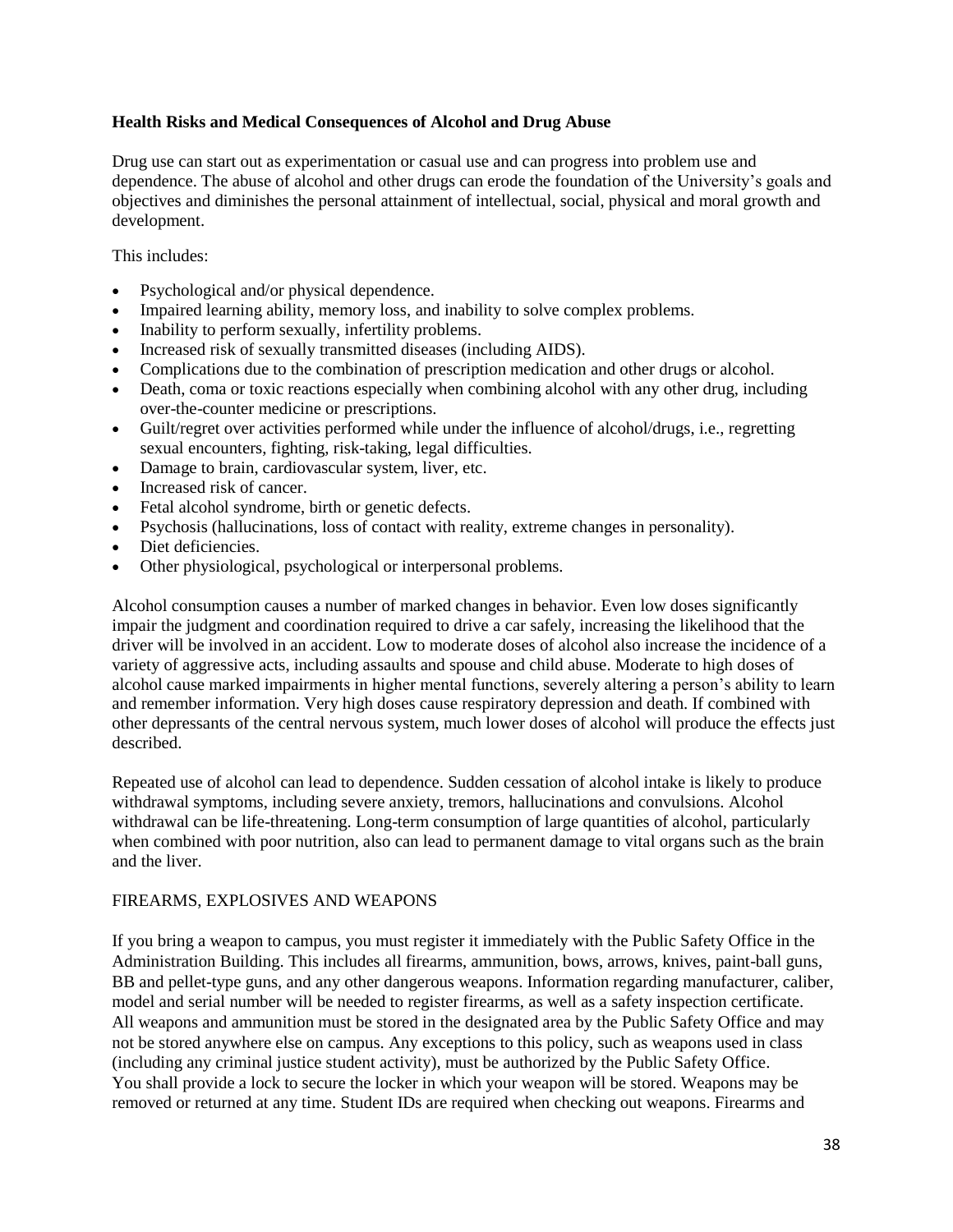ammunition must never be taken to any room or apartment. Cleaning firearms is permitted only in the designated area set by the Public Safety Office.

Explosives, firecrackers, concealed weapons and similar items are not permitted on campus, except by a certified law enforcement officer in accordance with their duties. Any failure to comply with these regulations will result in severe disciplinary action and/or dismissal from Lake Superior State University, as well as possible criminal prosecution.

| <b>Offense</b>             | Year              | On               | Non-             | <b>Public</b>    | <b>Total</b>     | <b>Residential</b> | <b>Unfounded</b> |
|----------------------------|-------------------|------------------|------------------|------------------|------------------|--------------------|------------------|
| (Reported By Hierarchy)    |                   | <b>Campus</b>    | <b>Campus</b>    | <b>Property</b>  |                  | Facilities*        | <b>Crimes</b>    |
| Murder/Non Negligent       | 2018              | $\overline{0}$   | $\overline{0}$   | $\theta$         | $\mathbf{0}$     | $\overline{0}$     | $\theta$         |
| Manslaughter               | 2019              | $\overline{0}$   | $\overline{0}$   | $\overline{0}$   | $\overline{0}$   | $\overline{0}$     | $\overline{0}$   |
|                            | 2020              | $\overline{0}$   | $\mathbf{0}$     | $\overline{0}$   | $\overline{0}$   | $\theta$           | $\overline{0}$   |
| Negligent Manslaughter     | 2018              | $\boldsymbol{0}$ | $\boldsymbol{0}$ | $\boldsymbol{0}$ | $\mathbf{0}$     | $\theta$           | $\overline{0}$   |
|                            | 2019              | $\boldsymbol{0}$ | $\mathbf{0}$     | $\boldsymbol{0}$ | $\mathbf{0}$     | $\mathbf{0}$       | $\overline{0}$   |
|                            | 2020              | $\mathbf{0}$     | $\overline{0}$   | $\overline{0}$   | $\mathbf{0}$     | $\overline{0}$     | $\overline{0}$   |
| Rape                       | 2018              | $\overline{2}$   | $\mathbf 0$      | $\mathbf 0$      | $\overline{2}$   | $\overline{2}$     | $\mathbf 0$      |
|                            | $\overline{2019}$ | $\overline{4}$   | $\overline{0}$   | $\overline{0}$   | $\overline{4}$   | $\overline{4}$     | $\overline{0}$   |
|                            | $\overline{2020}$ | $\overline{0}$   | $\overline{0}$   | $\overline{0}$   | $\overline{0}$   | $\overline{0}$     | $\overline{0}$   |
| Fondling                   | 2018              | $\mathbf{1}$     | $\overline{0}$   | $\boldsymbol{0}$ | $\mathbf{1}$     | $\mathbf{1}$       | $\overline{0}$   |
|                            | 2019              | 3                | $\boldsymbol{0}$ | $\boldsymbol{0}$ | $\overline{3}$   | $\mathbf{1}$       | $\boldsymbol{0}$ |
|                            | 2020              | $\mathbf{1}$     | $\overline{0}$   | $\boldsymbol{0}$ | $\mathbf{1}$     | $\mathbf{1}$       | $\boldsymbol{0}$ |
| Incest                     | 2018              | $\boldsymbol{0}$ | $\overline{0}$   | $\boldsymbol{0}$ | $\overline{0}$   | $\mathbf{0}$       | $\overline{0}$   |
|                            | 2019              | $\boldsymbol{0}$ | $\overline{0}$   | $\overline{0}$   | $\overline{0}$   | $\theta$           | $\overline{0}$   |
|                            | 2020              | $\mathbf{0}$     | $\boldsymbol{0}$ | $\boldsymbol{0}$ | $\mathbf{0}$     | $\mathbf{0}$       | $\boldsymbol{0}$ |
| <b>Statutory Rape</b>      | 2018              | $\boldsymbol{0}$ | $\boldsymbol{0}$ | $\boldsymbol{0}$ | $\boldsymbol{0}$ | $\mathbf{0}$       | $\boldsymbol{0}$ |
|                            | 2019              | $\mathbf{0}$     | $\mathbf{0}$     | $\mathbf{0}$     | $\mathbf{0}$     | $\mathbf{0}$       | $\boldsymbol{0}$ |
|                            | 2020              | $\boldsymbol{0}$ | $\mathbf{0}$     | $\mathbf{0}$     | $\mathbf{0}$     | $\boldsymbol{0}$   | $\boldsymbol{0}$ |
| Robbery                    | 2018              | $\mathbf{0}$     | $\boldsymbol{0}$ | $\overline{0}$   | $\overline{0}$   | $\overline{0}$     | $\overline{0}$   |
|                            | 2019              | $\mathbf{0}$     | $\mathbf{0}$     | $\boldsymbol{0}$ | $\overline{0}$   | $\overline{0}$     | $\mathbf{0}$     |
|                            | 2020              | $\mathbf{0}$     | $\mathbf{0}$     | $\boldsymbol{0}$ | $\overline{0}$   | $\overline{0}$     | $\mathbf{0}$     |
| <b>Aggravated Assault</b>  | 2018              | $\theta$         | $\mathbf{0}$     | $\boldsymbol{0}$ | $\theta$         | $\theta$           | $\mathbf{0}$     |
|                            | 2019              | $\boldsymbol{0}$ | $\boldsymbol{0}$ | $\boldsymbol{0}$ | $\boldsymbol{0}$ | $\mathbf{0}$       | $\boldsymbol{0}$ |
|                            | 2020              | $\boldsymbol{0}$ | $\mathbf{0}$     | $\boldsymbol{0}$ | $\mathbf{0}$     | $\overline{0}$     | $\mathbf{0}$     |
| <b>Burglary</b>            | 2018              | $\mathbf{0}$     | $\overline{0}$   | $\overline{0}$   | $\overline{0}$   | $\overline{0}$     | $\overline{0}$   |
|                            | 2019              | $\overline{0}$   | $\mathbf{0}$     | $\overline{0}$   | $\overline{0}$   | $\mathbf{0}$       | $\mathbf{0}$     |
|                            | 2020              | $\boldsymbol{0}$ | $\boldsymbol{0}$ | $\boldsymbol{0}$ | $\mathbf{0}$     | $\theta$           | $\boldsymbol{0}$ |
| Motor Vehicle Theft        | 2018              | $\boldsymbol{0}$ | $\overline{0}$   | $\boldsymbol{0}$ | $\mathbf{0}$     | $\mathbf{0}$       | $\overline{0}$   |
|                            | 2019              | $\mathbf{0}$     | $\overline{0}$   | $\overline{0}$   | $\overline{0}$   | $\overline{0}$     | $\mathbf{0}$     |
|                            | 2020              | $\mathbf{0}$     | $\overline{0}$   | $\overline{0}$   | $\mathbf{0}$     | $\overline{0}$     | $\overline{0}$   |
| <b>Liquor Law Arrests</b>  | 2018              | 1                | $\overline{0}$   | $\boldsymbol{0}$ | 1                | 1                  | $\mathbf{0}$     |
|                            | 2019              | $\boldsymbol{0}$ | $\overline{0}$   | $\boldsymbol{0}$ | $\mathbf{0}$     | $\mathbf{0}$       | $\overline{0}$   |
|                            | 2020              | $\overline{0}$   | $\overline{0}$   | $\overline{0}$   | $\mathbf{0}$     | $\mathbf{0}$       | $\overline{0}$   |
| Drug Law Arrests           | 2018              | 1                | $\overline{0}$   | $\mathbf{0}$     | 1                | 1                  | $\boldsymbol{0}$ |
|                            | 2019              | 1                | $\overline{0}$   | $\overline{0}$   | $\mathbf{1}$     | $\mathbf{1}$       | $\overline{0}$   |
|                            | 2020              | $\mathbf{0}$     | $\boldsymbol{0}$ | $\boldsymbol{0}$ | $\overline{0}$   | $\overline{0}$     | $\mathbf{0}$     |
| <b>Weapons Law Arrests</b> | 2018              | $\mathbf{0}$     | $\overline{0}$   | $\overline{0}$   | $\overline{0}$   | $\overline{0}$     | $\mathbf{0}$     |
|                            | 2019              | $\mathbf{0}$     | $\mathbf{0}$     | $\theta$         | $\theta$         | $\theta$           | $\overline{0}$   |
|                            | 2020              | $\mathbf{0}$     | $\overline{0}$   | $\overline{0}$   | $\overline{0}$   | $\theta$           | $\overline{0}$   |

## CRIME INFORMATION AND STATISTICS 2018, 2019 and 2020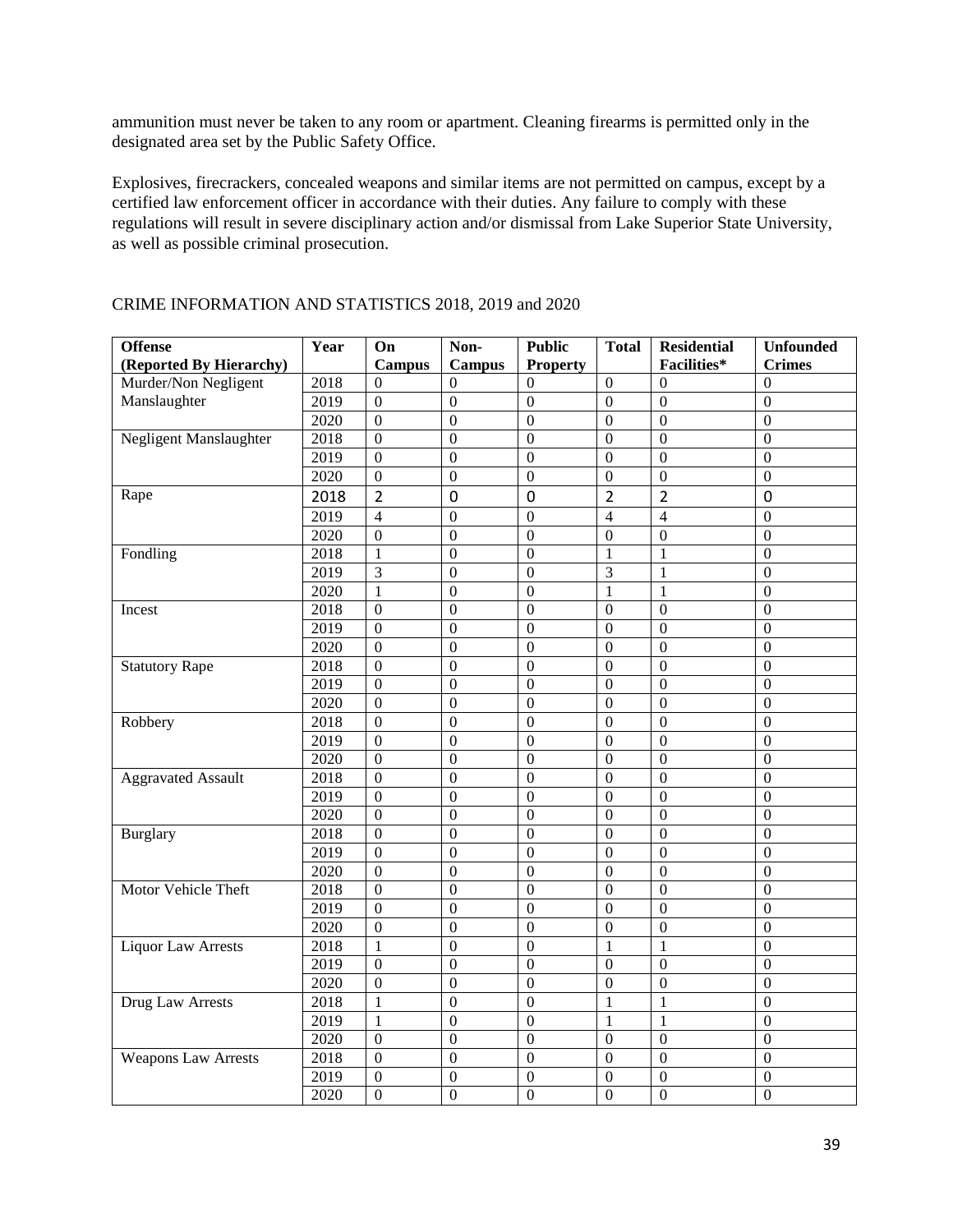| <b>Offense</b>                | Year | On             | Non-             | <b>Public</b>    | <b>Total</b>     | <b>Residential</b> | <b>Unfounded</b> |
|-------------------------------|------|----------------|------------------|------------------|------------------|--------------------|------------------|
| (Reported Not By              |      | Campus         | Campus           | <b>Property</b>  |                  | Facilities*        | <b>Crimes</b>    |
| <b>Hierarchy</b> )            |      |                |                  |                  |                  |                    |                  |
| <b>Liquor Law Violations</b>  | 2018 | 44             | $\Omega$         | $\theta$         | 44               | 44                 | $\Omega$         |
| Referred for Disciplinary     | 2019 | 62             | $\Omega$         | $\theta$         | 62               | 62                 | $\Omega$         |
| Action                        | 2020 | 37             | $\theta$         | $\boldsymbol{0}$ | 37               | 37                 | $\Omega$         |
| Drug Law Violations           | 2018 | 7              | $\theta$         | $\boldsymbol{0}$ | 7                | 5                  | $\Omega$         |
| Referred for                  | 2019 | 8              | $\theta$         | $\overline{0}$   | 8                | 8                  | $\Omega$         |
| Disciplinary Action           | 2020 | $\overline{7}$ | $\theta$         | $\theta$         | 7                | 7                  | $\theta$         |
| <b>Weapons Law Violations</b> | 2018 | $\Omega$       | $\theta$         | $\theta$         | $\theta$         | $\theta$           | $\Omega$         |
| Referred for Disciplinary     | 2019 | $\Omega$       | $\theta$         | $\overline{0}$   | $\Omega$         | $\Omega$           | $\Omega$         |
| Action                        | 2020 | $\mathbf{0}$   | $\overline{0}$   | $\overline{0}$   | $\mathbf{0}$     | $\overline{0}$     | $\overline{0}$   |
| Arson                         | 2018 | $\Omega$       | $\boldsymbol{0}$ | $\boldsymbol{0}$ | $\Omega$         | $\boldsymbol{0}$   | $\mathbf{0}$     |
|                               | 2019 | $\Omega$       | $\theta$         | $\theta$         | $\Omega$         | $\Omega$           | $\Omega$         |
|                               | 2020 | $\Omega$       | $\theta$         | $\boldsymbol{0}$ | $\Omega$         | $\theta$           | $\Omega$         |
| Domestic Violence             | 2018 | 1              | $\boldsymbol{0}$ | $\boldsymbol{0}$ | 1                | 1                  | $\theta$         |
|                               | 2019 | 1              | $\theta$         | $\boldsymbol{0}$ | $\mathbf{1}$     | $\mathbf{1}$       | $\Omega$         |
|                               | 2020 | $\Omega$       | $\theta$         | $\overline{0}$   | $\Omega$         | $\Omega$           | $\Omega$         |
| Dating Violence               | 2018 | $\Omega$       | $\overline{0}$   | $\overline{0}$   | $\boldsymbol{0}$ | $\theta$           | $\Omega$         |
|                               | 2019 | 1              | $\theta$         | $\overline{0}$   |                  |                    | $\theta$         |
|                               | 2020 | $\overline{0}$ | $\overline{0}$   | $\overline{0}$   | $\mathbf{0}$     | $\overline{0}$     | $\overline{0}$   |
| <b>Stalking</b>               | 2018 | 3              | $\boldsymbol{0}$ | $\boldsymbol{0}$ | 3                | $\mathbf{0}$       | $\theta$         |
|                               | 2019 | 1              | $\boldsymbol{0}$ | $\boldsymbol{0}$ |                  |                    | $\theta$         |
|                               | 2020 |                | $\overline{0}$   | $\boldsymbol{0}$ | 1                | $\theta$           | $\overline{0}$   |

*\*Note: Residential Facility Crime Statistics are a subset of the On Campus Category, i.e. they are counted in both categories.* 

*\*\*Case unfounded by Chippewa County Prosecutors office after investigation and is listed as a false report.*

## **Hate Crime Data 2018, 2019 and 2020**

There have been no reports of hate crimes to Campus Security Authorities from 2018-2020.

#### FIRE SAFETY INFORMATION AND STATISTICS

#### **Fire Statistics and Fire Log**

The Fire Log is available at the Public Safety Department Monday thru Friday, 8 a.m. to 5 p.m., except holidays. This Log contains the nature, date, time, and general location of any fires that occur in our residential facilities.

#### **Fire Safety Systems**

#### *Smoke Detectors*

All on-campus student housing facilities have smoke detectors in each student room and common areas. The common area detectors are connected to the central alarm system, which is monitored by the Public Safety Department and Central Heating Plant.

#### **Fire Safety Education and Training Programs**

## *Fire Drills*

Public Safety and the Campus Life Office conducted two fire drills per residence hall in 2019. The University requires complete evacuation of buildings during a fire drill.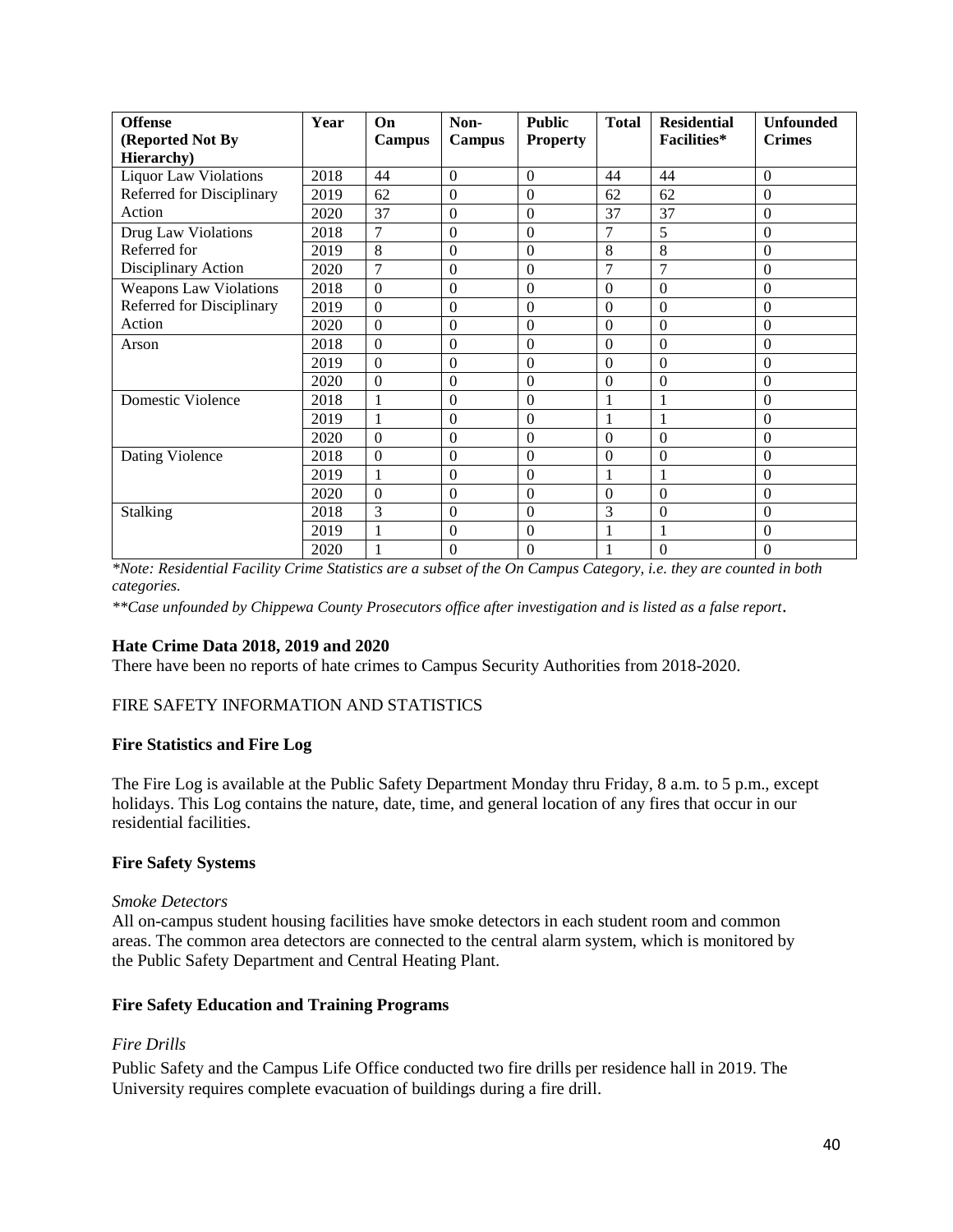## *Evacuation Procedures and Guidelines*

The Public Safety Department coordinates one evacuation drill for each residential facility each semester, which totals two evacuation drills per residence hall per academic year. The Department coordinates one evacuation drill per semester for each academic building. For each drill, the Public Safety Department documents a description of the exercise, the date and time, and whether it was announced or unannounced.

During each evacuation drill, occupants 'practice' drill procedures and familiarize themselves with the location of exits, direction they should travel when exiting, and the sound of the fire alarm. Pocket cards with educational information are distributed to residents re-entering a facility immediately after an evacuation drill. In addition to educating the occupants of each building about the evacuation procedures during the drills, the process also provides the University an opportunity to test the operation of fire alarm system components and identify potential areas for improvement.

Students receive information about evacuation and shelter-in-place procedures during floor meetings and during other educational sessions throughout the year. The Residential Life staff is trained in these procedures and serves as a resource for residential students.

The University publishes a summary of its emergency response and evacuation procedures in conjunction with at least one drill or exercise each calendar year.

During October, which is Fire Prevention month, Public Safety performs a "Mock Dorm Burn" to demonstrate to students and staff how quickly a dorm room can burn. During the presentation, a Public Safety Officer gives the audience information on reducing the possibility of a fire. Additionally, fire extinguisher training is offered to students, faculty, and staff several times each year.

## *Shelter-in-Place Procedures*

When an incident causes a building or area to become unstable, or the outdoor air becomes dangerous, it may be safer for individuals to stay indoors. The Public Safety Department, Residence Life staff, other University employees, local or federal government, Sault Sainte Marie Police, Medical, or Fire Departments may issue a shelter-in-place notification using the University's communication tools.

If the building is not damaged by the incident, stay inside an interior room until instructed that it is safe to come out. If the building is damaged, take your personal belongings and follow the evacuation procedures for the building. After evacuating the damaged building, individuals are encouraged to seek shelter at the nearest University building. If the Public Safety Department or Sault Sainte Marie Police, Medical, or Fire Departments are on the scene, follow their directions.

Should the need to shelter-in-place arise, follow the following steps unless instructed otherwise by emergency personnel:

- If you are already inside, stay where you are. Collect any emergency shelter-in-place supplies and a telephone to be used in case of emergency. If you are outside, quickly proceed to the closest building or follow instructions from emergency personnel.
- Locate a room to shelter-in-place in the building. The selected room should be (1) an interior room, (2) above ground level, and (3) without windows or with as few windows as possible. If there is a large group inside, several rooms may be necessary.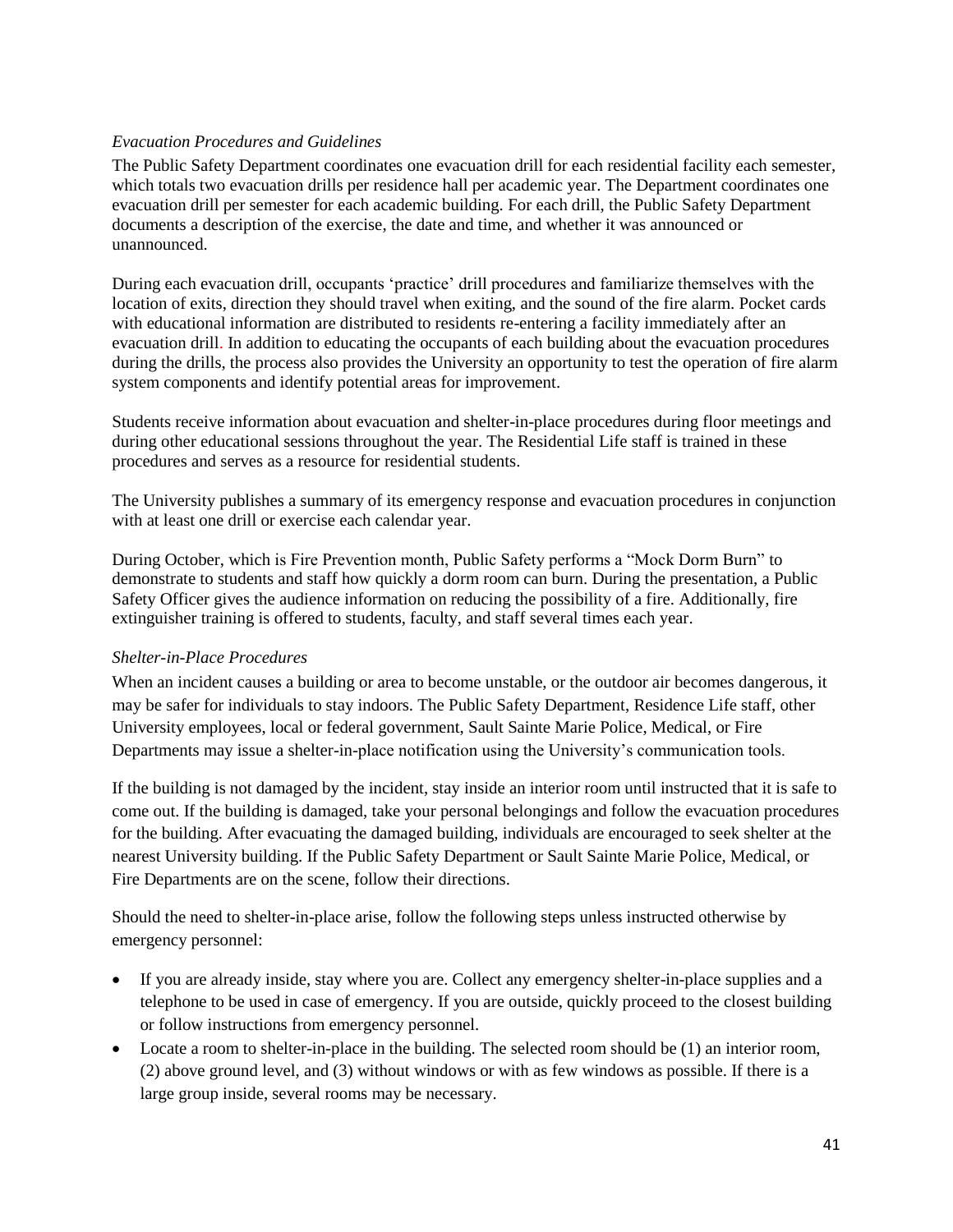- Shut and lock all windows and close exterior doors.
- Turn off air conditioners, heaters, and fans.
- If possible, close vents to ventilation systems. The University will turn off the ventilation system as quickly as possible.
- Make a list of people with you. Have a staff member call the Public Safety Department to share the list of people and their shelter-in-place location. If only students are present, have a student call the Public Safety Department.
- Turn on a radio or television and listen for instructions.
- Make yourself comfortable.

# *Fire Evacuation Procedures*

# Before a Fire

- $\bullet$  Know the location of (1) all fire alarm pull stations, (2) the nearest exit and at least one alternate exit in your area, (3) the evacuation re-assembly area for your building, and, (4) fire extinguisher location.
- Fire extinguisher shall only be used by trained personnel to extinguish small fires (trash cans, small appliances, etc.) Contact Public Safety at Ext. 2100 for fire extinguisher training.

# If You Discover a Fire

- Pull the nearest fire alarm pull station which are generally located near egress points. The fire alarm will sound throughout the building and notify Public Safety and the Central Heating Plant. It **will not** alert the Fire Department.
- Evacuate. Follow the evacuation procedure described below under "When the Fire Alarm Sounds."
- Once in a safe place, call Public Safety at 906-635-2100 or dial 911 (9-911 from internal phones).

# When the Fire Alarm Sounds

Follow these evacuation procedures:

- Evacuate the building immediately using the nearest exit. Exit quickly but do not run. Do not use elevators. If you need assistance, dial 911 (9-911 from internal phone) or Public Safety at 906-635- 2100 and tell the dispatcher you location.
- Assist disabled persons to the nearest safe stairwell and notify emergency personnel of individual's location.
- Close doors as you exit. Closing doors helps confine the fire and protect possessions from smoke/fire damage.
- If it is safe to do so, check any adjoining areas such as restrooms on the way out of the building to be certain that everyone in the area is aware of the alarm.
- Go to your assigned evacuation assembly area. Faculty and staff shall account for students and coworkers. Report any missing persons to emergency personnel.
- Do not re-enter building until given all clear by emergency personnel.
- If it is safe to do so, check any adjoining areas such as restrooms on the way out of the building to be certain that everyone in the area is aware of the alarm.

# *Reporting Fire Safety Information*

If a fire occurs in a LSSU building, community members should immediately notify 9-911 or LSSU PSD at (906) 635-2100. LSSU PSD will initiate a response, as the department has direct communication with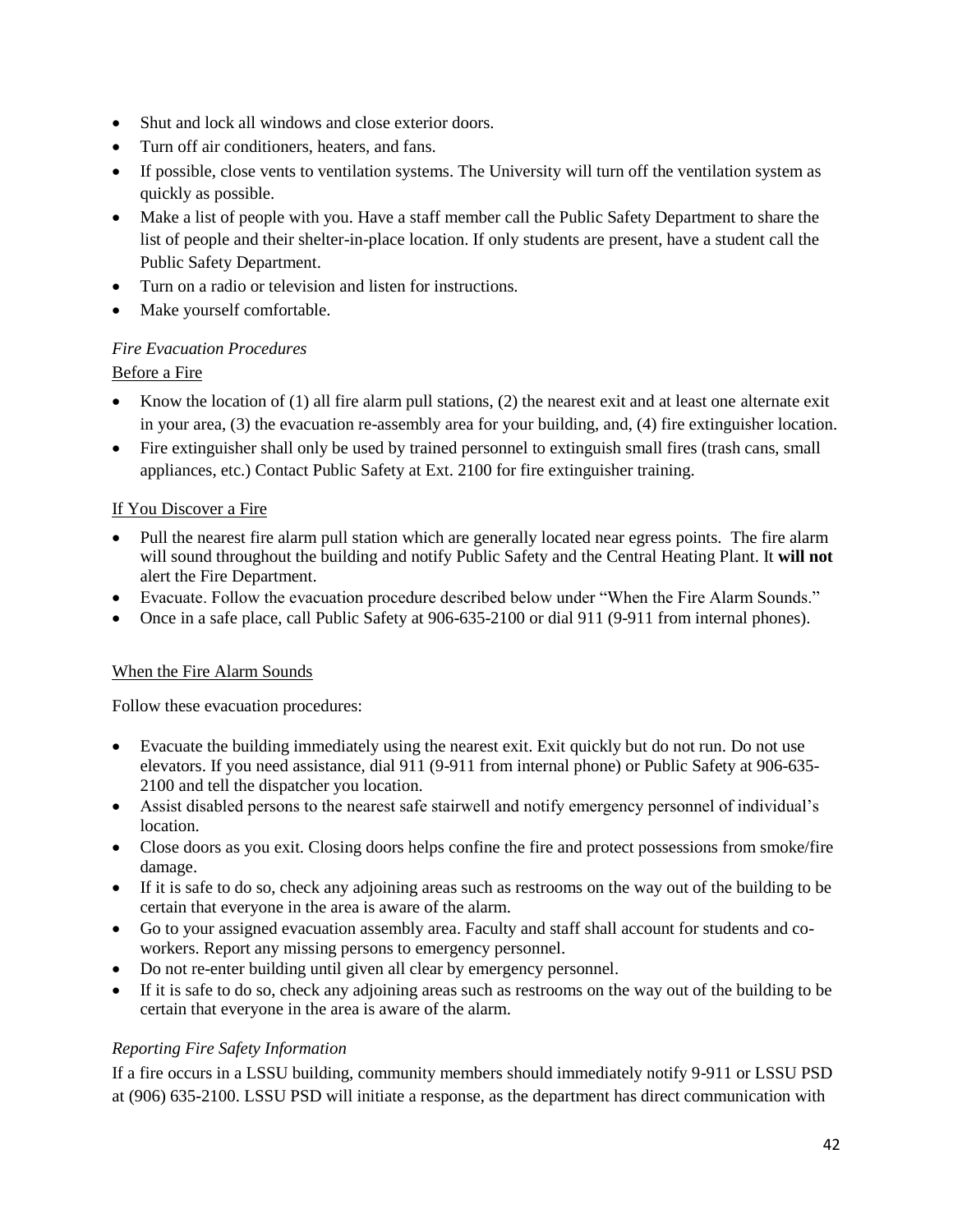Central Dispatch who then can summon the fire department quickly through this communication link. If a member of the LSSU community finds evidence of a fire that has been extinguished, and the person is not sure whether LSSU PSD has already responded, the community member should immediately notify LSSU PSD to investigate and document the incident.

The fire alarms alert community members of potential hazards and community members are required to heed their warning and evacuate buildings immediately upon hearing a fire alarm in a facility. Use the nearest stairwell and/or exit to leave the building immediately. Community members should familiarize themselves with the exits in each building. The Fire Department can levy fines and penalties to individuals who fail to evacuate a building promptly – but a more important reason for evacuating is for safety reasons.

When a fire alarm is activated, the elevators in most buildings will stop automatically. Occupants should use the stairs to evacuate the building. If you are caught in the elevator, push the emergency phone button. The emergency phones in elevators on campus typically ring to the LSSU PSD.

After a false alarm in a residential facility, a message may be distributed to building residents, typically the next business day, informing them of the cause of the activation and the reason for the evacuation*.*  The purpose of providing follow-up information is to use those instances as a teaching moment to point out the reason for the alarm activation, the evacuation routes, and instructions and guidelines for evacuations.

# *Fire Safety Violations and Prohibitions*

# Tobacco-Free Campus

The tobacco-free policy prohibits the use of all tobacco products including traditional cigarettes, vapor cigarettes (e-cigarettes), pipes, cigars, hookah or water pipe smoke products and oral tobacco (chew, snuff, snus, etc.) on University owned and leased property. https://www.lssu.edu/on-boarding/tobaccofree/

# Candles and Incense

Candles/Incense Candles and incense are not allowed in any of our on-campus residential housing units. Such items can cause severe damage to resident rooms, as well as to the buildings, and are therefore prohibited. If found, these items will be confiscated and properly disposed of. Students found in violation will be referred to the Area Coordinator for disciplinary sanctions. Fines start at \$25 for violation for the candle and incense policy.

# Combustibles

Combustibles Fire safety is of great concern to the University. Fire regulations in the residence halls are designed for everyone's safety. Halogen lamps, propane, air gas cylinders, candles, oil lamps, burning incense, charcoal lighting fluid or any other open flame devices or combustible materials are not allowed in University housing. Paper materials must be kept to a minimum. Real Christmas trees are not allowed. The use or possession of fireworks, other explosives and potentially harmful chemicals is also prohibited in the residence halls and in their immediate vicinity. Individuals who violate this policy will be subject to disciplinary and/or legal action, which may result in dismissal from Lake Superior State University.

# Electrical Appliances

The electrical system is not designed to carry heavy loads of electrical equipment. The following electrical appliances are not permitted in LSSU housing, unless already provided: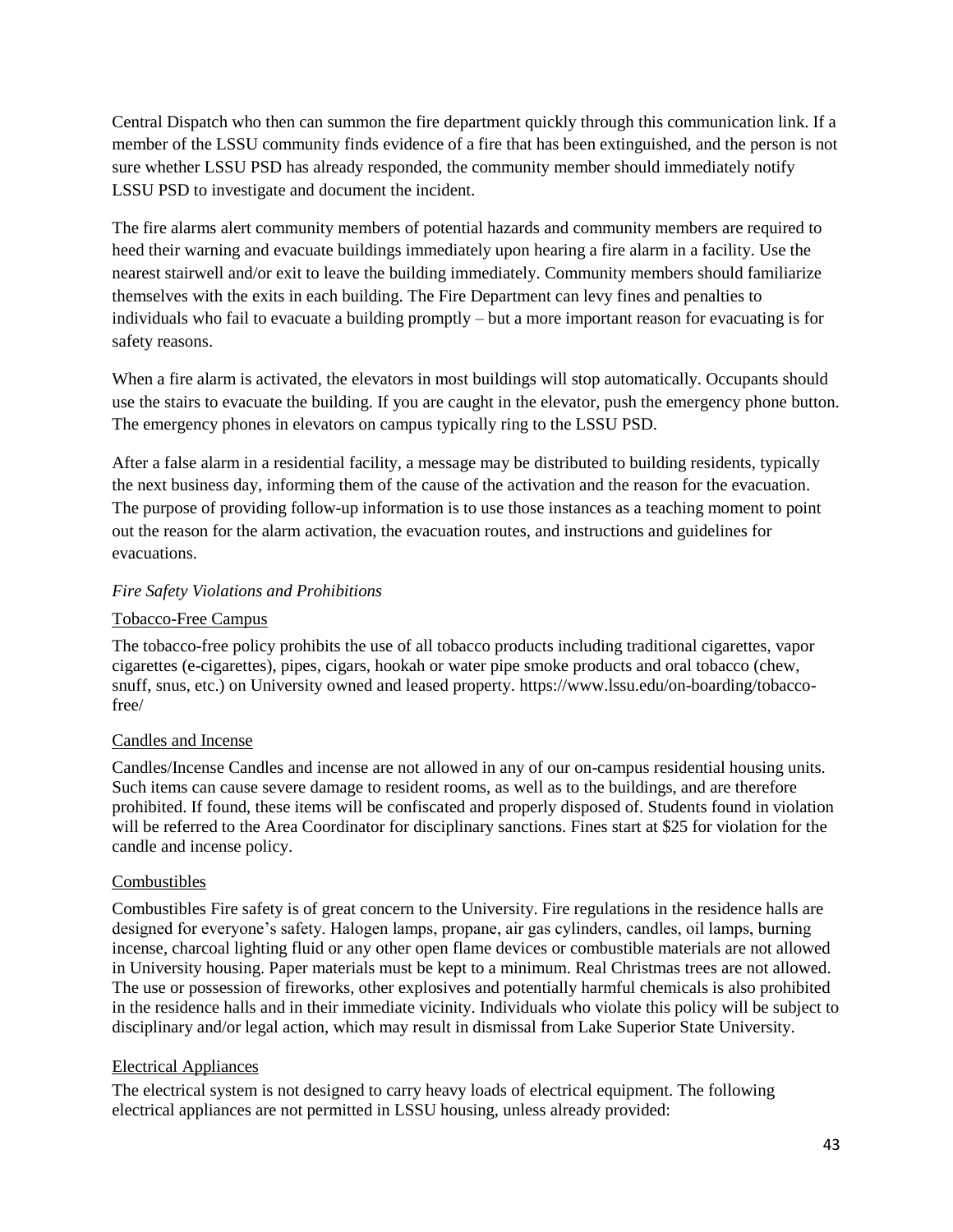- Hot plates
- George Foreman grills
- Electric frying pans
- Air conditioners
- Sun lamps
- Halogen lamps
- Lamps with plastic shades
- Induction Cook Tops
- Major appliances
- Freezers
- Mini fridge's over 5.0 cubic feet, over 37 inches high and draw over 3 amps of power.
- Toasters and space heaters cannot be used in residence halls for electrical and safety reasons.
- All lights and appliances must be UL approved for indoor use.
- Any appliance with exposed heating elements.

You can direct any questions you have about whether an appliance is appropriate to Campus Life Office. A safe strip with surge protection is recommended if additional plug-ins are needed. Extension cords and multiple outlet adapters can be dangerous and cannot be used in the residence halls. A surge protector is recommended if you will have a computer in your room.

# FIRE SAFETY REPORT

LSSU PSD publishes this fire safety report as part of its annual Clery Act Compliance document, via this brochure, which contains information with respect to the fire safety practices and standards for LSSU. This report includes statistics concerning the number of fires, the cause of each fire, the number of injuries and deaths related to a fire, and the value of the property damage caused by a fire (see chart at end of this report). The compliance document is available for review 24 hours a day on the LSSU PSD website at [https://www.lssu.edu/public-safety/crime-awareness-and-campus-security-act-of-1990-clery](https://www.lssu.edu/public-safety/crime-awareness-and-campus-security-act-of-1990-clery-act/)[act/](https://www.lssu.edu/public-safety/crime-awareness-and-campus-security-act-of-1990-clery-act/) .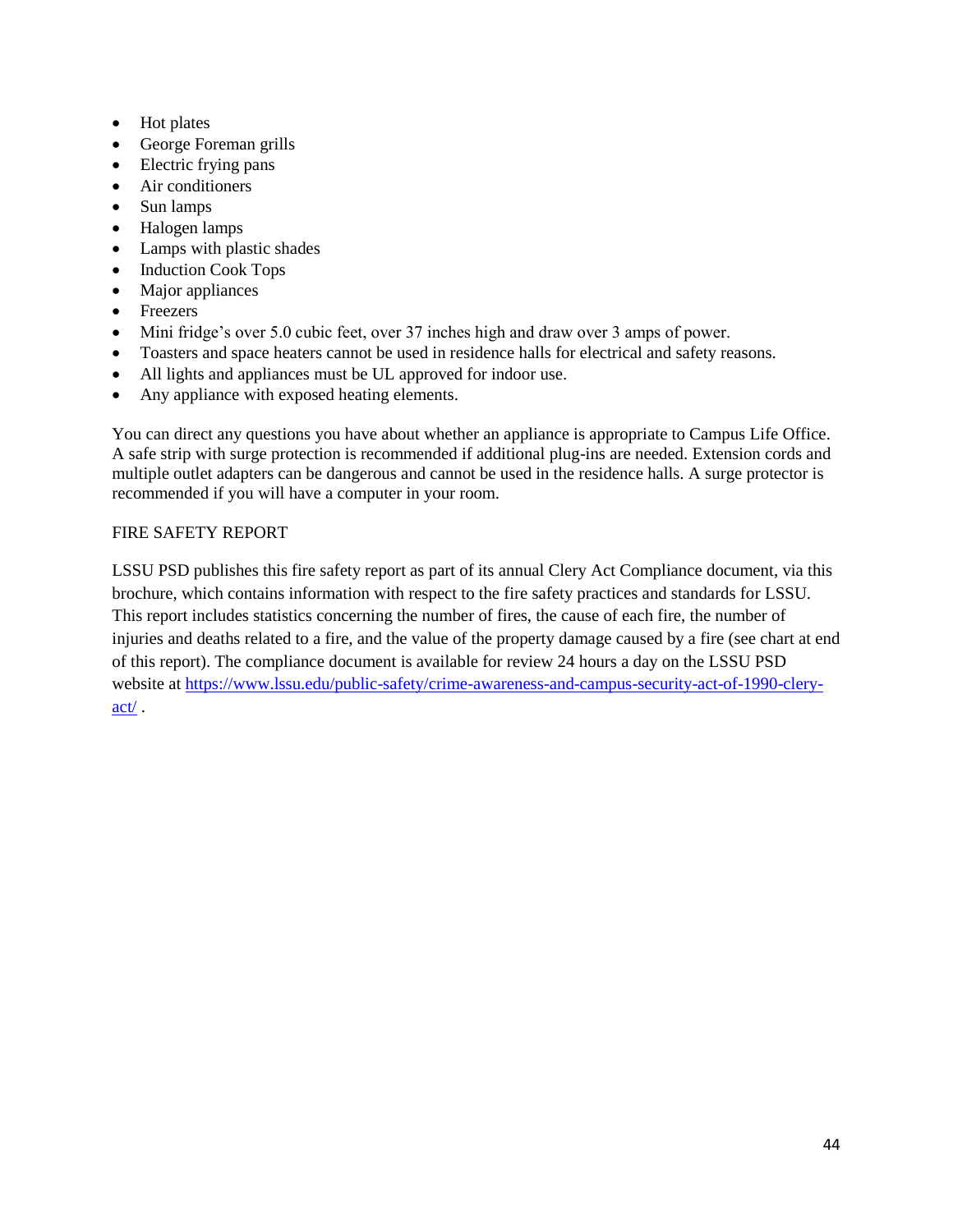# **Fire Statistics for Each On-Campus Student Housing**

| LSSU On Campus Student Housing<br>Facility | Year              | Number of<br>Fires | Cause of Fire               | Injuries that<br>Required<br>Treatment at<br><b>Medical Facility</b> | Number of<br>Deaths related<br>to fire | Value of<br>property<br>damage |
|--------------------------------------------|-------------------|--------------------|-----------------------------|----------------------------------------------------------------------|----------------------------------------|--------------------------------|
|                                            | 2018              | $\Omega$           | $\overline{\phantom{a}}$    | $\mathbf{0}$                                                         | $\overline{0}$                         | $\Omega$                       |
| <b>Brady Hall</b>                          | 2019              | $\Omega$           | ÷.                          | $\theta$                                                             | $\overline{0}$                         | $\theta$                       |
| 1145 CIRCLE DR                             | 2020              | $\mathbf{0}$       | ÷                           | $\overline{0}$                                                       | $\overline{0}$                         | $\theta$                       |
|                                            | 2018              | $\theta$           | ٠                           | $\theta$                                                             | $\overline{0}$                         | $\Omega$                       |
| Chippewa House                             | 2019              | $\overline{0}$     | $\overline{\phantom{a}}$    | $\overline{0}$                                                       | $\overline{0}$                         | $\overline{0}$                 |
| 910/912/914/916 COLLEGE DR                 | 2020              | $\boldsymbol{0}$   | $\overline{\phantom{a}}$    | $\boldsymbol{0}$                                                     | $\boldsymbol{0}$                       | $\overline{0}$                 |
|                                            | 2018              | $\theta$           | ÷,                          | $\theta$                                                             | $\overline{0}$                         | $\theta$                       |
| <b>Easterday House</b><br>965 S CAMPUS CT  | 2019              | $\Omega$           | $\overline{\phantom{a}}$    | $\theta$                                                             | $\overline{0}$                         | $\theta$                       |
|                                            | 2020              | $\overline{0}$     | $\overline{\phantom{a}}$    | $\overline{0}$                                                       | $\mathbf{0}$                           | $\Omega$                       |
|                                            | 2018              | $\theta$           | $\overline{\phantom{a}}$    | $\theta$                                                             | $\overline{0}$                         | $\Omega$                       |
| Erie Hall                                  | 2019              | $\mathbf{0}$       | $\overline{\phantom{a}}$    | $\overline{0}$                                                       | $\overline{0}$                         | $\theta$                       |
| 850/854 N CAMPUS CT                        | 2020              | $\mathbf{0}$       |                             | $\overline{0}$                                                       | $\mathbf{0}$                           | $\overline{0}$                 |
|                                            | 2018              | $\mathbf{1}$       | Cooking Accident            | $\overline{0}$                                                       | $\overline{0}$                         | \$500.00                       |
| Huron Hall                                 | 2019              | $\mathbf{0}$       | L,                          | $\overline{0}$                                                       | $\boldsymbol{0}$                       | $\overline{0}$                 |
| 940/942/944/946 COLLEGE DR                 | 2020              | $\Omega$           | $\overline{\phantom{a}}$    | $\theta$                                                             | $\theta$                               | $\theta$                       |
|                                            | 2018              | $\Omega$           | $\overline{\phantom{a}}$    | $\overline{0}$                                                       | $\overline{0}$                         | $\theta$                       |
| Laker House<br>930 COLLEGE DR              | 2019              | $\overline{0}$     | $\overline{\phantom{a}}$    | $\overline{0}$                                                       | $\overline{0}$                         | $\theta$                       |
|                                            | 2020              | $\mathbf{0}$       | $\overline{\phantom{a}}$    | $\overline{0}$                                                       | $\overline{0}$                         | $\Omega$                       |
|                                            | 2018              | $\mathbf{0}$       | ÷.                          | $\overline{0}$                                                       | $\mathbf{0}$                           | $\overline{0}$                 |
| Moloney Hall<br>1002 SHOULDICE DR          | 2019              | $\overline{0}$     | $\overline{\phantom{a}}$    | $\overline{0}$                                                       | $\overline{0}$                         | $\overline{0}$                 |
|                                            | 2020              | $\overline{0}$     | $\overline{\phantom{a}}$    | $\overline{0}$                                                       | $\overline{0}$                         | $\overline{0}$                 |
|                                            | 2018              | $\mathbf{0}$       | ÷.                          | $\overline{0}$                                                       | $\overline{0}$                         | $\theta$                       |
| Neveu Hall                                 | 2019              | $\theta$           | ÷,                          | $\theta$                                                             | $\theta$                               | $\Omega$                       |
| 1004 SHOULDICE DR                          | 2020              | $\Omega$           | $\overline{\phantom{a}}$    | $\overline{0}$                                                       | $\overline{0}$                         | $\theta$                       |
|                                            | 2018              | $\mathbf{0}$       | $\overline{\phantom{a}}$    | $\overline{0}$                                                       | $\overline{0}$                         | $\overline{0}$                 |
| Ontario Hall                               | 2019              | $\mathbf{0}$       | ٠                           | $\overline{0}$                                                       | $\mathbf{0}$                           | $\overline{0}$                 |
| 950/952/954/956 COLLEGE DR                 | 2020              | $\overline{0}$     | ä,                          | $\overline{0}$                                                       | $\overline{0}$                         | $\theta$                       |
|                                            | 2018              | $\theta$           | $\overline{\phantom{a}}$    | $\theta$                                                             | $\theta$                               | $\theta$                       |
| Osborn Hall                                | 2019              | $\Omega$           | $\overline{\phantom{a}}$    | $\theta$                                                             | $\overline{0}$                         | $\theta$                       |
| 1150 COLLEGE DR                            | 2020              | $\overline{0}$     | $\overline{\phantom{a}}$    | $\overline{0}$                                                       | $\overline{0}$                         | $\theta$                       |
|                                            | 2018              | $\mathbf{0}$       | $\overline{\phantom{a}}$    | $\overline{0}$                                                       | $\overline{0}$                         | $\Omega$                       |
| Ryan House                                 | 2019              | $\mathbf{0}$       | ÷.                          | $\overline{0}$                                                       | $\overline{0}$                         | $\overline{0}$                 |
| 963 S CAMPUS CT                            | 2020              | $\overline{0}$     | $\overline{\phantom{0}}$    | $\overline{0}$                                                       | $\overline{0}$                         | $\overline{0}$                 |
|                                            | 2018              | $\overline{0}$     | $\overline{\phantom{a}}$    | $\overline{0}$                                                       | $\boldsymbol{0}$                       | $\overline{0}$                 |
| <b>Student Village</b>                     | 2019              | $\mathbf{0}$       | $\sim$                      | $\overline{0}$                                                       | $\overline{0}$                         | $\theta$                       |
| 780 W EASTERDAY AVE                        | $\overline{2020}$ | $\theta$           | $\overline{\phantom{a}}$    | $\theta$                                                             | $\theta$                               | $\Omega$                       |
|                                            | 2018              | $\overline{0}$     | $\mathcal{L}_{\mathcal{A}}$ | $\overline{0}$                                                       | $\overline{0}$                         | $\theta$                       |
| Townhouses                                 | 2019              | $\mathbf{0}$       | $\overline{a}$              | $\overline{0}$                                                       | $\mathbf{0}$                           | $\overline{0}$                 |
| 901-919, 902-940 SHERIDAN DR               | 2020              | $\mathbf{0}$       | $\overline{a}$              | $\overline{0}$                                                       | $\overline{0}$                         | $\theta$                       |